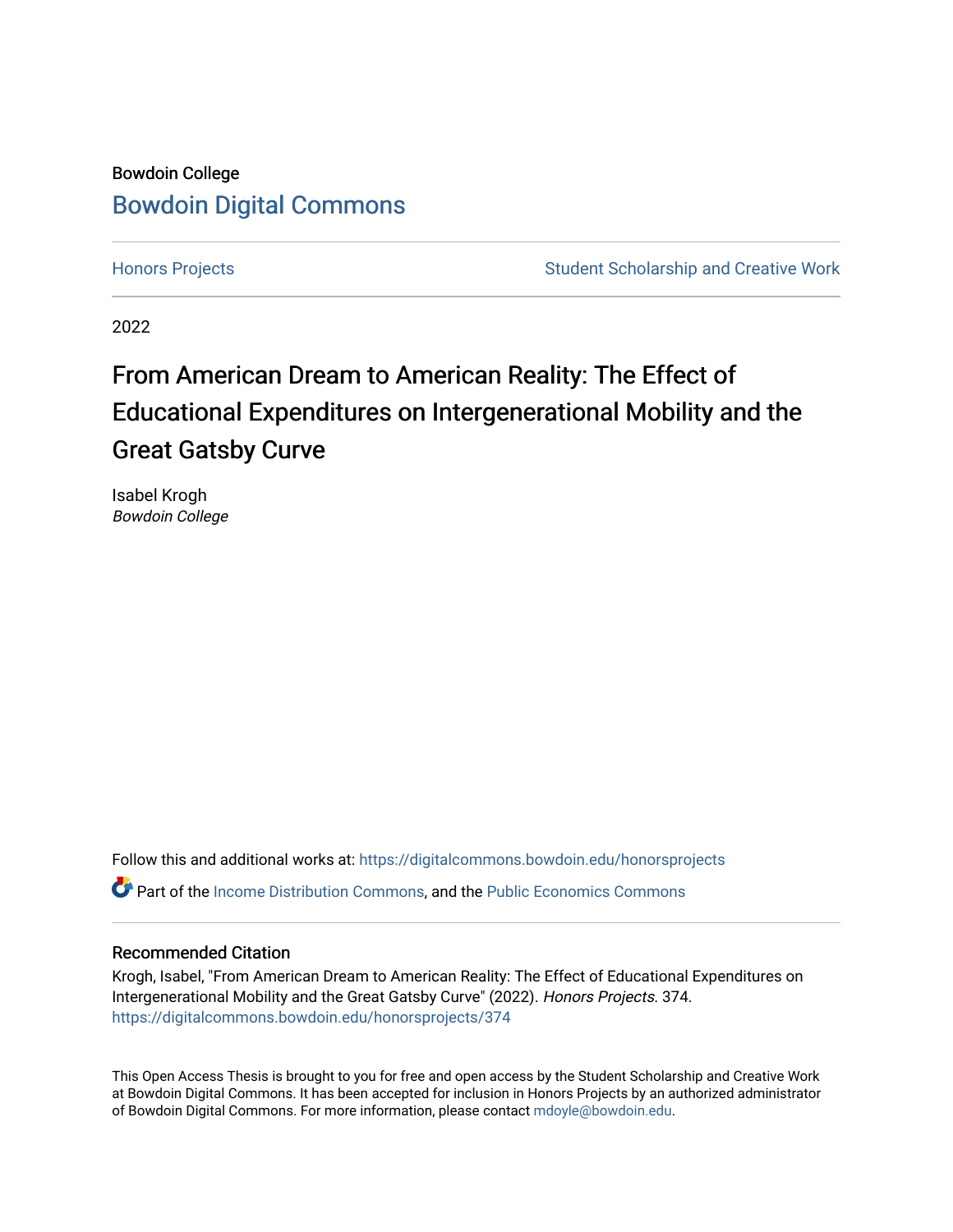From American Dream to American Reality: The Effect of Educational Expenditures on Intergenerational Mobility and the Great Gatsby Curve

An Honors Paper for the Department of Economics

By Isabel Krogh

Bowdoin College, 2022

© 2022 Isabel Krogh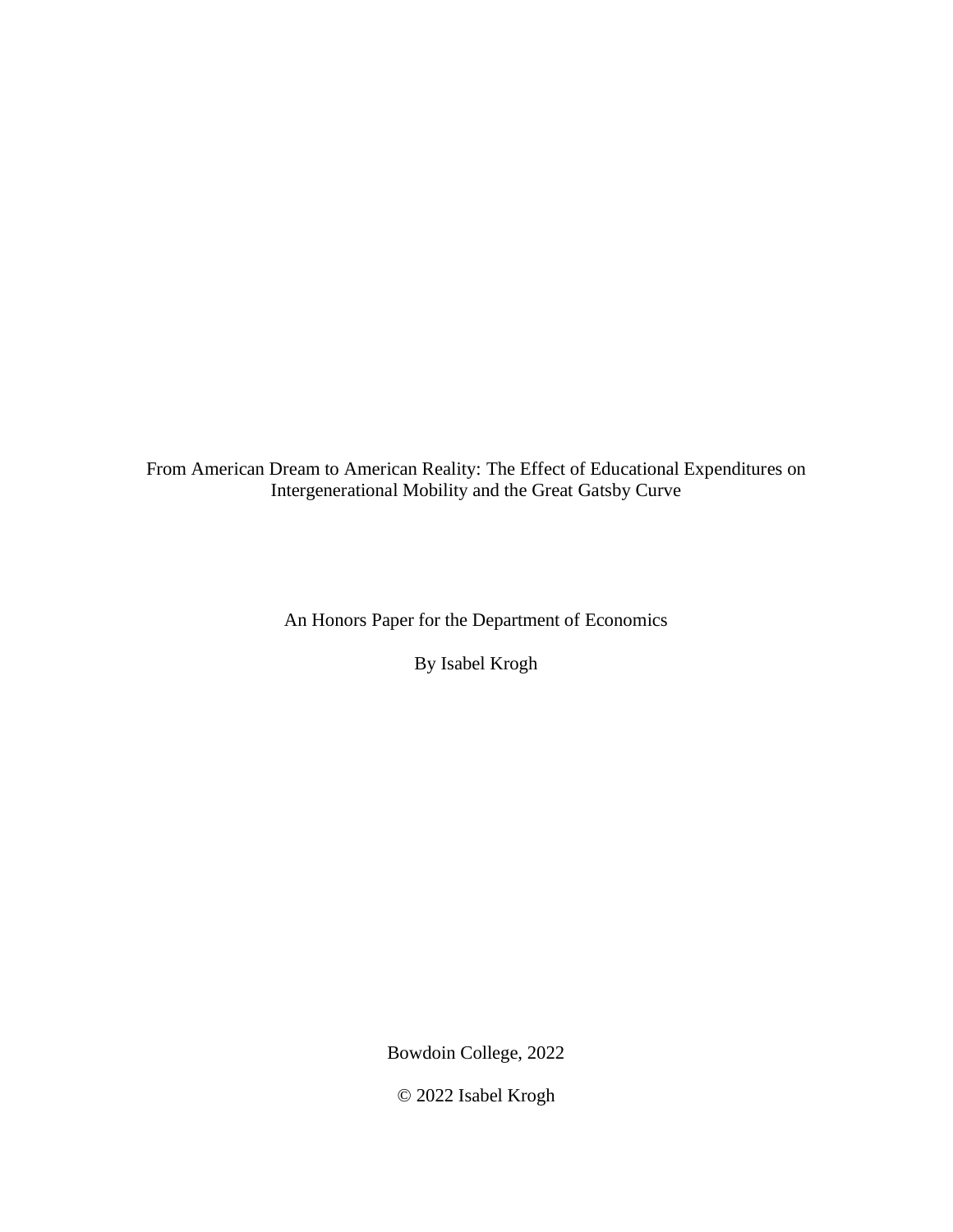#### **Abstract**

Income inequality and intergenerational mobility are two common measures of economic fairness in society. While they measure distinct ideas, they are significantly related in an inverse way across countries as well as across regions in the United States. This relationship is illustrated on the Great Gatsby Curve. Unequal access to education is one factor that has been found to drive the negative relationship between these two measures and therefore create the negatively sloping Great Gatsby Curve. Therefore, creating more equal access to education, such as through government spending, could lessen the connection between these two factors. The primary purpose of this research is to explore the effect of public educational expenditure on intergenerational mobility as well as on the slope of the Great Gatsby Curve. At the primary/secondary education level, this study finds that places with higher public spending on education tend to have higher levels of intergenerational mobility. However, no significant relationship is found between spending on tertiary education and intergenerational mobility. In addition, while higher primary/secondary educational spending is associated with a flatter Great Gatsby Curve at the school district level, these results were not consistent at the commuting zone level, so no strong conclusions can be made about the effect of public educational expenditures as a mediating factor of the Great Gatsby Curve.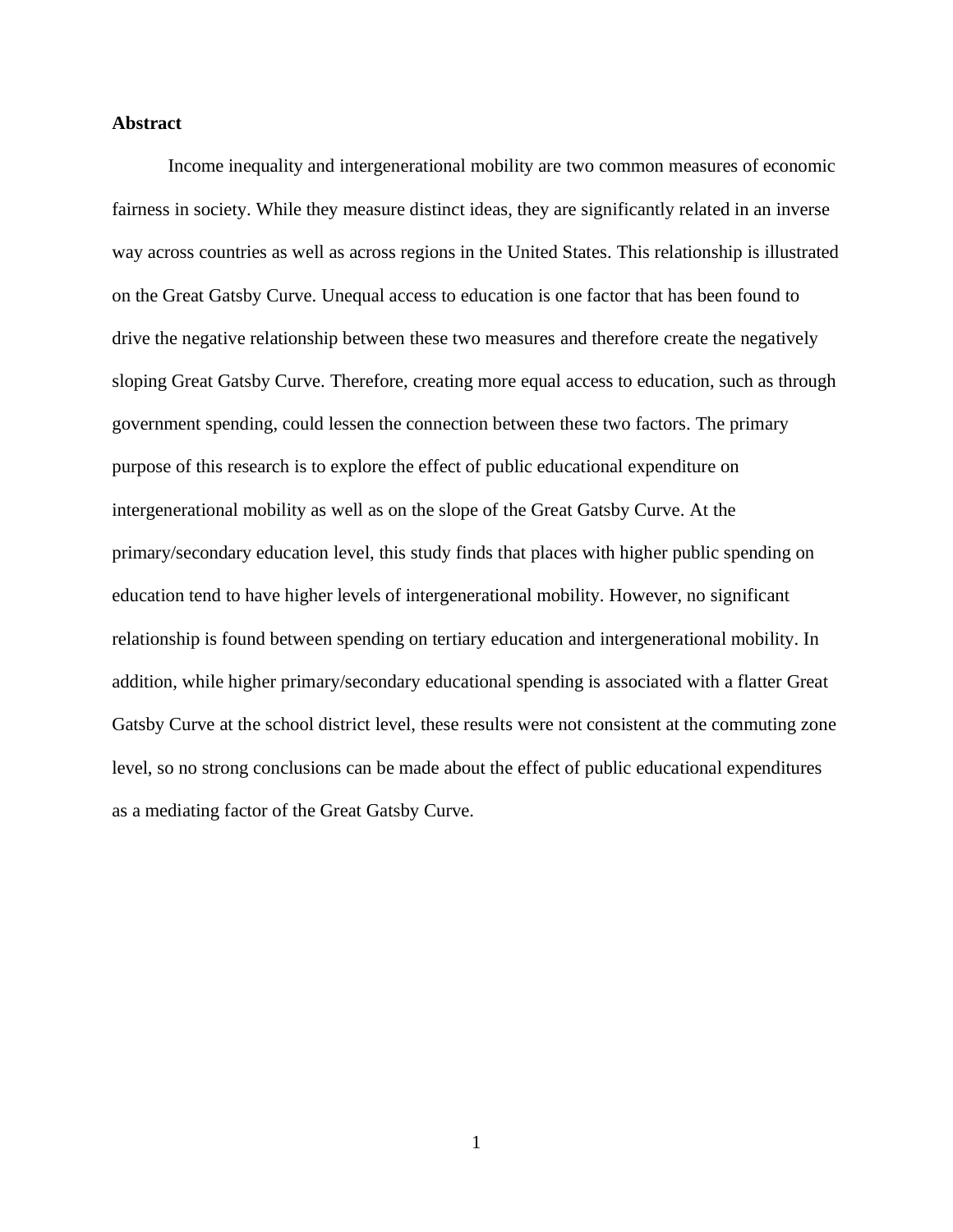# **Table of Contents**

| $\overline{4}$  |
|-----------------|
| $7\phantom{.0}$ |
| 11              |
| 17              |
| 19              |
| 30              |
| 35              |
| 37              |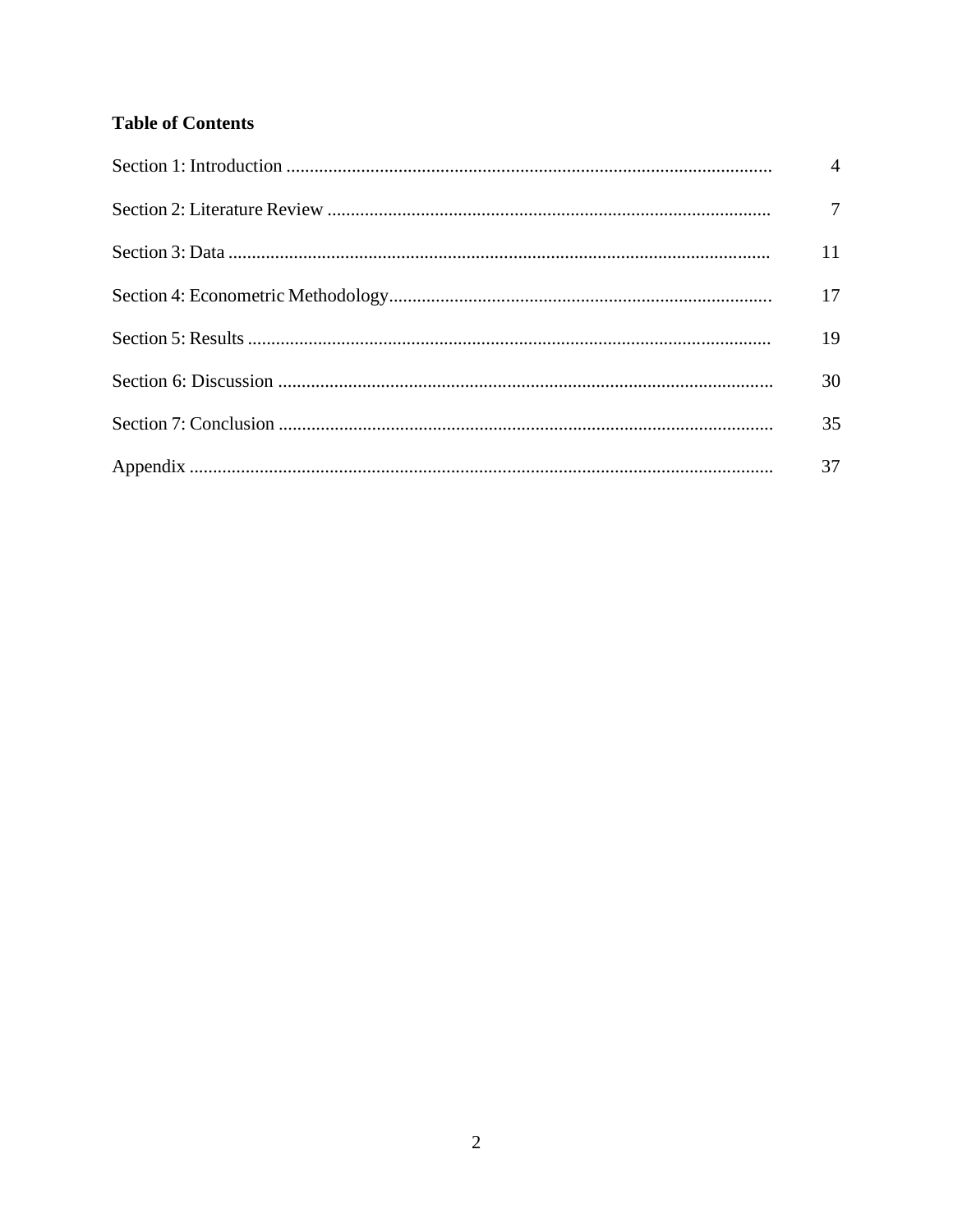### **Acknowledgments**

First and foremost, I want to thank my academic and Honors advisor, Professor Matthew Botsch. His guidance, support, and wisdom contributed greatly to the success of this project. I am also incredibly grateful for the advice and feedback from Professors Jessica LaVoice and John Fitzgerald who reviewed and provided feedback on my drafts and ideas. In addition, I want to acknowledge the entire Bowdoin Department of Economics for their suggestions and ideas during the early stages of my research as well as their incredible instruction throughout each of my economics courses. Without the joy, wisdom, and patient teaching provided to me by each professor I've had throughout my time at Bowdoin, I wouldn't have had the ability or desire to undertake the task of writing this thesis.

In addition to all the academic support and inspiration I've received, I also want to thank my parents, brother, and sister for their never-ending support and encouraging me to reach beyond my comfort zone and be the best version of myself, both academically and personally. Finally, I want to thank all my incredible peers and friends at Bowdoin for inspiring me with their endless creativity and intelligence and always providing me with advice or support whenever I needed it most.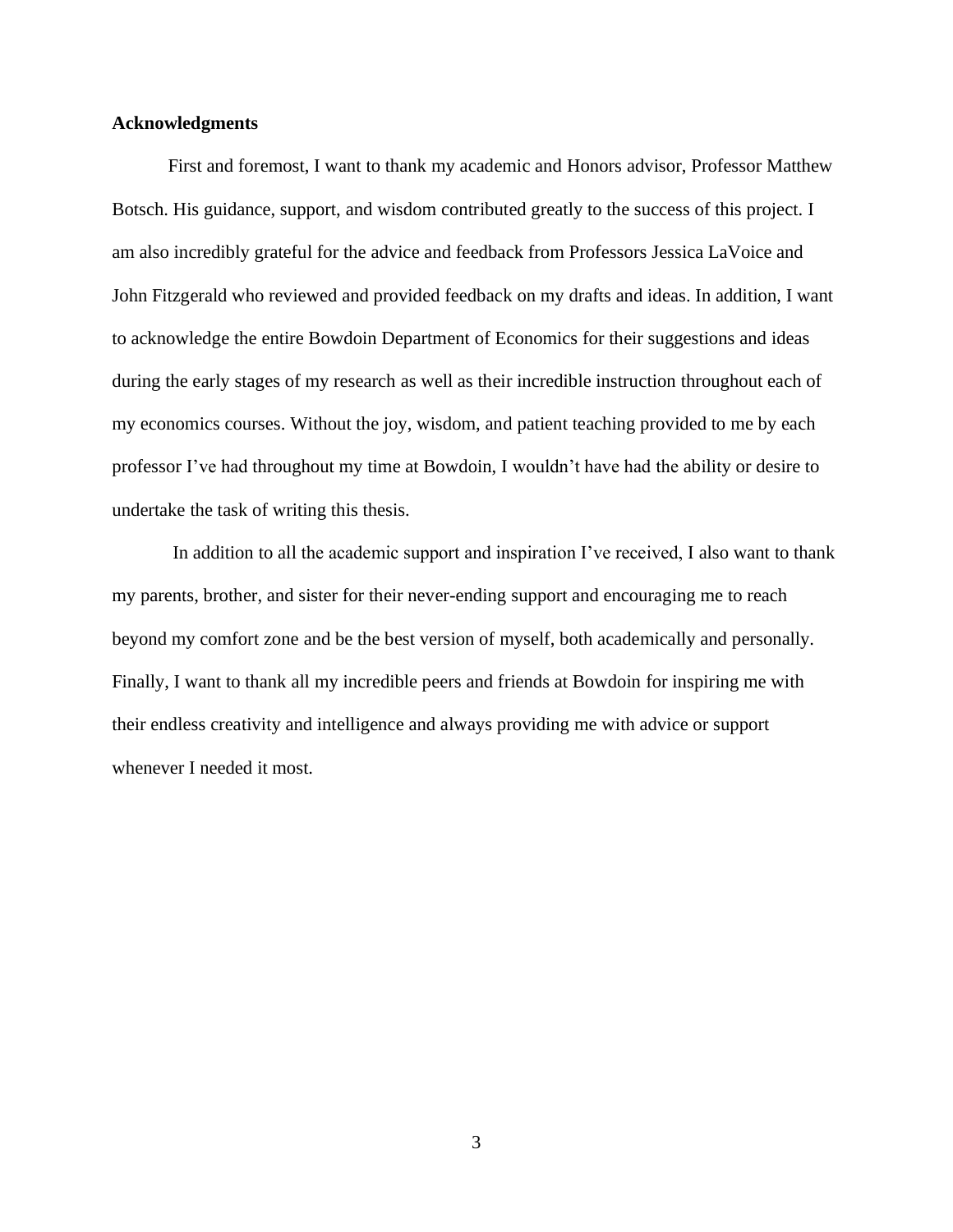#### **Introduction**

As a nation of immigrants, The United States has always valued upward mobility and the ability for anyone to achieve anything with hard work. This idea is best exemplified through The American Dream which has been defined as "that dream of a land in which life should be better and richer and fuller for everyone, with opportunity for each according to ability or achievement" (Adams, 1931). While the ideas of success and how to achieve success change with generations, two commonly thought ways of achieving this goal have been education and homeownership. I will focus on the former: the effect of public education spending on the likelihood of The American Dream becoming a reality.

While The American Dream is a broadly defined concept, it is heavily related to intergenerational mobility: a measure of the dependence (or independence) of one's socioeconomic status on the socioeconomic status of one's parents. While the desired amount of economic inequality in a society is highly debated, high intergenerational mobility is more agreed upon as desirable. High intergenerational mobility indicates that a society places emphasis on talent and ability rather than the circumstances in which one happens to be born. Thus, higher intergenerational mobility likely indicates a more meritocratic society as value is placed on merit over wealth or connections.

Higher intergenerational mobility is important not only out of the principle of fairness and equal opportunity for all, but it is also economically desirable. It likely indicates that people are employed based on qualifications rather than how well-off their parents were, so people's skillsets are being used more efficiently. Thus, people work where they benefit society the most, increasing overall productivity and efficiency in society.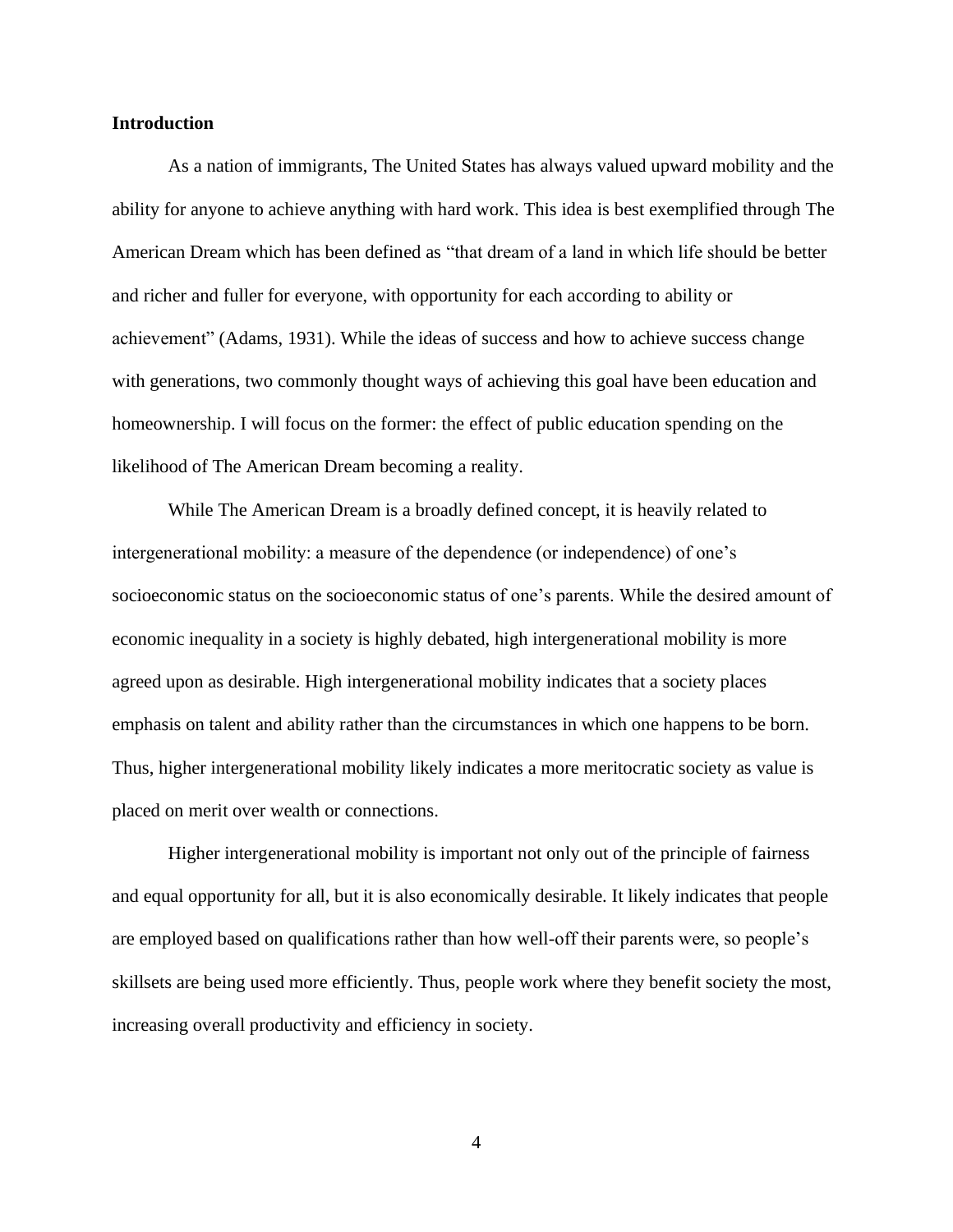The primary purpose of this research is to assess the impact of public educational expenditures on intergenerational mobility and the relationship between intergenerational mobility and income inequality. The relationship between intergenerational mobility and income inequality was initially discovered across various countries. Higher income inequality is associated with lower intergenerational mobility (Corak, 2013). This negative correlation is famously illustrated in a scatter plot of intergenerational mobility on the y-axis and income inequality on the x-axis that is known as the Great Gatsby Curve. In addition to being a crosscountry relationship, this correlation has also been found to be true within the United States as Figure 1.1 illustrates below.



Figure 1.1. The Great Gatsby Curve within the United States. The measure of mobility is a child's expected income percentile rank given their parents' rank of 25 (25th percentile), and the Gini Coefficient is multiplied by 100. A binned scatter plot was used to make the plot more visible. The bins were created from the 692 commuting zones that are used in the following analysis. The data was taken from Chetty et al. (2014).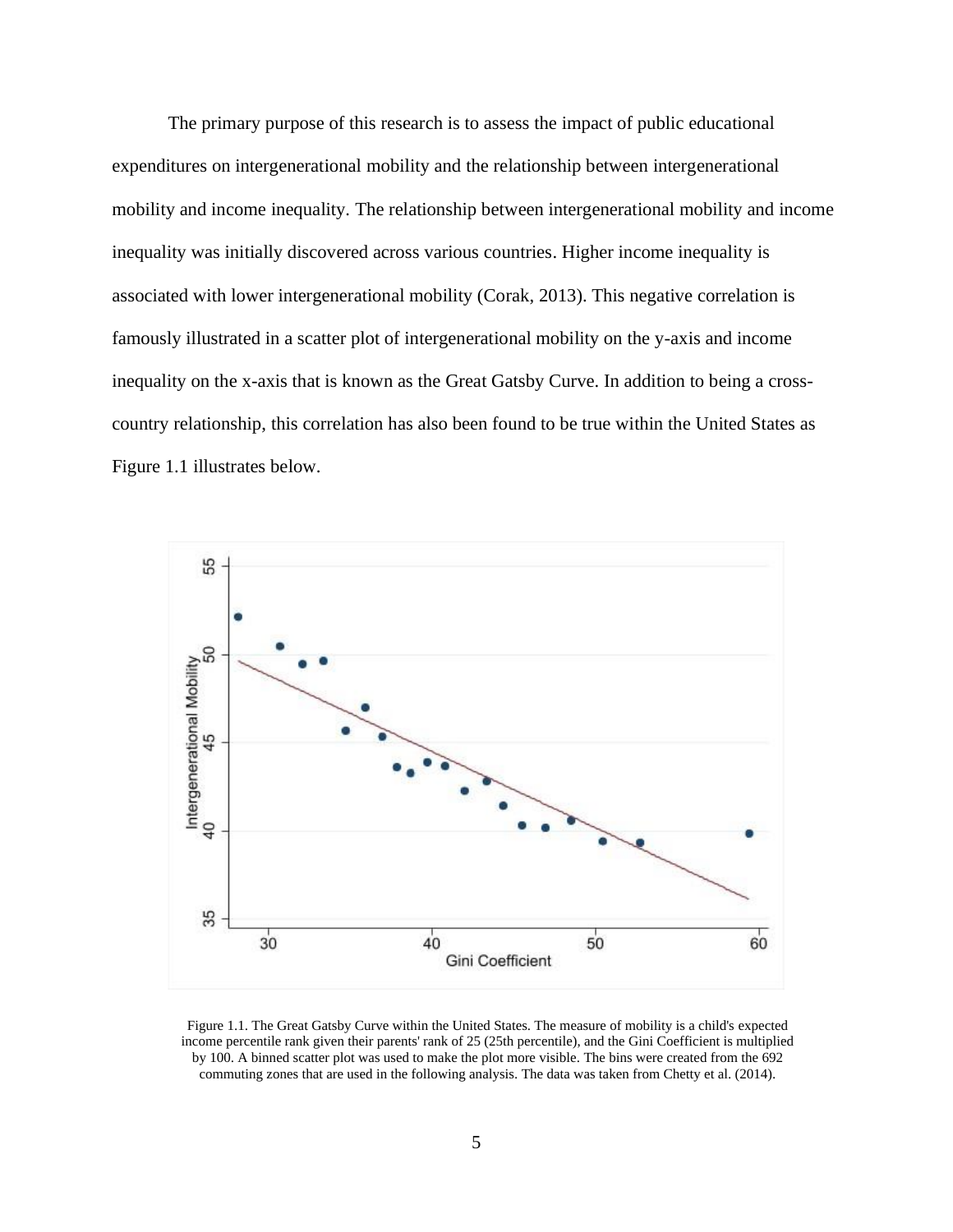I examine both the effects of public primary/secondary spending and public higher education funding. Chetty, et al. suggest that there may be a positive correlation between proxies for the quality of K-12 schools and intergenerational mobility indicating that the better the school system, the higher the intergenerational mobility (2014). While similar, this research focuses on spending at the K-12 and higher education levels. The primary research question considers how the amount of public spending on each of these types of education influences intergenerational mobility and more broadly, The American Dream. I use data from different regions to estimate the relative value of a dollar spent at multiple points in the education trajectory on the level of mobility in that region.

While it is helpful to consider the effects of school quality on intergenerational mobility, the more relevant and important question is the effect of public educational expenditures on intergenerational mobility. It is challenging to quantify school quality and to know how to improve it. This study could provide guidance on the importance of spending in schools. As money is scarce and places look to cut funding from schools, these findings could act as a reminder of the importance of funding. In addition, if spending is found to be most important at a certain level (i.e. K-12), then the money can be more properly allocated to the respective levels of school, so the highest level of intergenerational mobility is achieved.

Some of the expected results were confirmed with the data, and others were not. The OLS regression results confirmed that an increase in public K-12 expenditures is associated with an increase in intergenerational mobility across regions of the United States. However, the slope of the Great Gatsby curve did not change while controlling for these expenditures. Thus, this data suggests that public primary/secondary school expenditures are not a mediating factor between the relationship between income inequality and intergenerational mobility. However,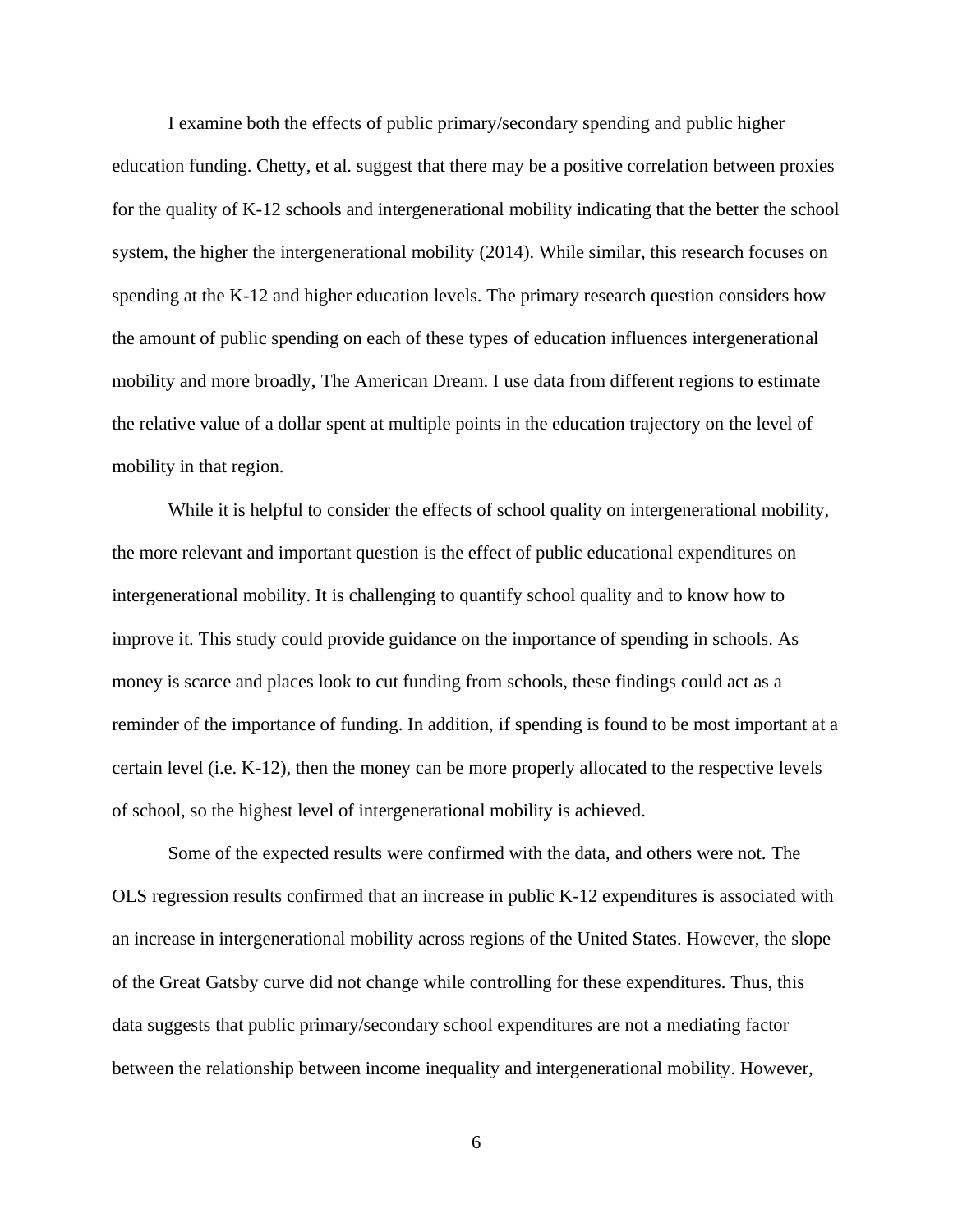there is a significant interaction between income inequality and K-12 educational expenditures at the school district level. I found that in places with higher income inequality, an increase in school spending has a positive effect on mobility, but in places with low income inequality, the opposite is true: an increase in school spending is associated with lower intergenerational mobility. In addition, at the commuting zone level, these same models produce an interaction term between inequality and K-12 spending of the opposite sign. This finding suggests that smaller school districts may be driving the relationship seen at the school district level, and when the school districts are aggregated, the larger districts overshadow the smaller ones. Finally, higher education spending was not found to be significantly correlated with mobility. These findings suggest missing variables or potential reverse causality.

#### **Section 2: Literature Review**

There is ample research on both income inequality and intergenerational mobility and the relationship between the two. While these two ideas both measure levels of fairness in society, they are very different concepts with different surrounding research. Although they are two distinct concepts, they have a unique relationship such that places with higher income inequality often have lower intergenerational mobility. A fundamental question in this field of study is: what drives this inverse relationship between inequality and mobility?

#### *Income Inequality*

Over the last few decades, income inequality has increased substantially (Heathcote, Perri, & Violante, 2010). There is considerable research on economic and income inequality, showing both potential causations and potential effects of this recent rise. These effects have been the focus of a lot of research, as there are both advantages and disadvantages to higher inequality. Income inequality has been shown to promote GDP growth and likely works to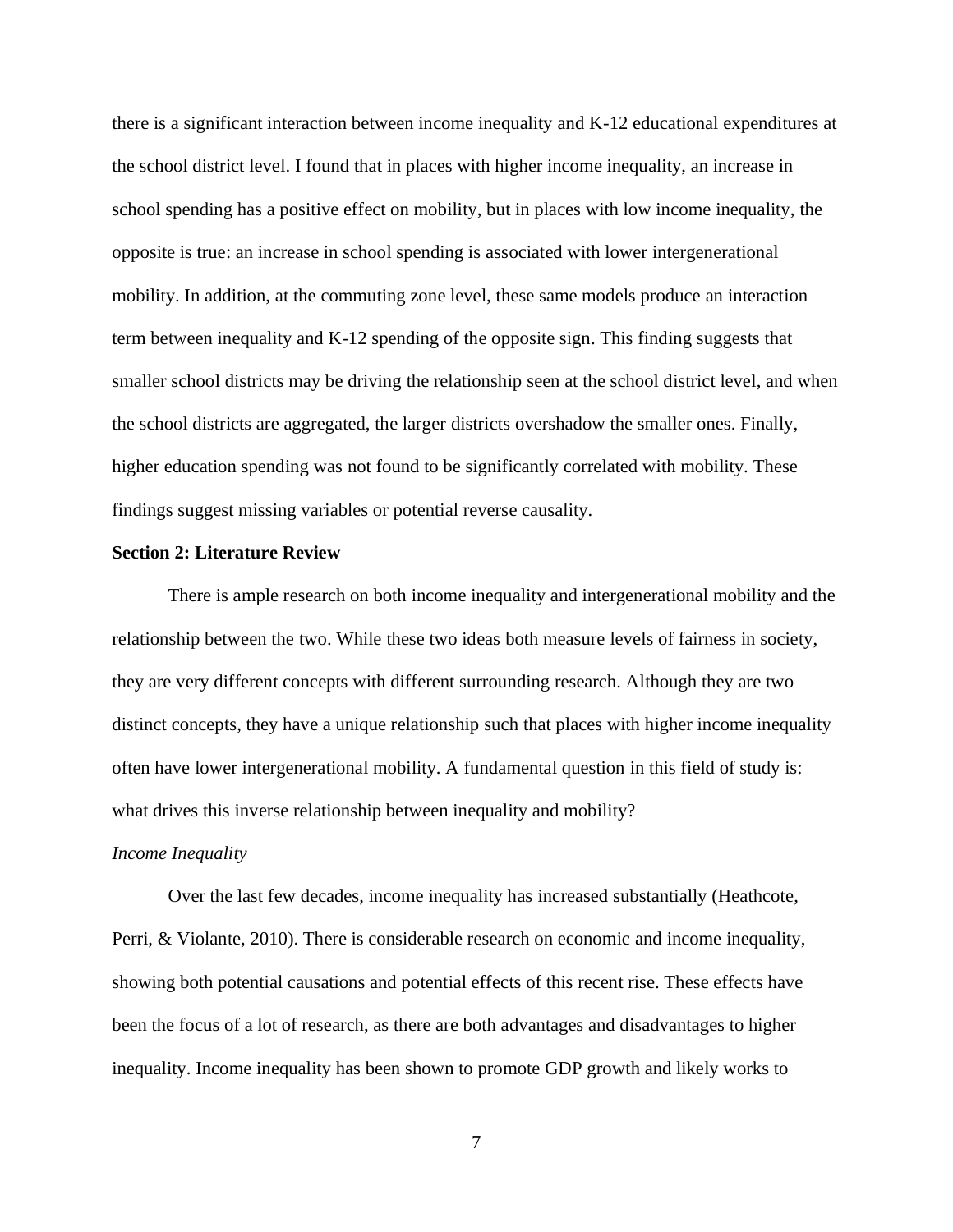motivate hard work and encourage entrepreneurship (Naguib, 2015). In contrast, high inequality has been linked to diminishing marginal utility of income and a rise in social problems or unrest (Peterson, 2017). Overall, economists have not agreed upon a desirable level of inequality. Thus, intergenerational mobility may likely be a better indicator of fairness and efficiency in society than economic or income inequality. There are many different ways to quantify income inequality, but one of the most common measures of income inequality is the Gini coefficient. For ease of reference, I will refer to income inequality, measured by the Gini coefficient, as simply inequality and all other inequality measures by their full name.

#### *Intergenerational Mobility*

While income inequality has long been studied, intergenerational mobility is a relatively less researched topic. However, Raj Chetty has contributed an extensive amount of research to this topic. He has written countless papers and has made almost all his data from his findings publicly available. One interesting and important discovery he found is that not all geographic regions in the United States have the same level of mobility. In fact, there is a considerable variation in mobility levels across the country with the lowest relative mobility levels in the Southeast and the highest in the Mountain West and the rural Midwest (Chetty, et al., 2014). This extensive variation in mobility levels allows for further exploration into potential causes of higher or lower intergenerational mobility. Many factors are thought to be correlated with intergenerational mobility, including inequality, education, racial segregation, social capital, and family structures, but most previous literature has looked only at correlations and not attempted to identify any causal relationships (Chetty, et al., 2014).

There are two main measures of intergenerational mobility: relative and absolute. Relative mobility is the slope of the linear relationship between a parent and child's income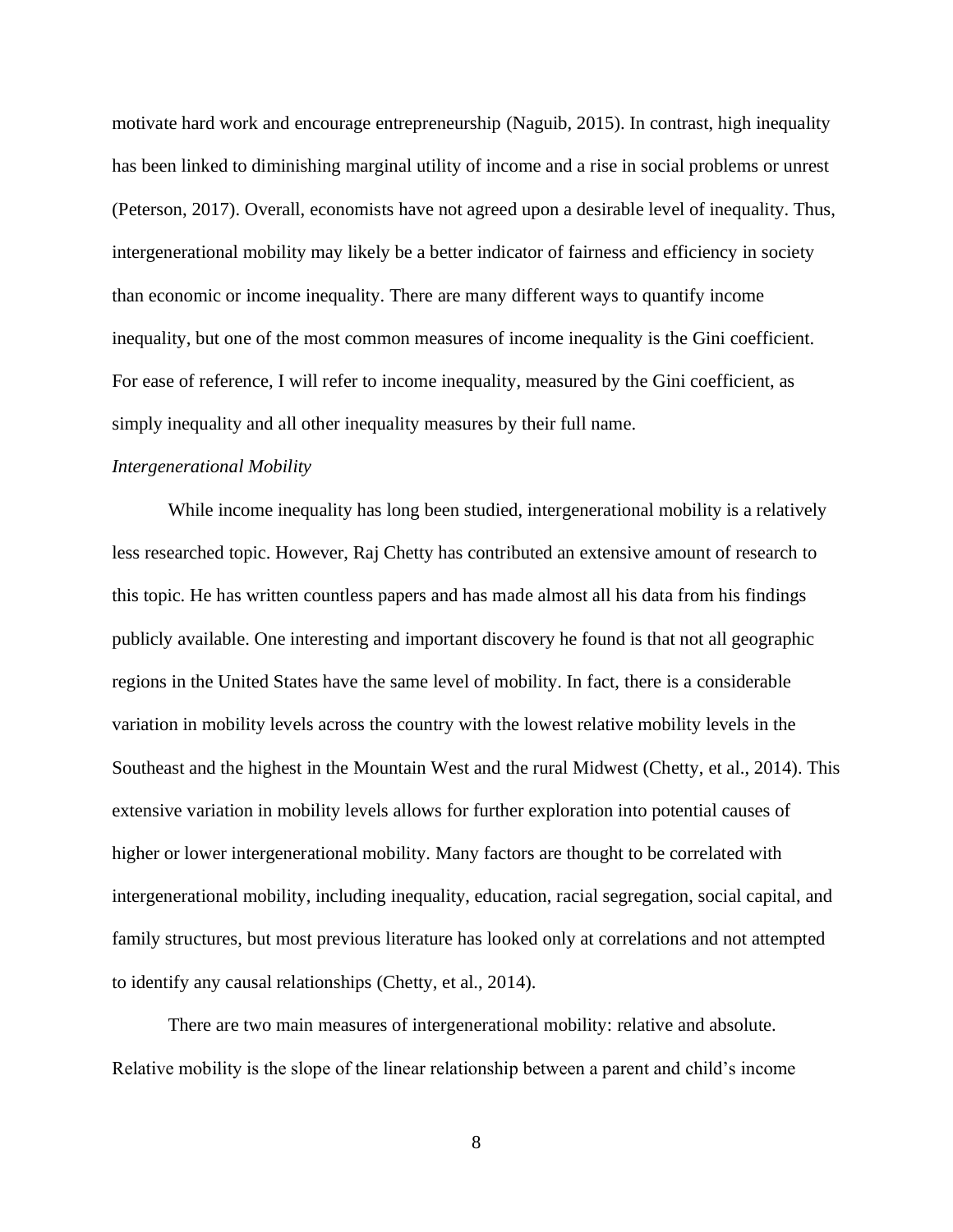ranks or percentiles. In contrast, absolute upward mobility measures the expected rank (or income percentile) of a child whose parents have a rank of  $25 \times 25$ <sup>th</sup> income percentile). This measure is helpful because it focuses mainly on upward mobility. In contrast, changes in relative mobility could be caused by either people moving up or down in the income percentiles. These two measures of inequality are often highly correlated with each other (Chetty, et al., 2014). Chetty et al. writes, "areas with high levels of relative mobility (low rank-rank slopes) tend to have better outcomes for children from low-income families" (2014). Thus, for this paper, I will be focusing on absolute upward intergenerational mobility, but the results are likely highly comparable if this same research were to be performed with relative mobility. For ease of reference, I will refer to absolute upward intergenerational mobility as simply mobility and all other measures by their full name.

#### *Income Inequality and Intergenerational Mobility*

The Great Gatsby Curve illustrates the relationship between intergenerational mobility and income inequality. Originally, it was used to illustrate this inverse relationship across different countries. Countries with higher intergenerational mobility tend to have lower inequality, and countries with lower intergenerational mobility tend to have higher inequality (Corak, 2013). While the curve itself does not suggest any causal relationship, there are a few theories behind the mechanism causing this. One of the leading theories and most relevant to this research is that education is a strong causal mechanism. In places with higher inequality, those at the top end of the income distribution will likely receive a higher quality education or at least devote more time to their education than those on the lower end of the income distribution (Jerrim & Macmillan, 2015). Sakamoto et al. expands on this idea by writing, "The implication of their results is that the stress induced by poverty lowers the chances for low-income youth to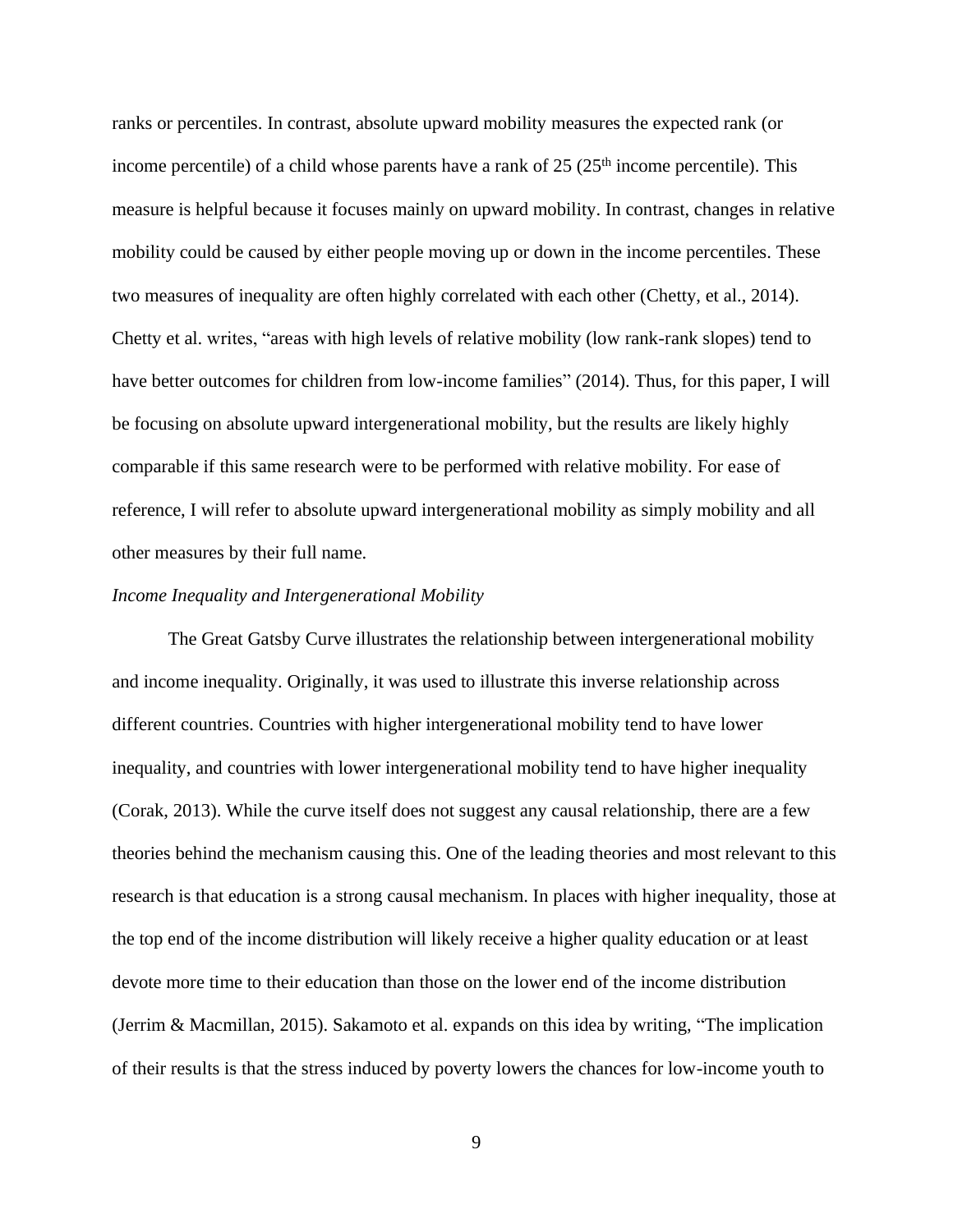be competitive in educational attainment thereby increasing their chances of inheriting their lowincome status." (2014).

Since education is one of the main ways people can move up the socioeconomic ladder, this unequal access and quality of education could lead to less mobility as the wealthy stay wealthy and the poor stay poor. Jerrim and Macmillan found that countries with high levels of inequality have more private investment in education and less public investment (2015). Thus, in places with greater inequality, having more money plays a larger role in the transmission of advantage and therefore wealth to future generations.

Further studies have confirmed a relationship between education and The Great Gatsby Curve. Brandén explored some potential mechanisms of The Great Gatsby Curve in Sweden. He found that the lead driving factors in the relationship between inequality and mobility are educational attainment and cognitive and non-cognitive skills in Sweden and also found that one's educational attainment accounts for a significant amount of the mobility or immobility a person faces (2019). Along with education being a driving factor of the Great Gatsby Curve, government spending has been found to increase mobility since more government spending increases the likelihood that less well-off children receive more investments both to their education and overall social welfare or human capital (Mayer & Lopoo 2008).

While education is thought to be a driving factor in the relationship illustrated in the Great Gatsby Curve, previous research on public educational expenditures has found mixed effects. Boudreaux found that government spending on education was not significant in his research on institutional measures' effects on mobility while controlling for inequality (2014). In this study, educational expenditures were taken from the World Bank and measured as a percent of GDP. There are two potential reasons that my results could vary from the ones found in this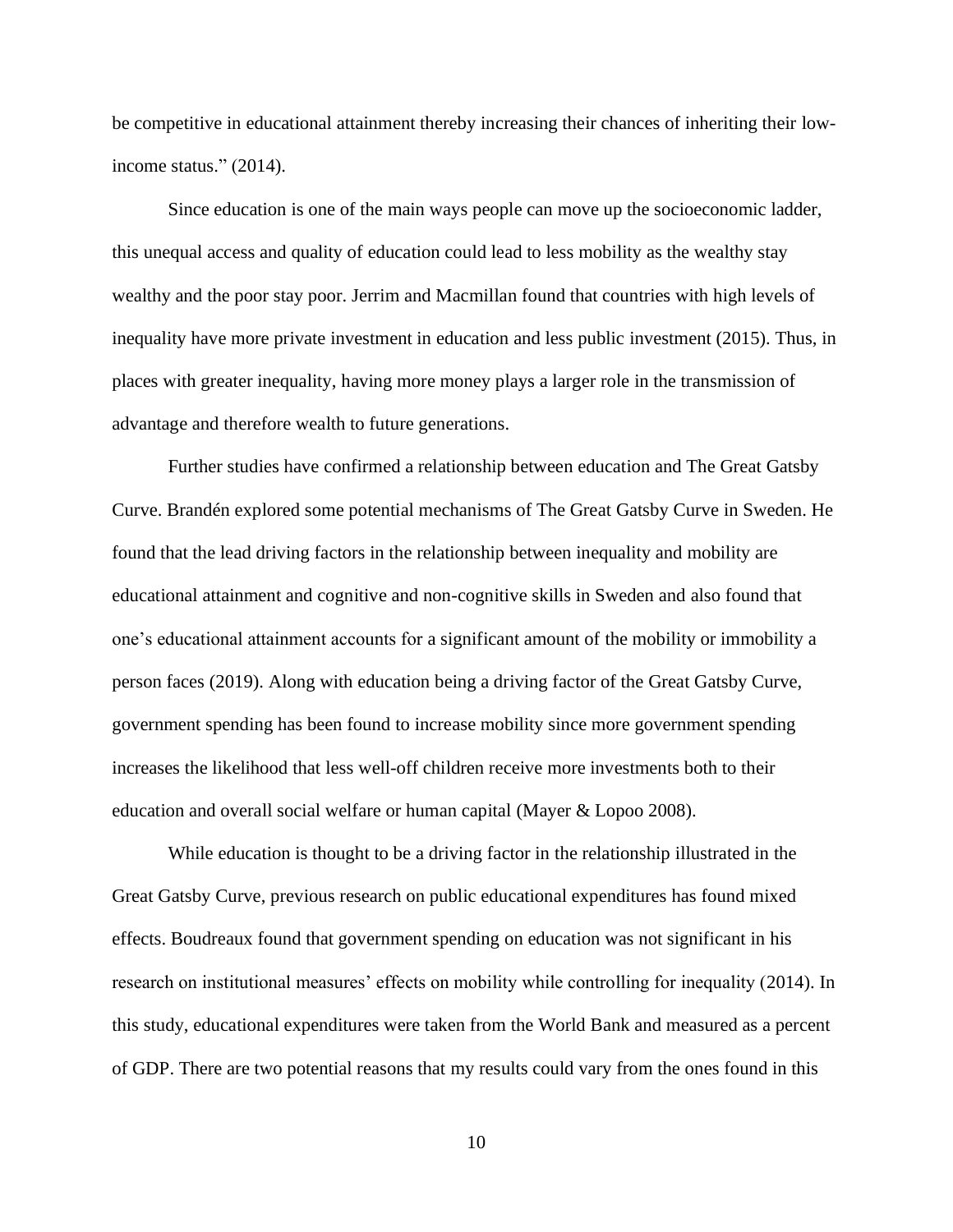study. First, educational spending is measured as a percent of GDP rather than spending per student. Second, this was a cross-country study whereas this research focuses on different regions in the United States. However, other studies have found that there is a strong positive correlation between mobility and educational expenditures across countries, but this study failed to control for inequality (Blanden, 2013).

While education seems to play some role in the Great Gatsby Curve, its effect in the United States as well as the type of educational spending that best works to raise mobility is less researched. Chetty et al. finds that the quality of primary/secondary education is one of the strongest factors correlated with mobility (2014), while Jeon and Lee find that public tertiary, or higher education spending (directed at individuals) has a stronger effect on mobility than K-12 spending on education (2018).

Thus, there is ample research that education is extremely important to the relationship between mobility and inequality. In addition, there is evidence that both public K-12 educational spending and public higher educational spending directed at individuals could influence this relationship. Therefore, this paper will work to address the gaps in previous literature while also trying to confirm previous findings.

#### **Data**

Data from a few sources were used to study how public educational expenditure affects the relationship between income inequality and intergenerational mobility. For the data on intergenerational mobility, income inequality, and other various control variables, I used data from Chetty et al.'s "Where is the Land of Opportunity? The Geography of Intergenerational Mobility in the United States" (2014). This data set focused on intergenerational mobility by commuting zone for children born between 1980-1982. Commuting zones are geographical areas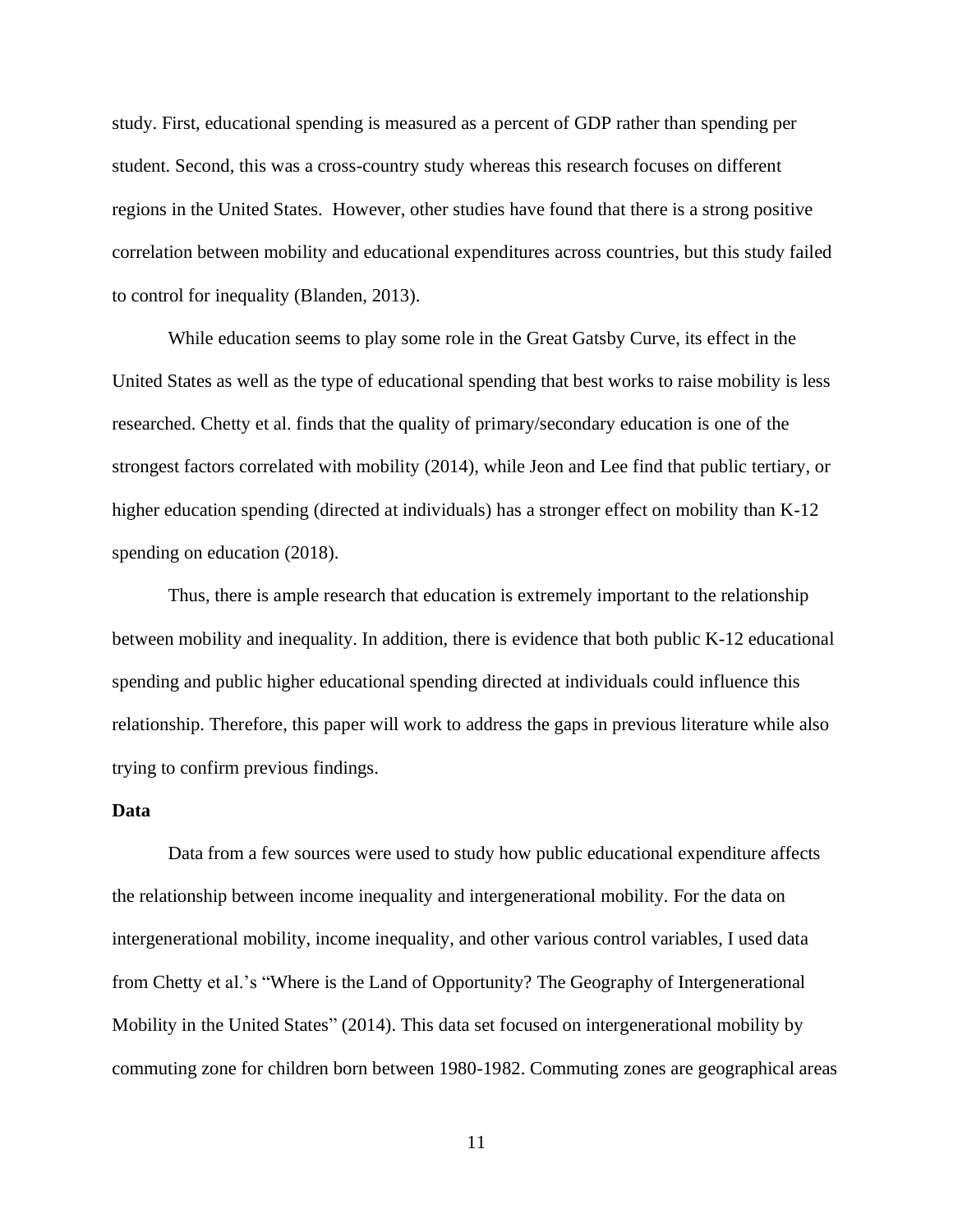or groups of counties that cover the entire United States. There are about 740 commuting zones in the United States, and these commuting zones include both rural and metropolitan areas. To calculate mobility, total family incomes were measured in 2011 or 2012 when the children were approximately 30 years old. Their parents' incomes were measured between 1996 and 2000 when their children were between 15 and 20 years old. This data set also includes many other variables measured at the commuting zone level such as the Gini coefficient, Census population from 2000, household income per capita, the level of racial segregation, the fraction of adults married, a social capital index, and more.

In addition to this data, I collected information on average spending per student in each commuting zone. This data was taken from the Annual Survey of School System Finances which is performed yearly by the US Census Bureau starting in 1992. I collected one survey result dataset from 1992 and another from 1998 (when the children in Chetty's study were approximately 10-12 and 16-18 respectively). This data provides information about each school district's finances including the amount of total revenue as well as revenue broken down by federal, state, and local contributions. In addition, there is data on the level of expenditures in each school district. I also used the CPI to adjust the 1992 and 1998 data to 2015 dollars for consistency, since that is the year in which all Chetty's dollars are reported.

Out of the roughly 15,000-15,500 school districts, about 800 school districts were missing data on the number of enrolled students. Originally, I speculated that they were missing randomly, so I assigned them enrollments of the mean school district size in the state. However, I soon noticed that there were a significant number of outliers that had low spending per student yet very high mobility. This led me to believe that the enrollment data was not missing at random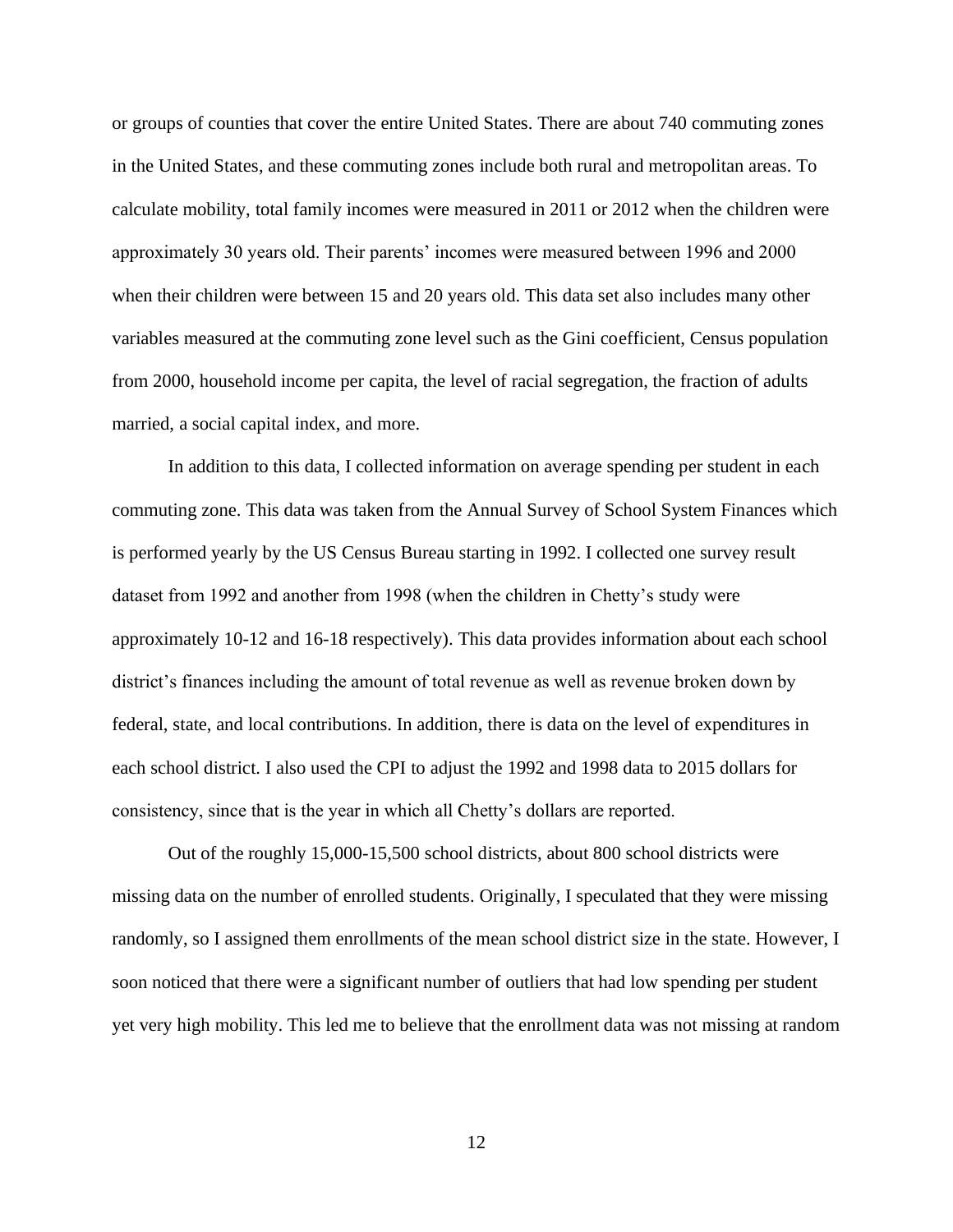and was instead mostly missing from small districts with low spending. Thus, I chose to remove these observations completely from the dataset.

To perform a regression with intergenerational mobility, the Gini coefficient, and levels of school spending, the school district level spending data would have to be combined with the commuting zone level Chetty et al. data. To do this, I used the FIPS code of each of the roughly 15,000 school districts to create county identifiers. Then, I used these county FIPS codes to match the counties to a commuting zone using a spreadsheet from Chetty et al. that had both of these pieces of information. For the regressions run at the school district level, I merged the Chetty data with the school district level Census data on the commuting zone identification number. I also calculated spending per student as public educational expenditures divided by the number of students enrolled in the district. I replaced the bottom 1% and top 99% of these values with the bottom 1% value and top 99% value, respectively to reduce the effect of extreme outliers. While sometimes outliers can provide valuable information, in this case, many were examples where spending was increased or decreased for a brief period for a temporary reason, like the construction of a new school. An additional very small number of observations were dropped that were missing other important variables like mobility data.

The summary statistics tables at the school district level (Tables 1.1 and 1.2) can be found below. The main variables that I will be focusing on appear along with the number of observations in the dataset, the mean, the standard deviation, and the extrema. One of the key observations from these tables is that average K-12 public school spending per enrolled student was \$9,929.80 in 1992 and \$11,140 in 1998 (adjusted to 2015 dollars). In addition, these tables also illustrate that the average school district in both years was running a budget deficit by spending more money than they were receiving through public funds. This deficit was likely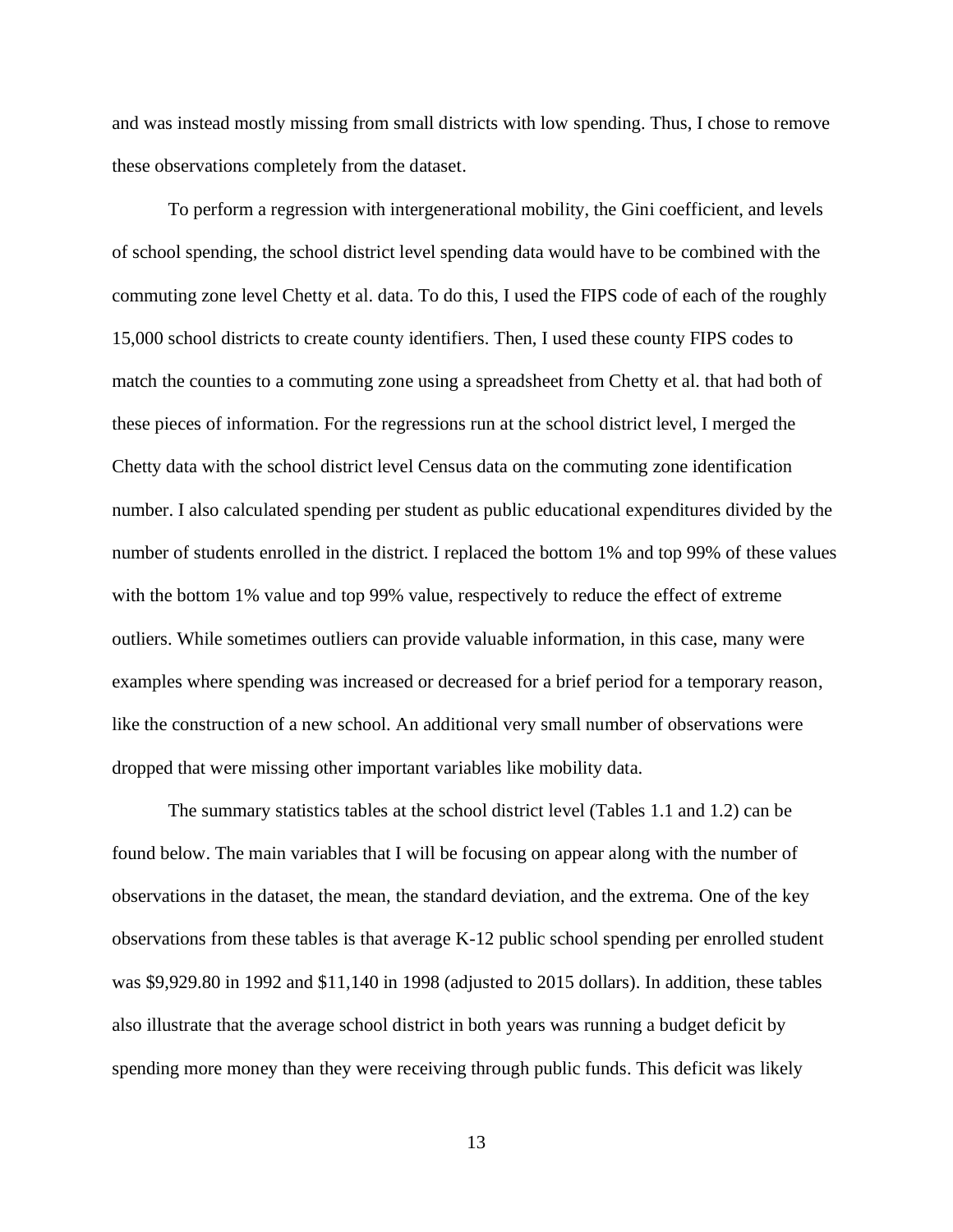compensated for by issuing bonds or other forms of borrowing. Also, the Gini coefficient, which usually ranges from zero to one, is multiplied by 100 for ease of interpretation.

|                                   | <b>Observations</b> | Mean      | Std. dev. | Min         | Max       |
|-----------------------------------|---------------------|-----------|-----------|-------------|-----------|
| <b>Intergenerational Mobility</b> | 14,785              | 43.7325   | 4.6669    | 26.6718     | 64.0193   |
| Gini                              | 14,785              | 42.2370   | 7.6021    | 25.1470     | 84.7330   |
| Racial Segregation                | 14,785              | 0.1838    | 0.1181    | 0.0000      | 0.5537    |
| Social Capital Index              | 14,785              | 0.1781    | 1.0382    | $-3.1990$   | 5.2660    |
| <b>Fraction of Adults Married</b> | 14,785              | 0.5625    | 0.0385    | 0.3729      | 0.6947    |
| Household Income per Capita       | 14,785              | 36.1710   | 6.8057    | 17.3786     | 58.6284   |
| Log Population 2000               | 14,785              | 12.8652   | 1.7549    | 8.5421      | 16.6124   |
| Enrollment                        | 14,785              | 2787.85   | 12371.25  | 1.00        | 962269.00 |
| <b>Total Revenue</b>              | 14,785              | 21437.79  | 38222.30  | 54.08       | 248654.80 |
| <b>Total Federal Revenue</b>      | 14,785              | 1217.86   | 2636.51   | 0.00        | 18889.13  |
| <b>Total State Revenue</b>        | 14,785              | 9738.50   | 19340.51  | 0.00        | 130763.80 |
| <b>Total Local Revenue</b>        | 14,785              | 10358.78  | 19257.43  | 28.73       | 120706.60 |
| <b>Total Expenditures</b>         | 14,785              | 21708.32  | 38760.45  | 54.08       | 247693.20 |
| <b>Budget Surplus</b>             | 14,785              | $-270.53$ | 3382.44   | $-60302.58$ | 51200.23  |
| Expenditure per Enrollment        | 14,785              | 9.9298    | 4.0707    | 3.2264      | 27.1695   |

**Table 1.1: 1992 School District Level Summary Statistics**

*Notes.* The table reports summary statistics for school districts from 1992 in the United States. The data here was combined from the Annual Survey of School Sytstem Finances (Census) and from Raj Chetty's data from "Where is the Land of Opportunity? The Geography of Intergenerational Mobility in the United States." All money amounts are in thousands of 2015 adjusted dollars.

| Table 1.2. 1996 School District Level Summary Statistics |                     |           |           |           |            |  |  |  |  |  |
|----------------------------------------------------------|---------------------|-----------|-----------|-----------|------------|--|--|--|--|--|
|                                                          | <b>Observations</b> | Mean      | Std. dev. | Min       | <b>Max</b> |  |  |  |  |  |
| <b>Intergenerational Mobility</b>                        | 14,148              | 43.5944   | 4.5365    | 26.6718   | 64.0193    |  |  |  |  |  |
| Gini                                                     | 14.148              | 42.4789   | 7.5594    | 25.1470   | 84.7330    |  |  |  |  |  |
| Racial Segregation                                       | 14,148              | 0.1856    | 0.1182    | 0.0000    | 0.5537     |  |  |  |  |  |
| Social Capital Index                                     | 14,148              | 0.1388    | 1.0239    | $-3.1990$ | 5.2660     |  |  |  |  |  |
| Fraction of Adults Married                               | 14,148              | 0.5619    | 0.0383    | 0.3729    | 0.6947     |  |  |  |  |  |
| Household Income per Capita                              | 14,148              | 36.2552   | 6.8876    | 17.3786   | 58.6284    |  |  |  |  |  |
| Log Population 2000                                      | 14,148              | 12.9135   | 1.749697  | 8.542081  | 16.61239   |  |  |  |  |  |
| Enrollment                                               | 14,148              | 3176.47   | 13949.93  | 1.00      | 1071853.00 |  |  |  |  |  |
| <b>Total Revenue</b>                                     | 14,148              | 27606.29  | 48573.49  | 60.90     | 317739.90  |  |  |  |  |  |
| <b>Total Federal Revenue</b>                             | 14,148              | 1587.72   | 3420.25   | 0.00      | 23565.40   |  |  |  |  |  |
| <b>Total State Revenue</b>                               | 14,148              | 13366.23  | 25086.57  | 2.90      | 165217.30  |  |  |  |  |  |
| <b>Total Local Revenue</b>                               | 14,148              | 12394.49  | 22443.76  | 21.75     | 138190.80  |  |  |  |  |  |
| <b>Total Expenditures</b>                                | 14,148              | 27974.76  | 49092.13  | 53.65     | 319609.00  |  |  |  |  |  |
| <b>Budget Surplus</b>                                    | 14,148              | $-368.47$ | 4581.51   | -86074.91 | 45167.50   |  |  |  |  |  |
| Expenditure per Enrollment                               | 14,148              | 11.1400   | 4.3286    | 3.4800    | 32.3730    |  |  |  |  |  |

#### **Table 1.2: 1998 School District Level Summary Statistics**

*Notes.* The table reports summary statistics for school districts from 1998 in the United States. The data here was combined from the Annual Survey of School Sytstem Finances (Census) and from Raj Chetty's data from "Where is the Land of Opportunity? The Geography of Intergenerational Mobility in the United States." All money amounts are in thousands of 2015 adjusted dollars.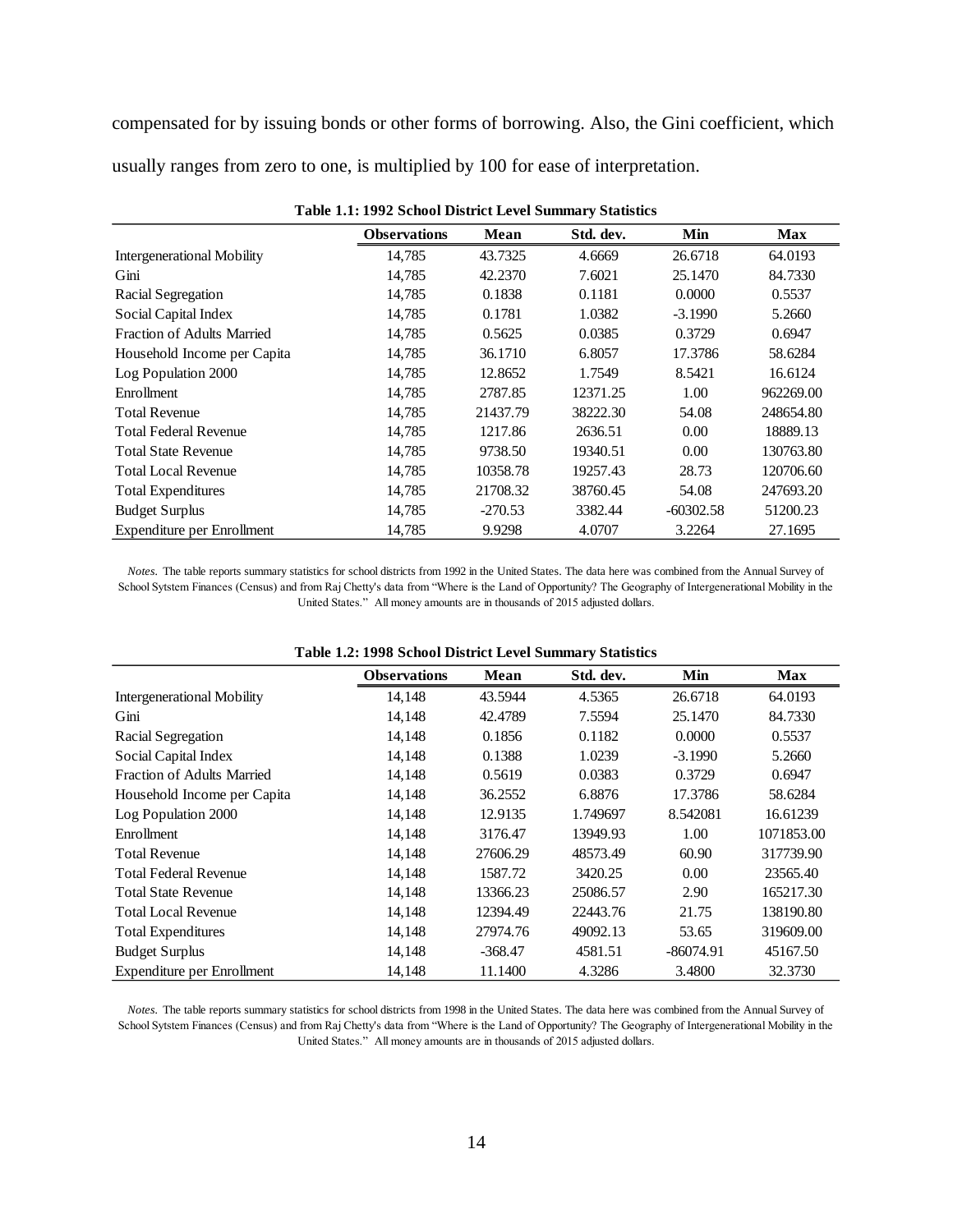To view the same data but at the commuting zone level instead of the school district level, I collapsed all the school spending variables by commuting zone and merged the data with the original Chetty data by commuting zone number. Aggregating the data greatly reduced the number of observations (from around 14,500 to around 690). In collapsing this data, the spending and enrollment values were summed to obtain the total spending in each commuting zone. The expenditures per enrolled student were recalculated at the commuting zone level to place more weight on larger school districts and less on smaller school districts. If the expenditures per student had just been averaged in the collapsing process, all the school districts would have been weighted the same, regardless of size.

Once the data was collapsed at the commuting zone level, there were roughly 50 commuting zones that were missing data on expenditures per student. These commuting zones were missing important spending variables due to the approximately 800 observations that were dropped due to missing enrollment data. Almost all of these commuting zones that were missing data were among the smallest commuting zones. The median population of the zones that were missing data was 4,354 while the overall median commuting zone population was 103,842. Thus, the observations missing the expenditure per student data were dropped, but it should be noted that these results may not be applicable to the districts or commuting zones with very small populations.

In addition, data was obtained from the State Higher Education Finance Report compiled by the State Higher Education Executive Officers Association on higher education expenditures. Unlike public K-12 spending which can easily be broken down into spending by school district, it is very difficult to divide higher education funding in a similar way. Many states only have a few universities. In addition, it is extremely common for people to move to different parts of the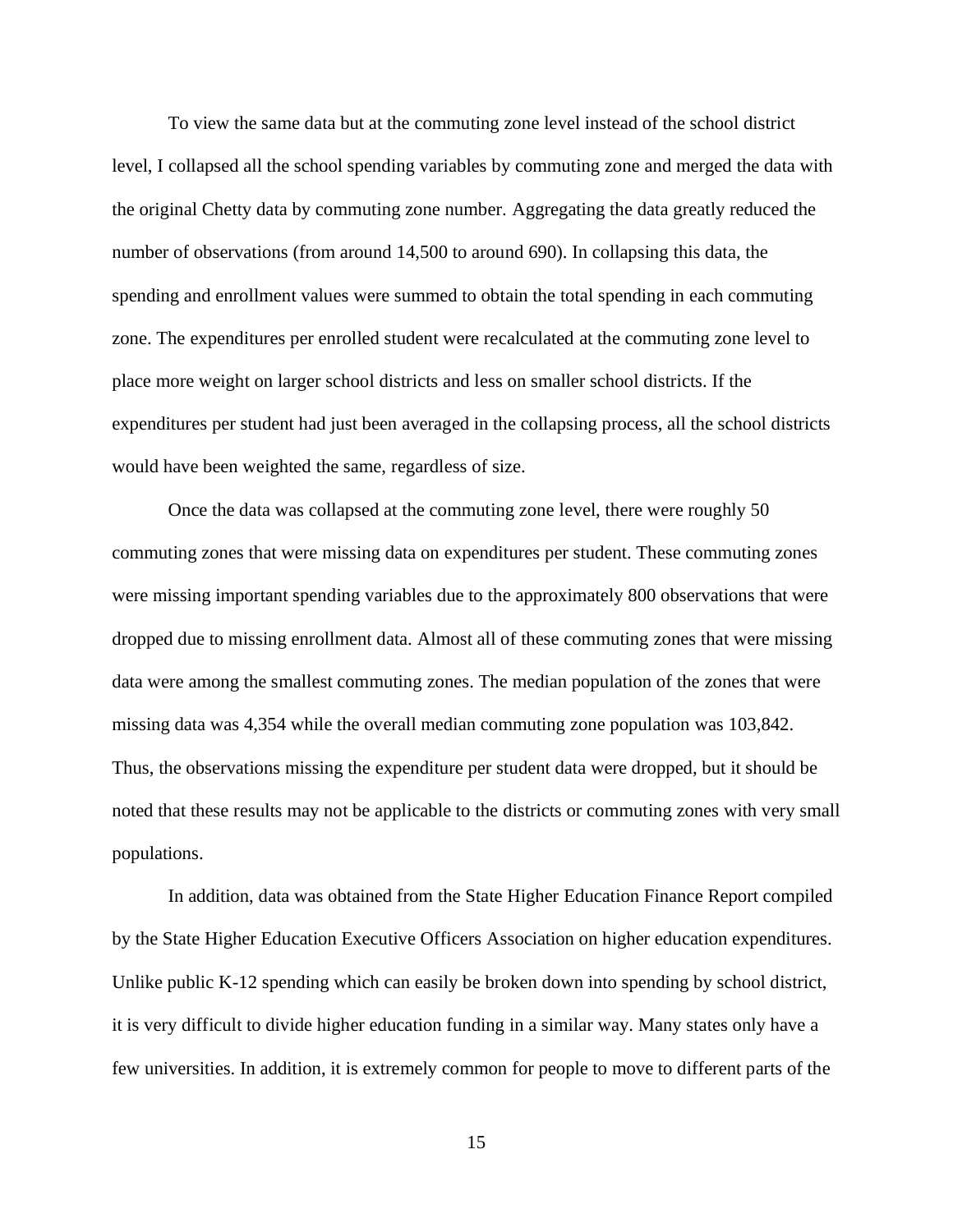|                                          | <b>Observations</b> | <b>Mean</b> | Std. dev. | Min         | <b>Max</b> |
|------------------------------------------|---------------------|-------------|-----------|-------------|------------|
| <b>Intergenerational Mobility</b>        | 692                 | 44.0268     | 5.6645    | 26.6718     | 64.0193    |
| Gini                                     | 692                 | 41.0976     | 7.9177    | 25.1470     | 84.7330    |
| Racial Segregation                       | 692                 | 0.1351498   | 0.0994369 | $\theta$    | 0.5537449  |
| Social Capital Index                     | 692                 | 0.1087768   | 1.23348   | $-3.198993$ | 5.266008   |
| <b>Fraction of Adults Married</b>        | 692                 | 0.5739602   | 0.0447694 | 0.3729193   | 0.6947249  |
| Houshold Income per Capita               | 692                 | 32.768      | 5.64228   | 17.3786     | 58.62839   |
| Log Population 2000                      | 692                 | 11.71195    | 1.469955  | 8.542081    | 16.61239   |
| Enrollment 92                            | 692                 | 58689.26    | 148997    | 1064        | 2462907    |
| Enrollment 98                            | 692                 | 63949       | 167610    | 1011        | 2817426    |
| <b>Total Revenue 92</b>                  | 692                 | 454091.6    | 1126086   | 8265.79     | 14300000   |
| <b>Total Revenue 98</b>                  | 692                 | 559392.1    | 1370585   | 9024.8      | 19100000   |
| <b>Total Federal Revenue 92</b>          | 692                 | 25809.79    | 48383.03  | 373.49      | 820630.2   |
| <b>Total Federal Revenue 98</b>          | 692                 | 32216.24    | 67101.63  | 207.35      | 1259021    |
| <b>Total State Revenue 92</b>            | 692                 | 206683.2    | 489889    | 380.25      | 8906014    |
| <b>Total State Revenue 98</b>            | 692                 | 271486.1    | 638077.9  | 2146        | 11300000   |
| <b>Total Local Revenue 92</b>            | 692                 | 219196.4    | 648129.7  | 1813.37     | 7287324    |
| <b>Total Local Revenue 98</b>            | 692                 | 250955.2    | 726653.9  | 1851.65     | 8118566    |
| <b>Total Expenditures 92</b>             | 692                 | 459887.8    | 1139590   | 8504.08     | 14800000   |
| <b>Total Expenditures 98</b>             | 692                 | 566907.5    | 1380743   | 7455.9      | 18700000   |
| <b>Budget Surplus 92</b>                 | 692                 | $-5796.165$ | 43405.5   | $-626570.9$ | 318385.8   |
| <b>Budget Surplus 98</b>                 | 692                 | $-7515.411$ | 42721.14  | $-365916.3$ | 373437.1   |
| Expenditure per Enrollment 92            | 692                 | 8.138551    | 1.84716   | 1.847692    | 17.24053   |
| Expenditure per Enrollment 98            | 692                 | 9.413148    | 1.849023  | 1.850631    | 16.58961   |
| Total State and Local Higher Education F | 692                 | 2464033     | 2679007   | 89481.44    | 14200000   |
| Total State Financial Aid Funding 01     | 692                 | 145167      | 184112.6  | 119.394     | 791843.5   |
| FTE Enrollment Higher Education 01       | 692                 | 236.3835    | 248.2857  | 15.914      | 1322.308   |
| State Financial Aid per FTE 01           | 692                 | 0.5701394   | 0.4532143 | 0.0054113   | 1.616199   |
| Higher Education Funding per FTE 01      | 692                 | 10.03473    | 1.656375  | 5.439674    | 18.89132   |

**Table 1.3: 1998 Commuting Zone Level Summary Statistics**

*Notes.* The table reports summary statistics for commuting zones in the United States. The data here was combined from the Annual Survey of School Sytstem Finances (Census), Raj Chetty's data from "Where is the Land of Opportunity? The Geography of Intergenerational Mobility in the United States", and the State Higher Education Finance Report (State Higher Education Executive Officers Association). All money amounts are in thousands of 2015 adjusted dollars.

state for higher education, so commuting zone level data would not be helpful for tracking intergenerational mobility. Thus, all the higher education data is state and local funding at the state level. While a state-level measurement still isn't completely unbiased as people may move out of the state for higher education, it is the broadest possible breakdown while still including some variation.

The two variables of most interest were total state and local spending on public higher education and total state financial aid. These values were taken and divided by the full-time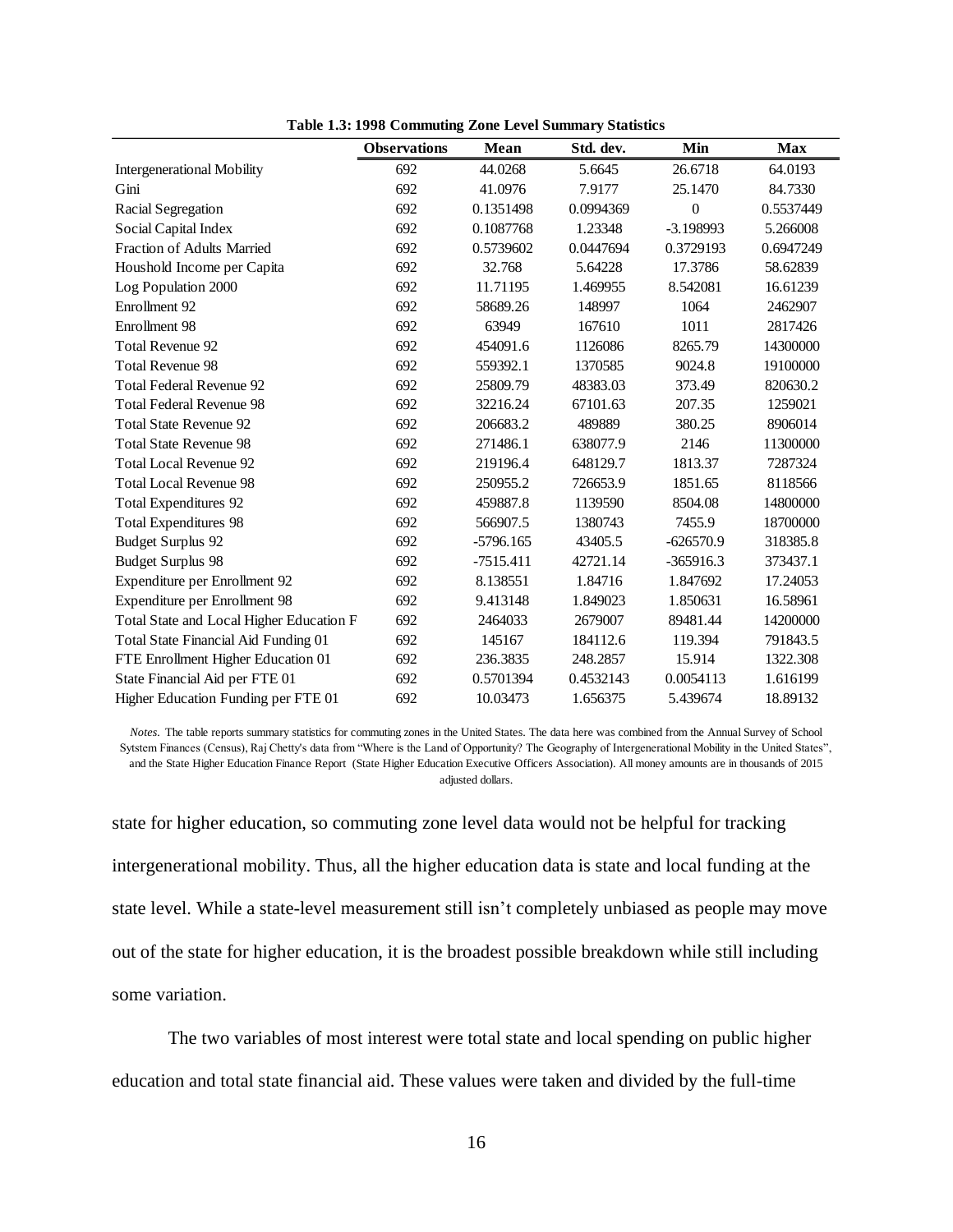equivalent (FTE) students enrolled in that state to give values of spending per student and financial aid per student. In this dataset, the value of a FTE student is calculated by the number of total enrolled credit hours divided by the number of credit hours taken by a full-time student. Summer credits and vocational/technical programs are included in this calculation, but it does not include most non-credit or non-degree programs. Once again, the dollar amounts were adjusted to 2015 dollars. Instead of collapsing the mobility and inequality data to the state level, the higher education data was expanded to the commuting zone level for consistency with the K-12 spending data. The summary statistics at the commuting zone level are given in Table 1.3. As seen in this table, the mean spending per student for 1992 K-12, 1998 K-12, and 2001 higher education are approximately \$8,138, \$9,413, and \$10,034. The mean financial aid per student is approximately \$570.

#### **Econometric Methodology**

The primary econometric technique employed in this research is a multiple linear regression model that regresses a measure of absolute intergenerational mobility on educational spending per student and various other controls mentioned above. First, I regress intergenerational mobility (M) on the income inequality, or specifically the Gini coefficient (G), along with control variables  $(X_n)$ . These control variables include other factors that have been found to be correlated with intergenerational mobility, such as population, household income per capita, racial segregation, social capital index, and the fraction of adults that are married.

$$
M = \alpha_0 + \alpha_1 G + \sum_n \gamma_n X_n + \varepsilon \quad (1)
$$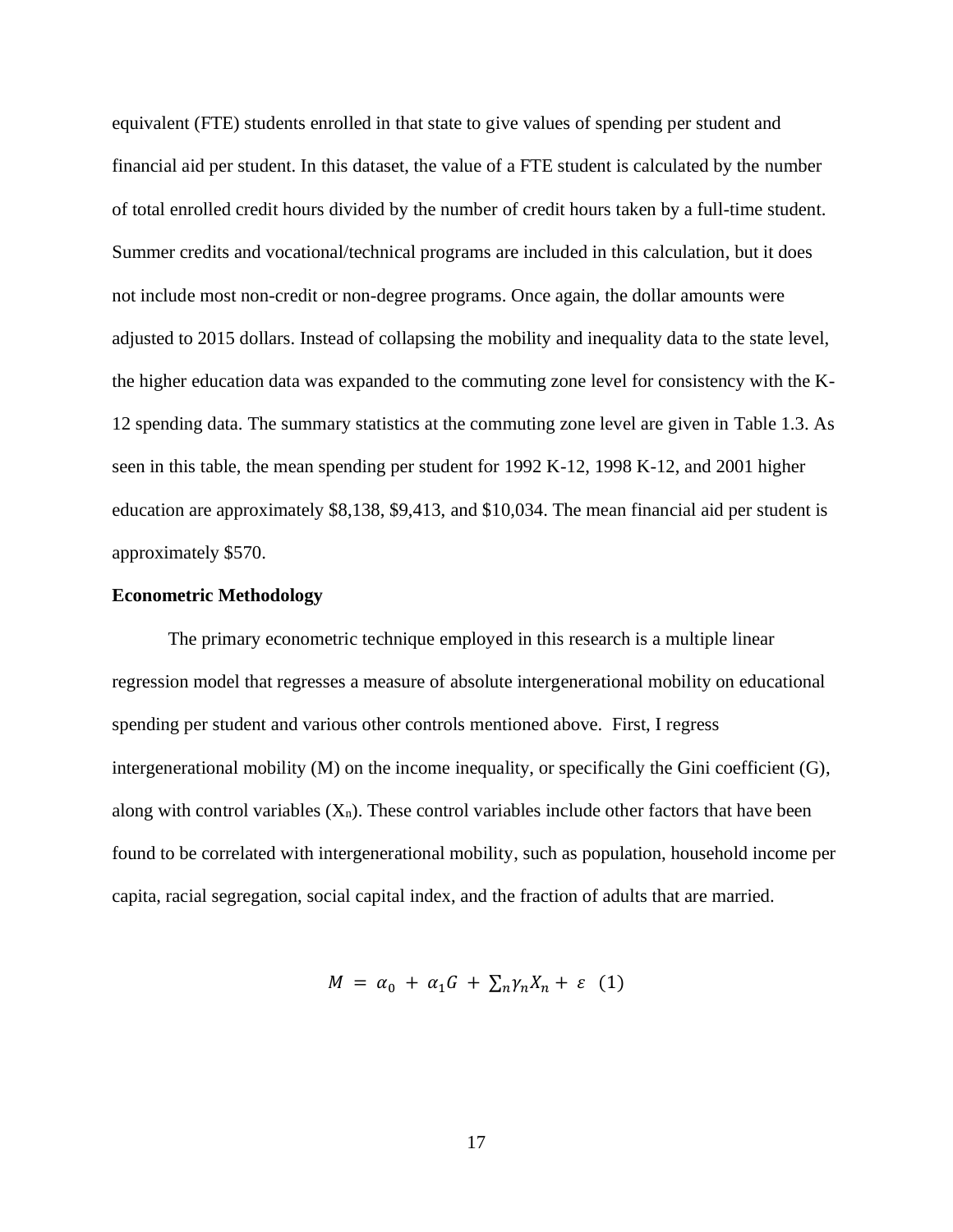In equation (1), according to previous research and economic theory, I expect  $\alpha_1$  to be less than zero as this would illustrate the inverse relationship between intergenerational mobility and income inequality. This is the slope of the Great Gatsby Curve.

Then, I add educational expenditure (E) as another independent variable and estimate the regression again. This model is run with 1992 primary/secondary educational expenditures, 1998 primary/secondary educational expenditures, and 2001 higher educational expenditures as E.

$$
M = \beta_0 + \beta_1 G + \beta_2 E + \sum_n \gamma_n X_n + \varepsilon
$$
 (2)

In equation (2), according to previous research and economic theory, I expect  $\beta_2$  to be greater than zero for each type of educational expenditure. This finding would illustrate that an increase in educational expenditures would be associated with higher intergenerational mobility. Comparing the two higher education expenditure measures, I would expect the coefficient for financial aid to be larger than the coefficient for state and local support for higher education as previous literature has found that individually directed higher educational funding is more strongly correlated with mobility. This also would make sense intuitively as financial aid should directly and disproportionately help low-income people obtain a higher education and therefore move up in society. In addition, I would expect  $\alpha_1 < \beta_1$  as this would illustrate the slope of the Great Gatsby Curve flattening when controlling for educational expenditures compared to not controlling for educational expenditures.

In addition, I add an interaction term to the model. Districts or commuting zones with different levels of inequality may have different responses to a change in educational spending.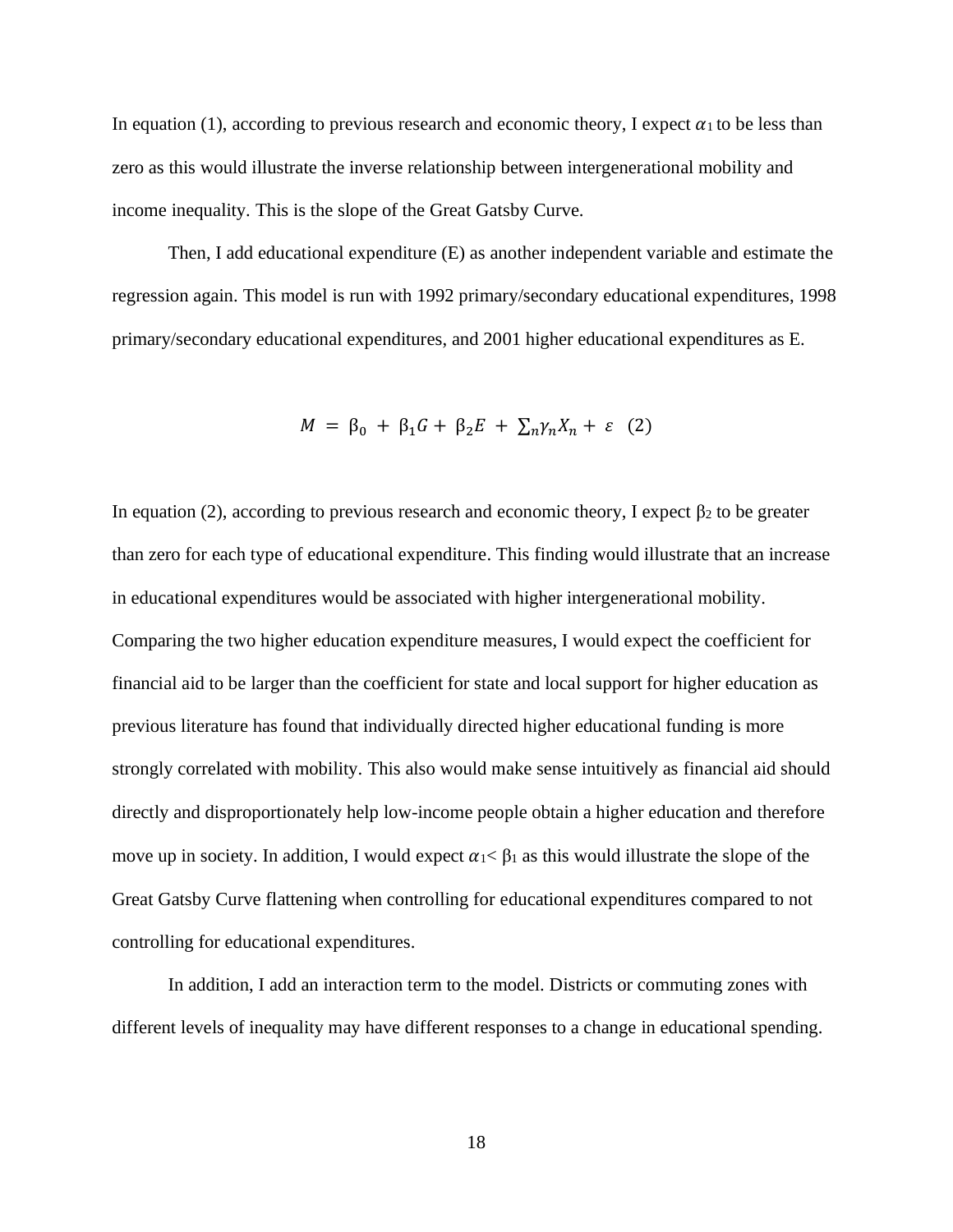$$
M = \delta_0 + \delta_1 G + \delta_2 E + \delta_3 G * E + \sum_n \gamma_n X_n + \varepsilon
$$
 (3)

In equation (3), I would expect  $\delta_3$  to be positive. This result would support the idea that places with high levels of inequality experience a larger increase in intergenerational mobility compared to places with low levels of inequality when educational expenditures increase. In places with high levels of inequality, the variation in incomes is higher, so many people may be unable to provide their children with the support they need for a quality education. Thus, higher educational expenditures would increase resources for everyone and thus help those children that may not have originally had the support they need to succeed.

These models are run at the school district and commuting zone level. I expect results for each to be similar once the standard errors are clustered at the proper level.

#### **Results**

In the following section, I first address all regressions and results at the school district (only K-12 spending). Then, I move to the regressions and results at the commuting zone level (K-12 spending as well as higher education).

#### *School District Level*

Table 2.1 illustrates regressions run at the school district level for districts surveyed in 1992. Absolute intergenerational mobility was regressed on the Gini coefficient, 1992 K-12 spending, and other controls. The standard errors were clustered at the commuting zone level as many of the variables were measured at the commuting zone. In column 1, the value of -0.322 illustrates the slope of the Great Gatsby Curve. As hypothesized, the relationship between income inequality and intergenerational mobility is negative. Column 2 suggests that there is a significant relationship between educational spending from when the children sampled are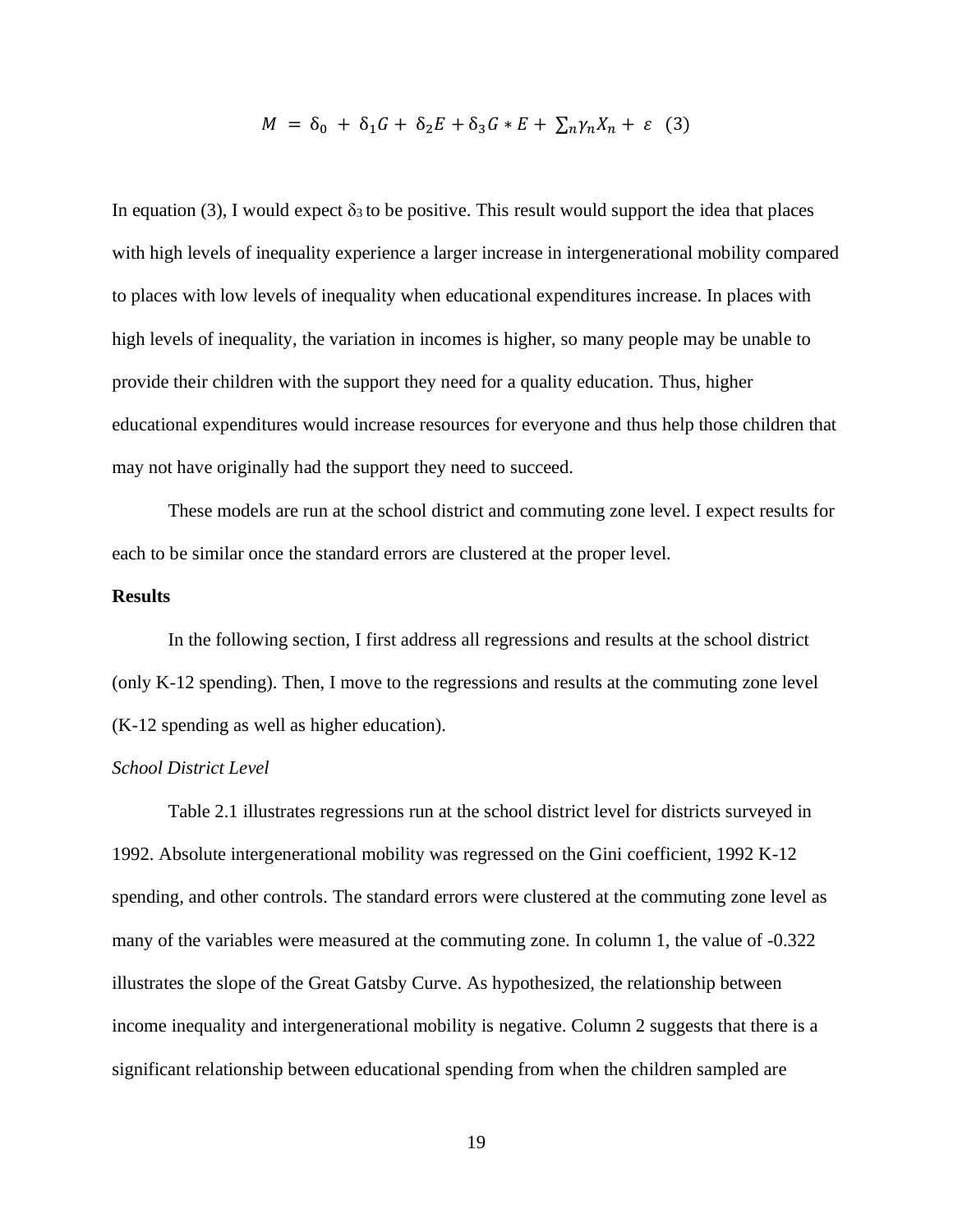between ten to twelve years old and intergenerational mobility, controlling for inequality. At a constant level of inequality, an increase in \$1000 per student in school spending is associated with an increase of 0.186 in intergenerational mobility. While this is a relatively small amount (mobility values range from around 26 to 64), it is statistically significant at the one percent level. Column 3 suggests that there may be an interaction between K-12 spending and inequality levels. There exists some relationship such that if the baseline level of inequality is high, an increase in school spending is correlated with a greater increase in intergenerational mobility than in places where the baseline level of inequality is low (which are correlated with a smaller increase in mobility with the same increase in school spending). Another result that can be concluded from this interaction is that an inverse relationship between income inequality and intergenerational mobility is stronger in places with lower school spending and weaker in places with more school spending.

To make more sense of the interaction term results, a case study of two school districts will be examined: one with a Gini coefficient of around  $37$  (the  $25<sup>th</sup>$  percentile of all districts) and one with a Gini coefficient of around 47.7 (the 75<sup>th</sup> percentile of all districts). Consider Gary Community School Corporation that serves most of Gary, Indiana (Gary CZ) with a Gini coefficient of about 37. At this level of inequality, the marginal effect of an additional thousand dollars of school spending per student on mobility is an increase of  $0.0163*(37)$  -  $0.548 =$ 0.0551. Now, consider Medford Public Schools in Medford, Massachusetts (Boston CZ) with a Gini coefficient of about 47.7. At this level of inequality, the marginal effect of an additional thousand dollars of school spending per student on mobility is an increase of  $0.0163*(47.7)$ .  $0.548 = 0.2295$ . While this number is still relatively small, it is over four times the amount that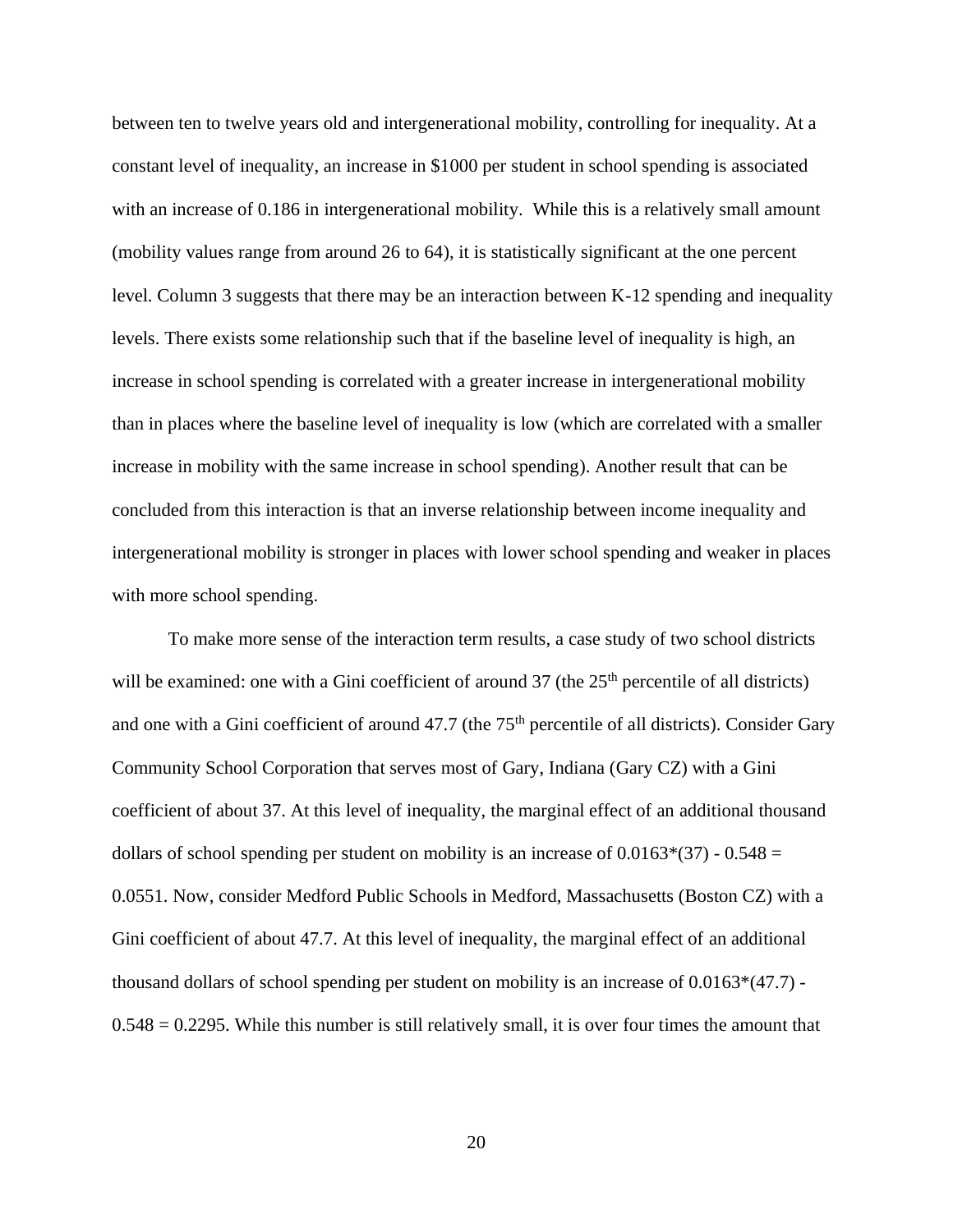mobility would increase in a school district at the 25<sup>th</sup> percentile for inequality, like Gary, Indiana.

Figures 2.1-2.4 also help illustrate this relationship. Each figure shows the relationship between mobility and inequality at each quartile of 1992 K-12 school expenditures. The first and most notable trend in the graphs is that there is a strong negative slope in each graph. This is the Great Gatsby Curve broken down by school spending. Regardless of school spending, mobility and inequality have a strong negative relationship. However, as school expenditures increase (going from Figure 2.1 to 2.4), the slopes of each curve slightly change. The slopes change slightly between the first, second, and third quartile but appear to be relatively similar. However, when school spending is at its highest, the slope of the graph becomes flatter, indicating that an increase in inequality is correlated with a smaller decline in mobility compared to places with lower school spending. This slope change in the fourth quartile appears to be caused by a greater number of school districts with high inequality yet average mobility. These two data points (which represent two bins of inequality) to the right of the rest of the points indicate that places with high inequality are more concentrated in areas with higher educational spending. Thus, these figures raise the question of whether this interaction term can be broadly applied to places of all levels of inequality, or if this result is caused by these extreme outliers.

Figures 3.1-3.4 represent the same four scenarios as Figures 2.1-2.4, except controls have been added (as in column 4-6). Once other factors are controlled for, the Great Gatsby Curve has less variation to it and becomes much flatter. At the first (lowest) quartile of educational spending, the Great Gatsby curve is negatively sloped, consistent with the relationship without any controls. However, as spending increases in the second and third quartiles, the relationship between inequality and mobility becomes almost constant. Due to controlling for other variables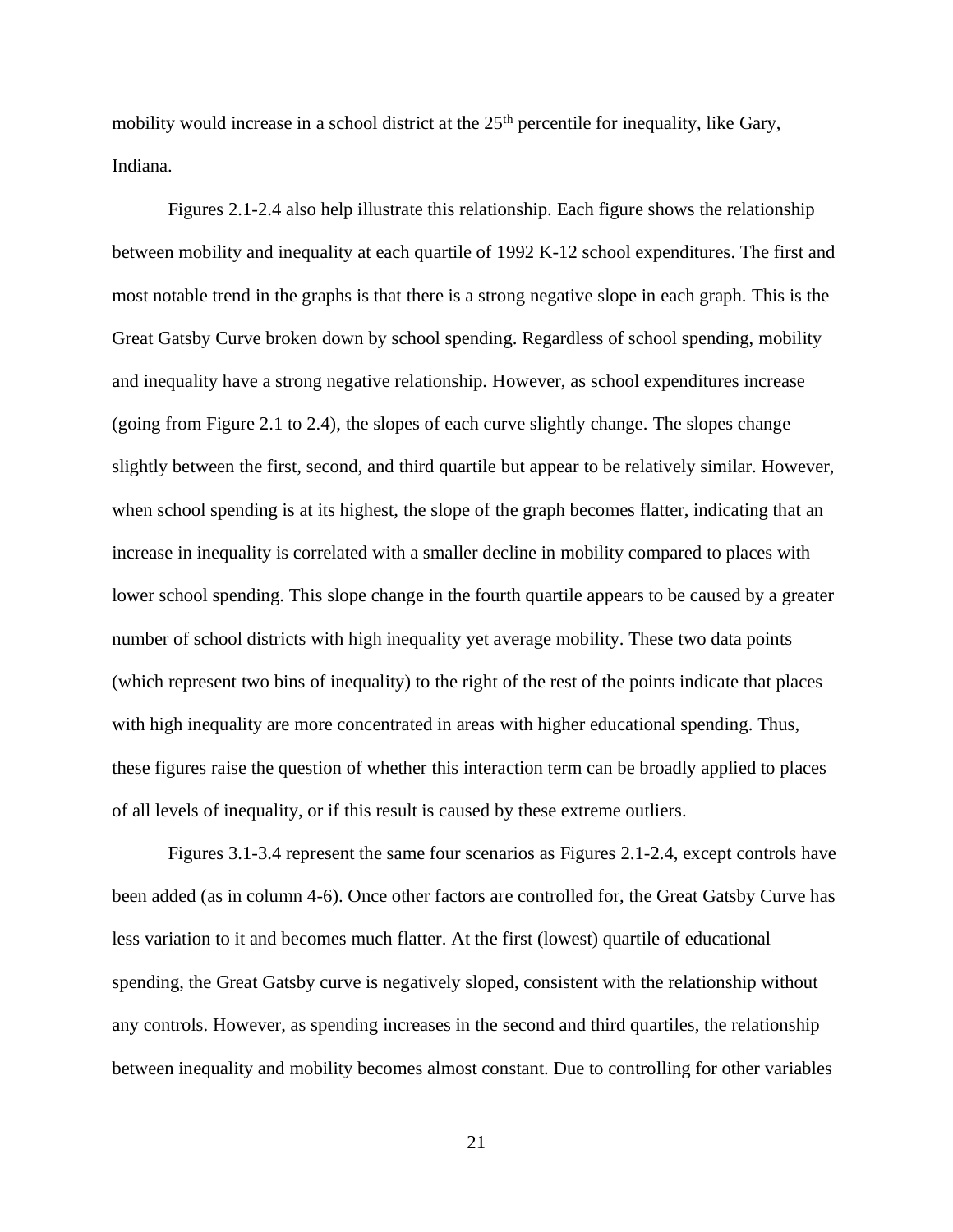like racial segregation, social capital, and more, an increase in inequality has little to no correlation with a decline in mobility. At the highest quartile of spending, an increase in inequality is associated with an increase in mobility. These figures suggest that the controlling factors, along with public educational expenditures, play a large role in mediating the relationship between inequality and mobility.



Figures 2.1-2.4 in order of top left, top right, bottom left, bottom right. A binned scatter plot was used to make the plot more visible. The bins were created from the 14,785 school districts. In order from Figure 2.1 to 2.4, the levels of expenditure per student (1992 K-12) are broken down by quartile, with Figure 2.1 being the lowest quartile. The expenditure per student cutoffs are 7.197, 8.749, and 11.369.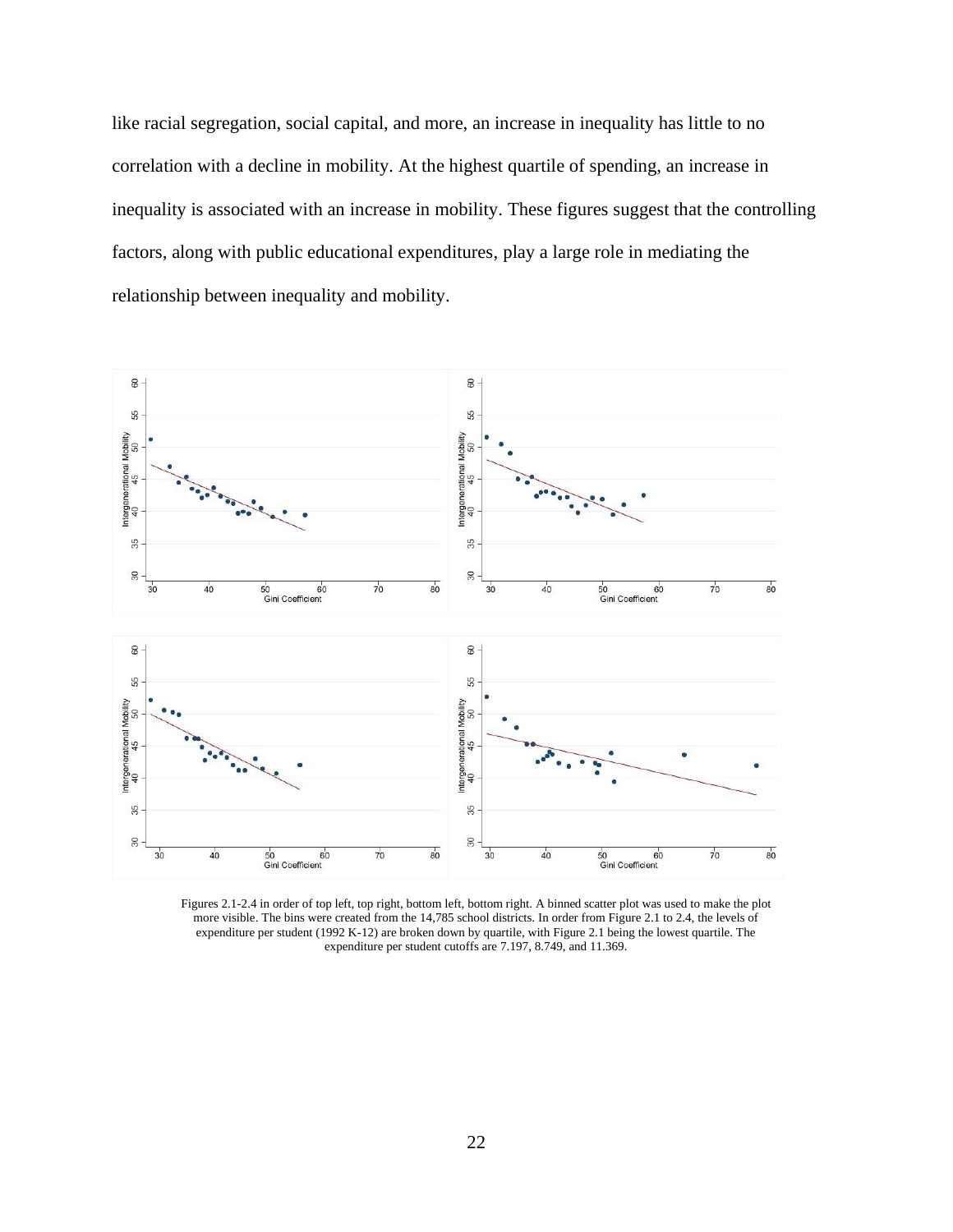

Figures 3.1-3.4 in order of top left, top right, bottom left, bottom right. A binned scatter plot was used to make the plot more visible. The bins were created from the 14,785 school districts. In order from Figure 3.1 to 3.4, the levels of expenditure per student (1992 K-12) are broken down by quartile, with Figure 3.1 being the lowest quartile. The expenditure per student cutoffs are 7.197, 8.749, and 11.369. The following variables are controlled for in each of these figures: 1992 K-12 expenditure per student, Log 2000 population, Household Income per Capita, Social Capital Index, Fraction of Adults Married, and Racial Segregation

Columns 4-6 illustrate very similar relationships to columns 1-3 with the addition of control variables. Chetty found that segregation, social capital, and parents' relationships all have an impact on intergenerational mobility in the region. I also controlled for population and household income. Thus, even while controlling for all these factors that influence mobility, 1992 K-12 educational spending and the interaction between this spending and the Gini coefficient was still significant.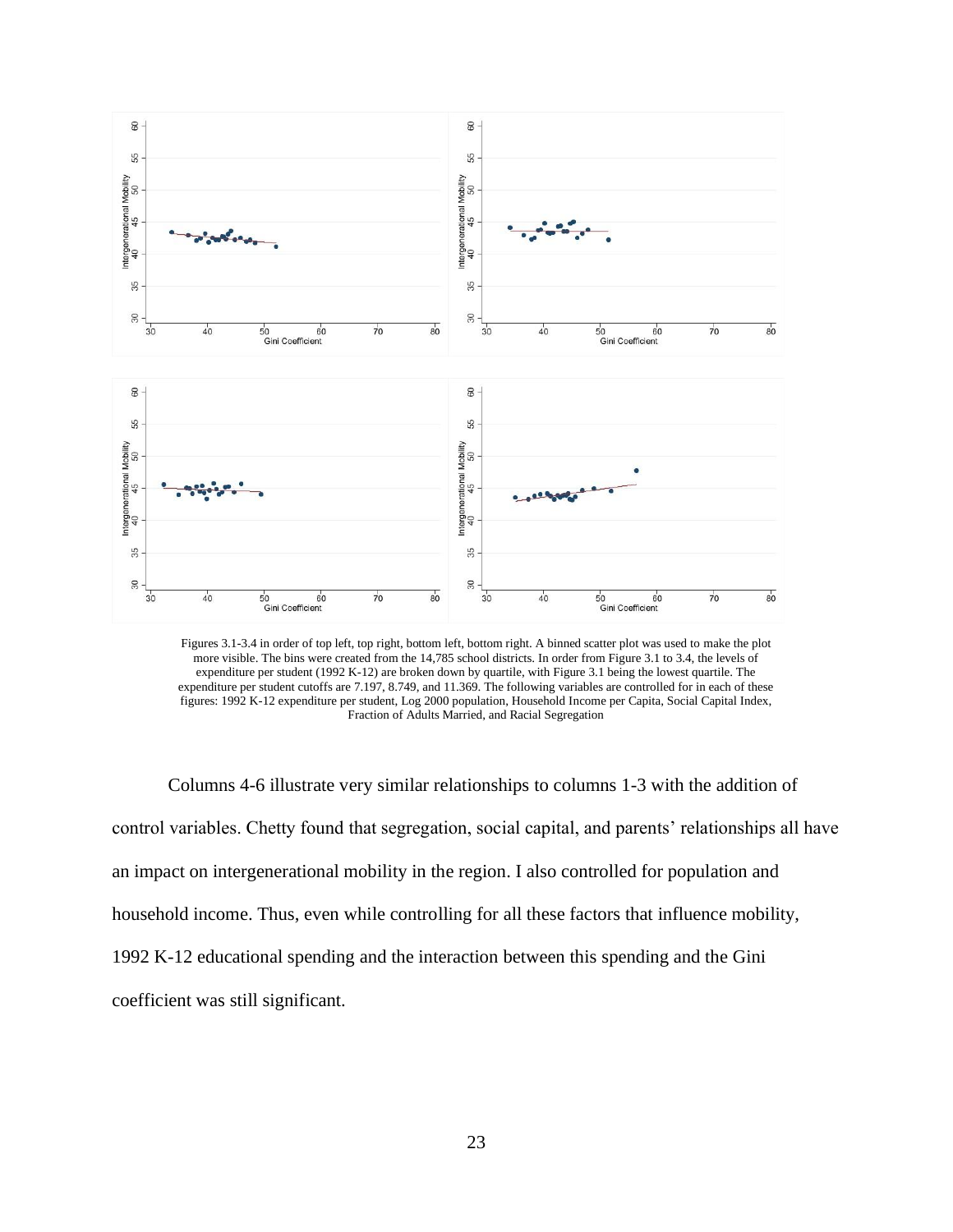|                                                   | then parents faint of $\omega$ ( $\omega$ th percentile). An inducy measurements are thousands of $\omega$ ib adjusted domais. |                                     |             |             |             |             |  |  |  |  |
|---------------------------------------------------|--------------------------------------------------------------------------------------------------------------------------------|-------------------------------------|-------------|-------------|-------------|-------------|--|--|--|--|
| Dependent Variable:                               |                                                                                                                                | Absolute Intergenerational Mobility |             |             |             |             |  |  |  |  |
|                                                   | (1)                                                                                                                            | (2)                                 | (3)         | (4)         | (5)         | (6)         |  |  |  |  |
| Gini Coefficient $(x100)$                         | $-0.322***$                                                                                                                    | $-0.335***$                         | $-0.516***$ | 0.00577     | 0.00134     | $-0.151***$ |  |  |  |  |
|                                                   | (0.0553)                                                                                                                       | (0.0453)                            | (0.0621)    | (0.0624)    | (0.0518)    | (0.0560)    |  |  |  |  |
| 1992 K-12 Spending per Student                    |                                                                                                                                | $0.186***$                          | $-0.548***$ |             | $0.178***$  | $-0.409**$  |  |  |  |  |
|                                                   |                                                                                                                                | (0.0516)                            | (0.201)     |             | (0.0427)    | (0.171)     |  |  |  |  |
| Gini Coefficient x 1992 K-12 Spending per Student |                                                                                                                                |                                     | $0.0163***$ |             |             | $0.0132***$ |  |  |  |  |
|                                                   |                                                                                                                                |                                     | (0.00478)   |             |             | (0.00409)   |  |  |  |  |
| Log Census Population 2000                        |                                                                                                                                |                                     |             | $-0.517*$   | $-0.410$    | $-0.397$    |  |  |  |  |
|                                                   |                                                                                                                                |                                     |             | (0.286)     | (0.282)     | (0.295)     |  |  |  |  |
| Household Income per Capita                       |                                                                                                                                |                                     |             | $0.118**$   | 0.0706      | 0.0646      |  |  |  |  |
|                                                   |                                                                                                                                |                                     |             | (0.0573)    | (0.0575)    | (0.0585)    |  |  |  |  |
| Racial Segregation                                |                                                                                                                                |                                     |             | $-6.635***$ | $-6.879***$ | $-7.174***$ |  |  |  |  |
|                                                   |                                                                                                                                |                                     |             | (1.830)     | (1.790)     | (1.773)     |  |  |  |  |
| Social Capital Index                              |                                                                                                                                |                                     |             | $1.653***$  | $1.646***$  | $1.573***$  |  |  |  |  |
|                                                   |                                                                                                                                |                                     |             | (0.268)     | (0.245)     | (0.224)     |  |  |  |  |
| <b>Fraction Adults Married</b>                    |                                                                                                                                |                                     |             | $34.56***$  | 37.28***    | 36.96***    |  |  |  |  |
|                                                   |                                                                                                                                |                                     |             | (4.921)     | (4.803)     | (4.874)     |  |  |  |  |
| Constant                                          | 57.35***                                                                                                                       | 56.01***                            | $64.05***$  | 27.35***    | 24.62***    | $31.61***$  |  |  |  |  |
|                                                   | (2.247)                                                                                                                        | (2.191)                             | (2.605)     | (4.465)     | (4.466)     | (5.293)     |  |  |  |  |
| <b>Observations</b>                               | 14,785                                                                                                                         | 14,785                              | 14,785      | 14,785      | 14,785      | 14,785      |  |  |  |  |
| R-squared                                         | 0.276                                                                                                                          | 0.302                               | 0.321       | 0.512       | 0.533       | 0.545       |  |  |  |  |

|  | Table 2.1: 1992 K-12 Educational Expenditures per Student (School District Level) |
|--|-----------------------------------------------------------------------------------|
|--|-----------------------------------------------------------------------------------|

This table shows OLS regressions of intergenerational mobility on inequality and 1992 K-12 public educational expenditures at the school district level. The measure of mbility is a child's expected income percentile rank g their parents' rank of 25 (25th percentile). All money measurements are thousands of 2015 adjusted dollars.

Robust standard errors clustered by commuting zone in parentheses

\*\*\* p<0.01, \*\* p<0.05, \* p<0.1

Table 2.2 illustrates very similar results to Table 2.1, except K-12 educational spending was taken from 1998 instead of 1992. Thus, this measures the effect of public primary/secondary educational spending when the children are 16-18 years old rather than 10-12 years old. The other variables have slightly different values as the number of school districts surveyed in each is slightly different. While it appears that the educational spending from 1998 doesn't have as strong of an impact on intergenerational mobility as educational spending from 1992, the standard errors illustrate that the difference is likely statistically insignificant. Since there is no significant difference between Table 2.1 and Table 2.2, these results suggest that there is not major difference in when the spending is most important in a child's K-12 schooling. The two years of spending are also likely highly correlated with each other, so any difference would be hard to differentiate from this data.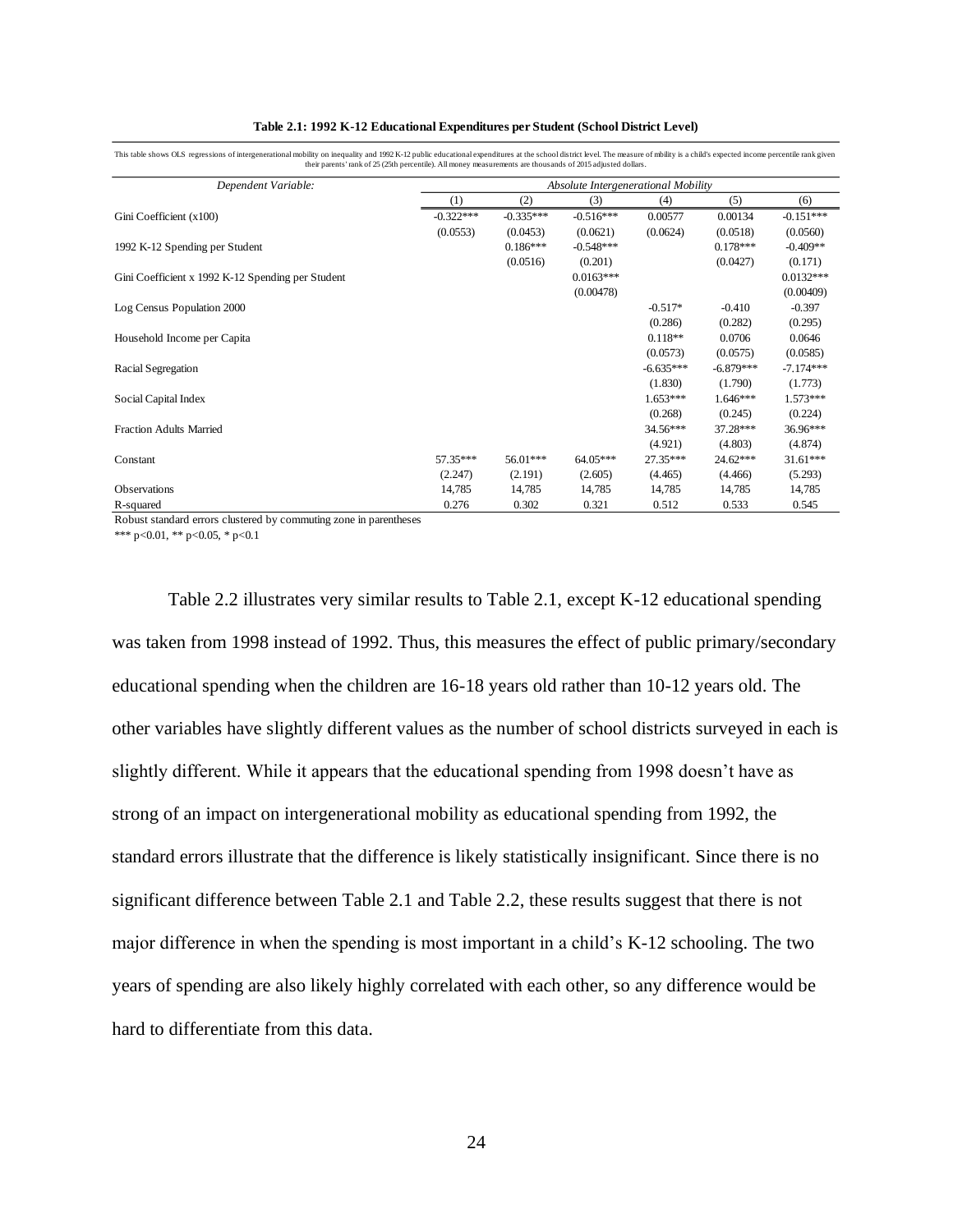|                                                   | their parents frame of $\omega$ ( $\omega$ ur percentue). An inducy measurements are thousands of $\omega$ it) adjusted domais. |             |             |                                     |             |             |  |  |  |
|---------------------------------------------------|---------------------------------------------------------------------------------------------------------------------------------|-------------|-------------|-------------------------------------|-------------|-------------|--|--|--|
| Dependent Variable:                               |                                                                                                                                 |             |             | Absolute Intergenerational Mobility |             |             |  |  |  |
|                                                   | (1)                                                                                                                             | (2)         | (3)         | (4)                                 | (5)         | (6)         |  |  |  |
| Gini Coefficient (x100)                           | $-0.307***$                                                                                                                     | $-0.316***$ | $-0.513***$ | 0.00358                             | 0.00126     | $-0.157***$ |  |  |  |
|                                                   | (0.0533)                                                                                                                        | (0.0468)    | (0.0638)    | (0.0603)                            | (0.0537)    | (0.0589)    |  |  |  |
| 1998 K-12 Spending per Student                    |                                                                                                                                 | $0.138***$  | $-0.586***$ |                                     | $0.133***$  | $-0.422**$  |  |  |  |
|                                                   |                                                                                                                                 | (0.0412)    | (0.192)     |                                     | (0.0328)    | (0.174)     |  |  |  |
| Gini Coefficient x 1998 K-12 Spending per Student |                                                                                                                                 |             | $0.0163***$ |                                     |             | $0.0126***$ |  |  |  |
|                                                   |                                                                                                                                 |             | (0.00463)   |                                     |             | (0.00423)   |  |  |  |
| Log Census Population 2000                        |                                                                                                                                 |             |             | $-0.447$                            | $-0.374$    | $-0.358$    |  |  |  |
|                                                   |                                                                                                                                 |             |             | (0.287)                             | (0.284)     | (0.294)     |  |  |  |
| Household Income per Capita                       |                                                                                                                                 |             |             | $0.111*$                            | 0.0794      | 0.0731      |  |  |  |
|                                                   |                                                                                                                                 |             |             | (0.0568)                            | (0.0555)    | (0.0558)    |  |  |  |
| Racial Segregation                                |                                                                                                                                 |             |             | $-7.015***$                         | $-7.113***$ | $-7.387***$ |  |  |  |
|                                                   |                                                                                                                                 |             |             | (1.857)                             | (1.839)     | (1.812)     |  |  |  |
| Social Capital Index                              |                                                                                                                                 |             |             | 1.595***                            | $1.602***$  | $1.532***$  |  |  |  |
|                                                   |                                                                                                                                 |             |             | (0.263)                             | (0.249)     | (0.227)     |  |  |  |
| <b>Fraction Adults Married</b>                    |                                                                                                                                 |             |             | 33.68***                            | $35.68***$  | 35.33***    |  |  |  |
|                                                   |                                                                                                                                 |             |             | (4.809)                             | (4.673)     | (4.697)     |  |  |  |
| Constant                                          | 56.64***                                                                                                                        | 55.47***    | 64.17***    | 27.36***                            | 25.07***    | 32.28***    |  |  |  |
|                                                   | (2.171)                                                                                                                         | (2.210)     | (2.627)     | (4.440)                             | (4.433)     | (5.458)     |  |  |  |
| Observations                                      | 14,148                                                                                                                          | 14,148      | 14,148      | 14,148                              | 14,148      | 14,148      |  |  |  |
| R-squared                                         | 0.262                                                                                                                           | 0.279       | 0.299       | 0.493                               | 0.507       | 0.519       |  |  |  |

This table shows OLS regressions of intergenerational mobility on inequality and 1998 K-12 public educational expenditures at the school district level. The measure of mbility is a child's expected income percentile rank g their parents' rank of 25 (25th percentile). All money measurements are thousands of 2015 adjusted dollars.

Robust standard errors clustered by commuting zone in parentheses \*\*\* p<0.01, \*\* p<0.05, \* p<0.1

#### *Commuting Zone Level*

These regression results were re-estimated at the commuting zone level. Total school district spending was aggregated (summed) to the county level which was then aggregated (summed) to the commuting zone level. Then, the total expenditures were divided by the number of enrolled students in the commuting zone to calculate the weighted average (by enrollment) spending per student in each commuting zone. Thus, larger school districts have a higher impact on the spending per student in the commuting zones than smaller districts. In the commuting zones, the results are similar to the results at the school district level; however, there are some key differences. In column 2 of Table 3.1 and 3.2, the coefficient for school expenditures is larger in both years compared to the school district level. This indicates that an increase in school expenditures across commuting zones is associated with higher mobility compared to an increase in school expenditures across school districts. This effect is likely due to the greater emphasis placed on large school districts in the aggregating process.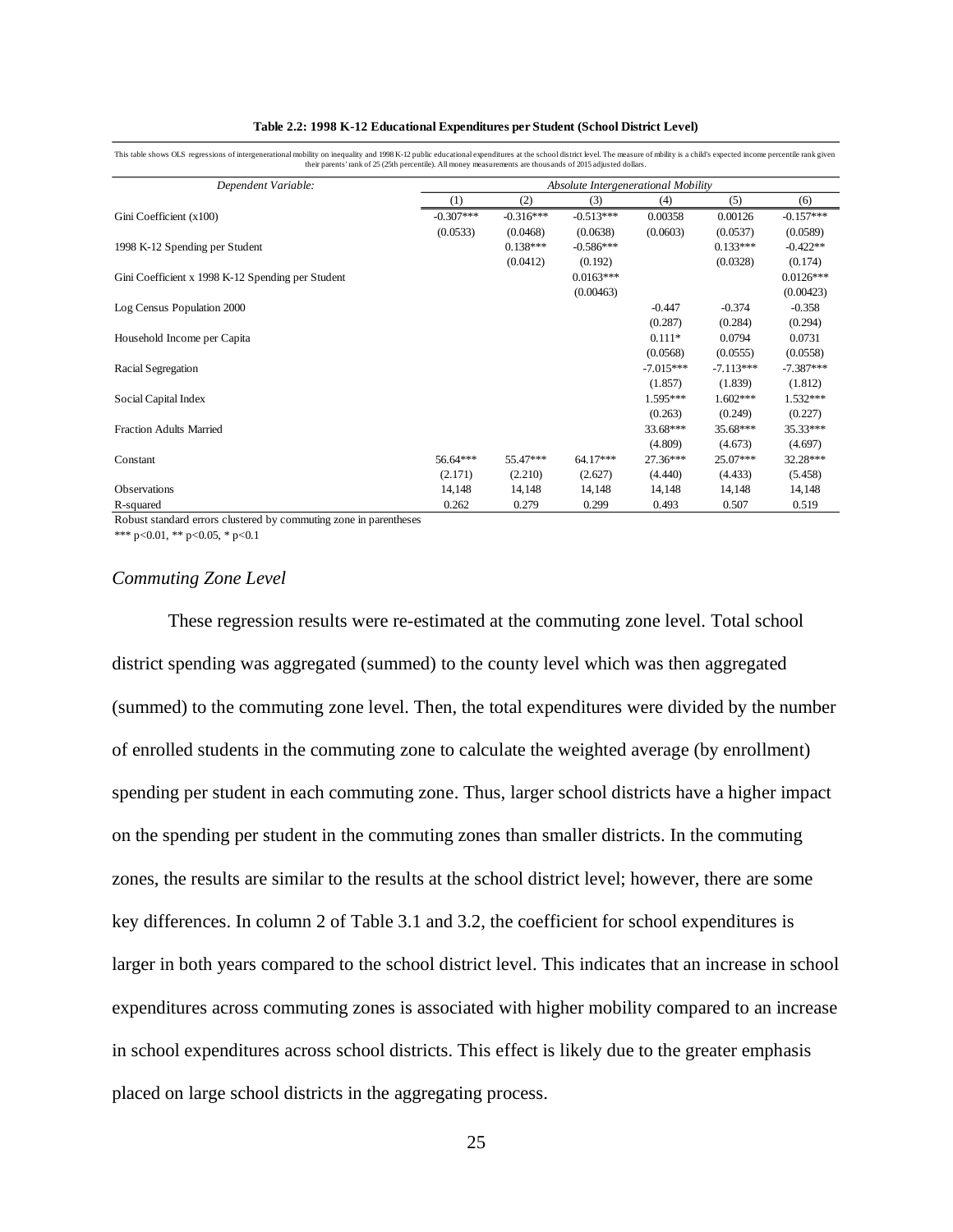Consider Figures 4.1-4.4. These figures illustrate the relationship between mobility and 1992 K-12 school expenditures at four different quartiles of enrollments. As enrollment in school districts increase, the slope becomes steeper on average. This slope increase indicates that school districts with higher enrollments have a stronger positive relationship between school expenditures and mobility compared to smaller school districts. Thus, when districts are aggregated to the commuting zone level and large districts are weighted more than small districts, the coefficient of educational expenditures increases (which can be seen comparing column 2 in Table 2.1 to Table 3.1).



Figures 4.1-4.4 in order of top left, top right, bottom left, bottom right. A binned scatter plot was used to make the plot more visible. The bins were created from the 14,785 school districts. In order from Figure 4.1 to 4.4, the cutoff levels of enrollments 350, 940, and 2450. Inequality is controlled for.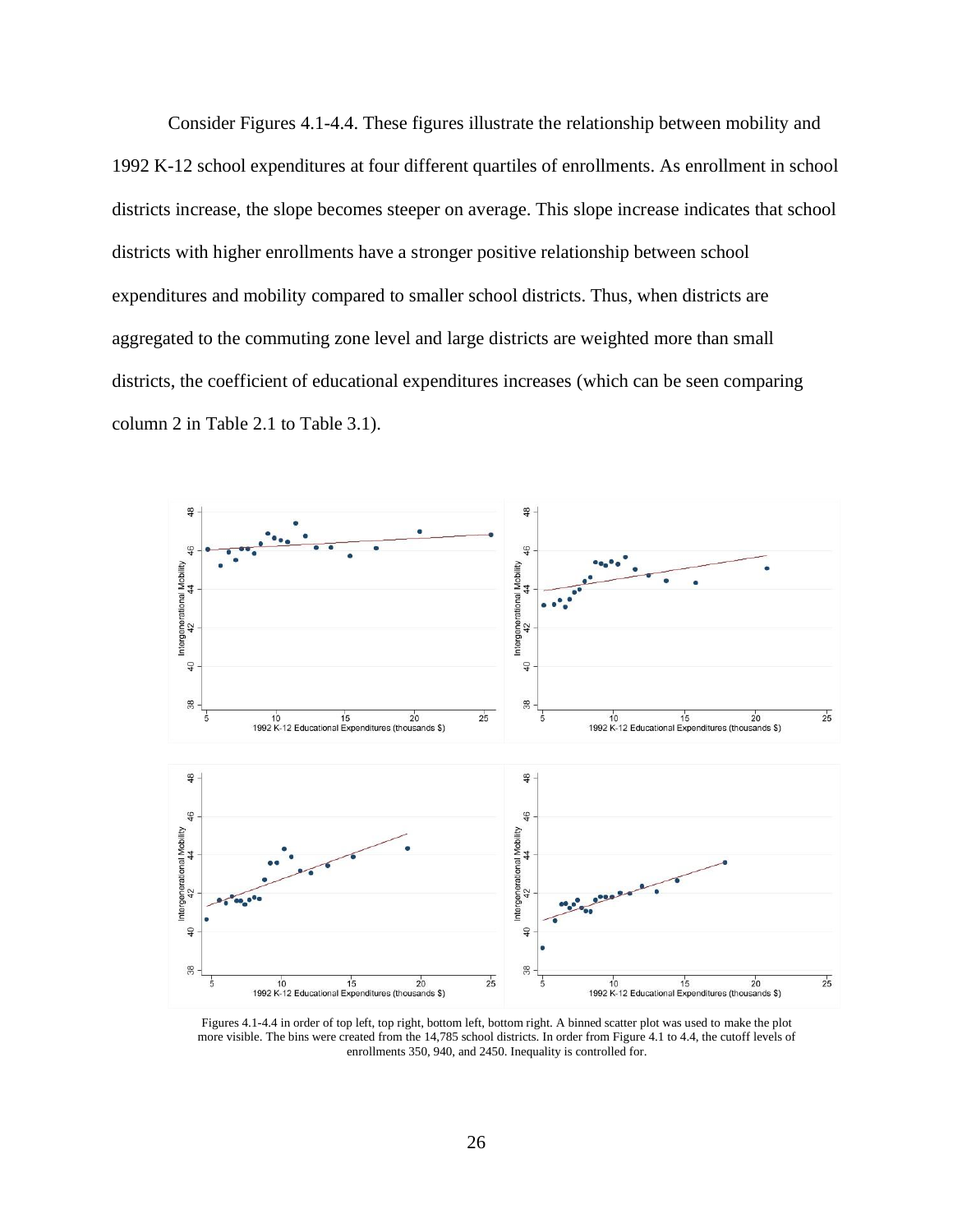Column 3 indicates another difference between the school district and commuting zone level. The educational expenditure coefficient and interaction term coefficient are no longer significant at the commuting zone level. Referring to Figures 2.1-2.4, this interaction term was thought to have mostly existed due to the presence of the few districts with high inequality but medium mobility levels in districts with high school spending. Now that the districts have been aggregated, these districts with high spending could have been combined with districts with low spending, cancelling out this effect. Columns 4-5 exhibit similar relationships to columns 4-5 in Table 2.1. As the control variables are added, the slope of the Great Gatsby Curve flattens out.

The surprising result is the interaction term in column 6. While controlling for other factors, there exists some relationship such that if the baseline level of inequality is high, an increase in school spending is correlated with a smaller increase in intergenerational mobility than in places where the baseline level of inequality is low (which are correlated with a larger increase in mobility with the same increase in school spending). This interaction term has the opposite sign from what was found at the school district level. This difference is likely due to the way in which the school districts are combined to aggregate to the commuting zone level. The large districts contribute more to the amount of school spending per student, and any outliers at the school district level are combined with other districts, so they blend into the data.

To further explore this sign change with the addition of control variables, regressions were run adding one control variable each time in an attempt to isolate the control variable(s) causing this effect. These results can be found in the Appendix Table 7.1. Each time a control was added, the coefficient on the interaction term was found to become slightly more negative, suggesting that it is the combination of all of these controls that lead to the negative significant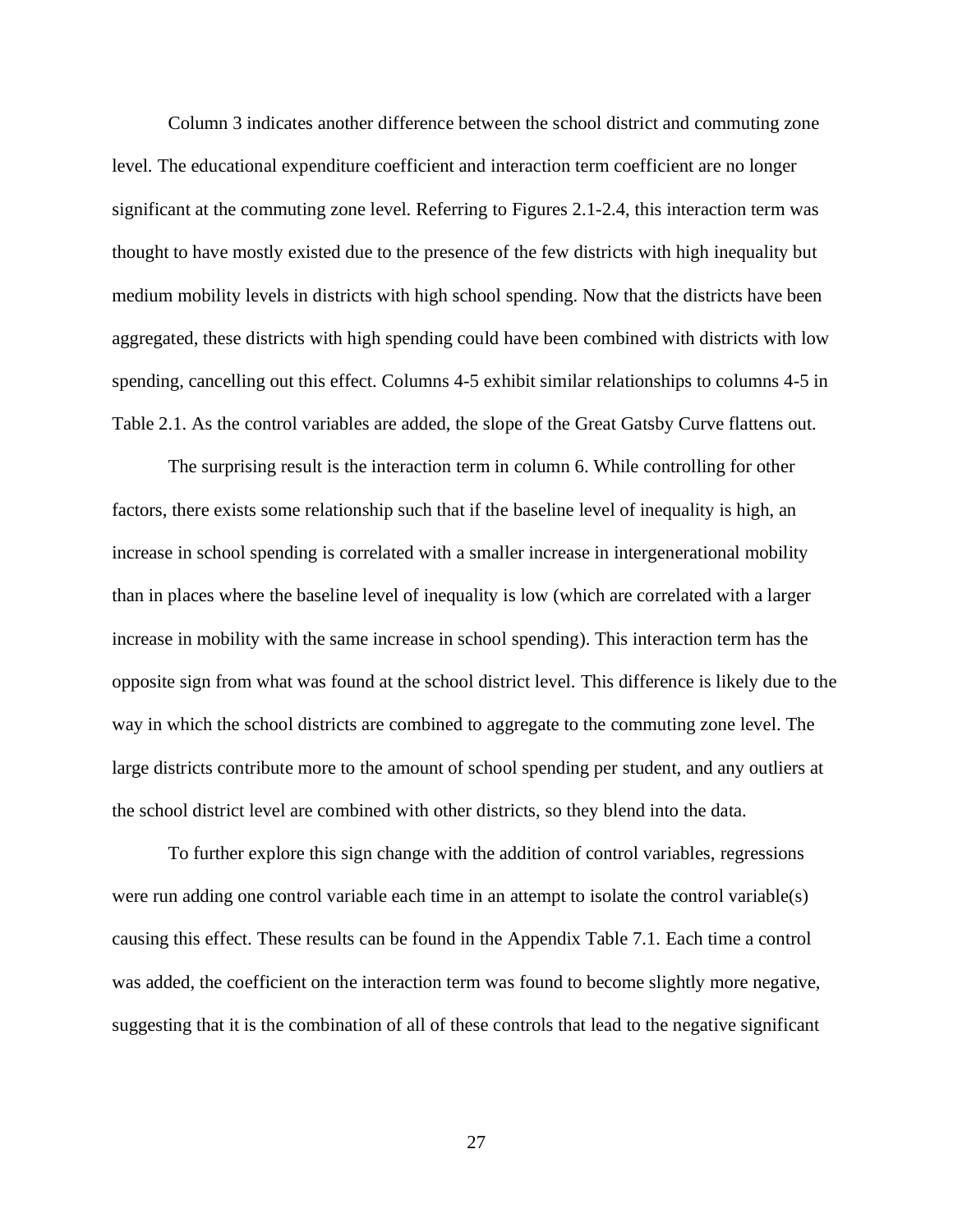## control seen when all of the controls are used. Thus, there is not a clear singular variable

responsible for this sign change.

| This table shows OLS regressions of intergenerational mobility on inequality and 1992 K-12 public educational expenditures at the commuting zone level. The measure of mbility is a child's expected income percentile rank<br>given their parents' rank of 25 (25th percentile). All money measurements are thousands of 2015 adjusted dollars. |             |             |             |             |             |             |
|--------------------------------------------------------------------------------------------------------------------------------------------------------------------------------------------------------------------------------------------------------------------------------------------------------------------------------------------------|-------------|-------------|-------------|-------------|-------------|-------------|
| Dependent Variable:<br>Absolute Intergenerational Mobility                                                                                                                                                                                                                                                                                       |             |             |             |             |             |             |
|                                                                                                                                                                                                                                                                                                                                                  | (1)         | (2)         | (3)         | (4)         | (5)         | (6)         |
| Gini Coefficient (x100)                                                                                                                                                                                                                                                                                                                          | $-0.433***$ | $-0.400***$ | $-0.434***$ | $-0.123***$ | $-0.111***$ | 0.0844      |
|                                                                                                                                                                                                                                                                                                                                                  | (0.0324)    | (0.0343)    | (0.114)     | (0.0292)    | (0.0309)    | (0.0899)    |
| 1992 K-12 Spending per Student                                                                                                                                                                                                                                                                                                                   |             | $0.420***$  | 0.243       |             | $0.198**$   | 1.184***    |
|                                                                                                                                                                                                                                                                                                                                                  |             | (0.113)     | (0.597)     |             | (0.0958)    | (0.438)     |
| Gini Coefficient x 1992 K-12 Spending per Student                                                                                                                                                                                                                                                                                                |             |             | 0.00415     |             |             | $-0.0233**$ |
|                                                                                                                                                                                                                                                                                                                                                  |             |             | (0.0144)    |             |             | (0.0102)    |
| Log Census Population 2000                                                                                                                                                                                                                                                                                                                       |             |             |             | $-0.430***$ | $-0.347**$  | $-0.363**$  |
|                                                                                                                                                                                                                                                                                                                                                  |             |             |             | (0.165)     | (0.164)     | (0.159)     |
| Household Income per Capita                                                                                                                                                                                                                                                                                                                      |             |             |             | $-0.00734$  | $-0.0324$   | $-0.0290$   |
|                                                                                                                                                                                                                                                                                                                                                  |             |             |             | (0.0400)    | (0.0408)    | (0.0397)    |
| Racial Segregation                                                                                                                                                                                                                                                                                                                               |             |             |             | $-4.542***$ | $-4.688***$ | $-5.088***$ |
|                                                                                                                                                                                                                                                                                                                                                  |             |             |             | (1.502)     | (1.522)     | (1.530)     |
| Social Capital Index                                                                                                                                                                                                                                                                                                                             |             |             |             | 1.851***    | $1.825***$  | 1.843***    |
|                                                                                                                                                                                                                                                                                                                                                  |             |             |             | (0.192)     | (0.189)     | (0.187)     |
| <b>Fraction Adults Married</b>                                                                                                                                                                                                                                                                                                                   |             |             |             | 36.78***    | 38.31***    | 39.02***    |
|                                                                                                                                                                                                                                                                                                                                                  |             |             |             | (4.620)     | (4.619)     | (4.689)     |
| Constant                                                                                                                                                                                                                                                                                                                                         | $61.81***$  | 57.03***    | 58.50***    | 33.68***    | 30.56***    | 21.89***    |
|                                                                                                                                                                                                                                                                                                                                                  | (1.336)     | (2.052)     | (4.952)     | (3.681)     | (3.800)     | (5.484)     |
| <b>Observations</b>                                                                                                                                                                                                                                                                                                                              | 692         | 692         | 692         | 692         | 692         | 692         |
| R-squared                                                                                                                                                                                                                                                                                                                                        | 0.366       | 0.382       | 0.383       | 0.608       | 0.611       | 0.616       |

#### **Table 3.1: 1992 K-12 Educational Expenditures per Student (Commuting Zone Level)**

Robust standard errors in parentheses

\*\*\* p<0.01, \*\* p<0.05, \* p<0.1

#### **Table 3.2: 1998 K-12 Educational Expenditures per Student (Commuting Zone Level)**

This table shows OLS regressions of intergenerational mobility on inequality and 1998 K-12 public educational expenditures at the commuting zone level. The measure of mbility is a child's expected income percentile rank<br>gi

| Dependent Variable:                               | Absolute Intergenerational Mobility |             |             |             |             |             |  |  |  |
|---------------------------------------------------|-------------------------------------|-------------|-------------|-------------|-------------|-------------|--|--|--|
|                                                   | (1)                                 | (2)         | (3)         | (4)         | (5)         | (6)         |  |  |  |
| Gini Coefficient $(x100)$                         | $-0.433***$                         | $-0.414***$ | $-0.619***$ | $-0.123***$ | $-0.122***$ | 0.0517      |  |  |  |
|                                                   | (0.0324)                            | (0.0347)    | (0.131)     | (0.0292)    | (0.0300)    | (0.104)     |  |  |  |
| 1998 K-12 Spending per Student                    |                                     | $0.284**$   | $-0.656$    |             | 0.0351      | $0.787*$    |  |  |  |
|                                                   |                                     | (0.111)     | (0.573)     |             | (0.0893)    | (0.430)     |  |  |  |
| Gini Coefficient x 1998 K-12 Spending per Student |                                     |             | 0.0214      |             |             | $-0.0173*$  |  |  |  |
|                                                   |                                     |             | (0.0138)    |             |             | (0.00992)   |  |  |  |
| Log Census Population 2000                        |                                     |             |             | $-0.430***$ | $-0.418**$  | $-0.454***$ |  |  |  |
|                                                   |                                     |             |             | (0.165)     | (0.164)     | (0.160)     |  |  |  |
| Household Income per Capita                       |                                     |             |             | $-0.00734$  | $-0.0105$   | $-0.00814$  |  |  |  |
|                                                   |                                     |             |             | (0.0400)    | (0.0399)    | (0.0392)    |  |  |  |
| Racial Segregation                                |                                     |             |             | $-4.542***$ | $-4.542***$ | $-4.823***$ |  |  |  |
|                                                   |                                     |             |             | (1.502)     | (1.505)     | (1.518)     |  |  |  |
| Social Capital Index                              |                                     |             |             | 1.851***    | 1.846***    | 1.876***    |  |  |  |
|                                                   |                                     |             |             | (0.192)     | (0.193)     | (0.192)     |  |  |  |
| <b>Fraction Adults Married</b>                    |                                     |             |             | $36.78***$  | $36.96***$  | 37.85***    |  |  |  |
|                                                   |                                     |             |             | (4.620)     | (4.620)     | (4.677)     |  |  |  |
| Constant                                          | $61.81***$                          | 58.39***    | $67.43***$  | 33.68***    | 33.15***    | 25.44***    |  |  |  |
|                                                   | (1.336)                             | (2.219)     | (5.629)     | (3.681)     | (3.882)     | (6.010)     |  |  |  |
| <b>Observations</b>                               | 692                                 | 692         | 692         | 692         | 692         | 692         |  |  |  |
| R-squared                                         | 0.366                               | 0.374       | 0.379       | 0.608       | 0.608       | 0.611       |  |  |  |

Robust standard errors in parentheses

\*\*\* p<0.01, \*\* p<0.05, \* p<0.1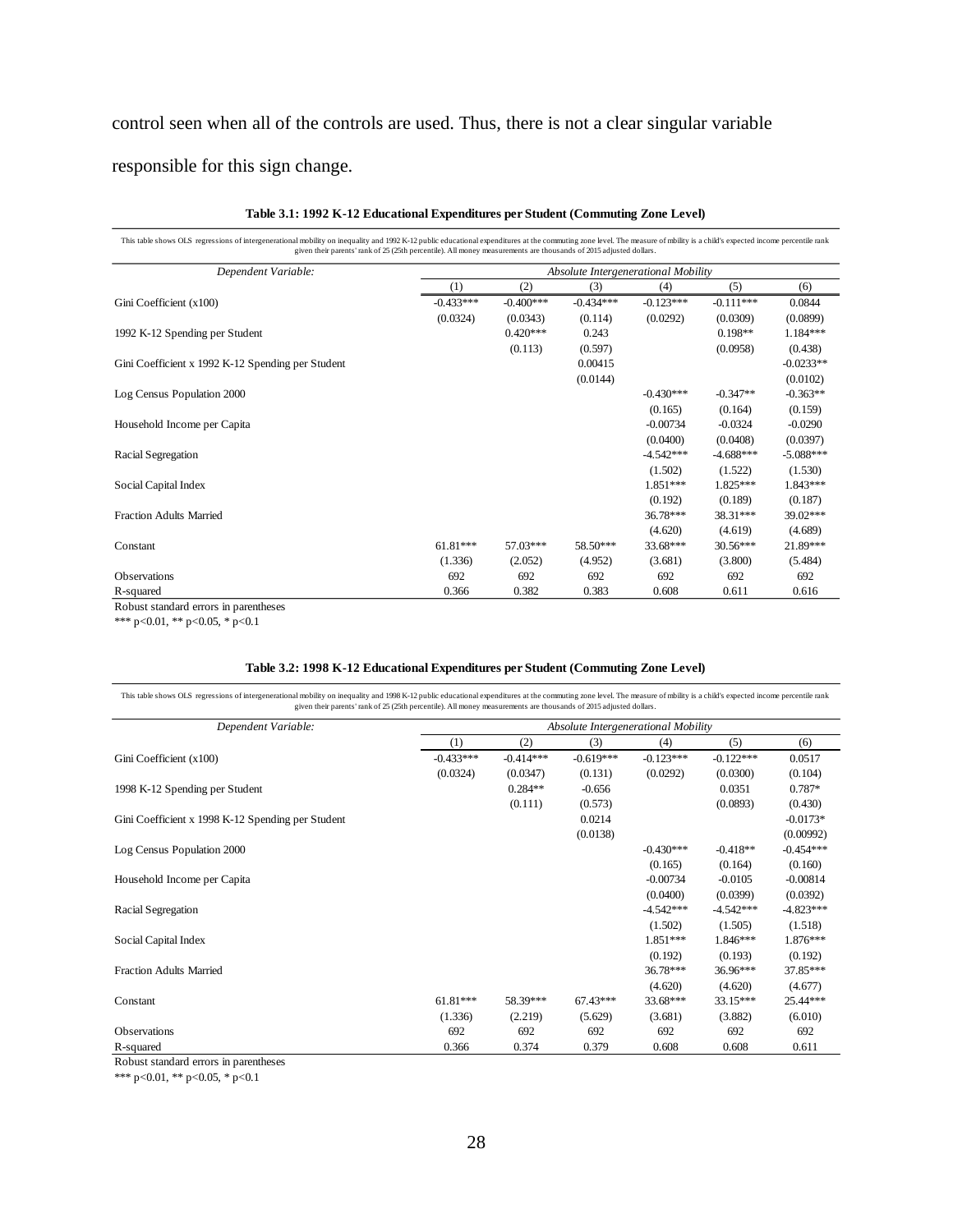In addition to K-12 spending, regressions on higher education spending were also run at the commuting zone level. The results are illustrated in Tables 4.1 and 4.2. For these regressions, any model with a higher education funding term has standard errors clustered at the state level as higher education data was only available at the state level. Table 4.1 shows the results of the relationship between intergenerational mobility and total state and local funding toward higher education, while Table 4.2 shows the results of the relationship between intergenerational mobility and state financial aid for higher education. In column 2 of Table 4.1, state and local funding for higher education is not significantly correlated with intergenerational mobility. In Table 4.1, no educational expenditure coefficients are significantly different than zero.

| 25 (25th percentile). All money measurements are thousands of 2015 adjusted dollars. |             |             |          |                                     |             |             |             |
|--------------------------------------------------------------------------------------|-------------|-------------|----------|-------------------------------------|-------------|-------------|-------------|
| Dependent Variable                                                                   |             |             |          | Absolute Intergenerational Mobility |             |             |             |
|                                                                                      | (1)         | (2)         | (3)      | (4)                                 | (5)         | (6)         | (7)         |
| Gini Coefficient (x100)                                                              | $-0.433***$ | $-0.424***$ | $-0.543$ | $-0.123**$                          | $-0.120**$  | $-0.278$    | $-0.274$    |
|                                                                                      | (0.0324)    | (0.0629)    | (0.373)  | (0.0473)                            | (0.0467)    | (0.272)     | (0.282)     |
| State and Local Funding Higher Education per FTE 2001                                |             | $-0.275$    | $-0.752$ |                                     | $-0.236$    | $-0.875$    | $-0.927$    |
|                                                                                      |             | (0.272)     | (1.556)  |                                     | (0.195)     | (1.099)     | (1.122)     |
| Gini Coefficient x Higher Education Funding per FTE 2001                             |             |             | 0.0115   |                                     |             | 0.0154      | 0.0163      |
|                                                                                      |             |             | (0.0352) |                                     |             | (0.0252)    | (0.0258)    |
| 1992 K-12 Spending per Student                                                       |             |             |          |                                     |             |             | 0.220       |
|                                                                                      |             |             |          |                                     |             |             | (0.180)     |
| Log Census Population 2000                                                           |             |             |          | $-0.430$                            | $-0.422$    | $-0.392$    | $-0.297$    |
|                                                                                      |             |             |          | (0.280)                             | (0.279)     | (0.284)     | (0.271)     |
| Household Income per Capita                                                          |             |             |          | $-0.00734$                          | 0.00180     | $-0.000435$ | $-0.0278$   |
|                                                                                      |             |             |          | (0.0715)                            | (0.0719)    | (0.0716)    | (0.0733)    |
| Racial Segregation                                                                   |             |             |          | $-4.542***$                         | $-4.811***$ | $-4.943***$ | $-5.129***$ |
|                                                                                      |             |             |          | (1.642)                             | (1.627)     | (1.640)     | (1.733)     |
| Social Capital Index                                                                 |             |             |          | 1.851***                            | 1.805***    | $1.820***$  | 1.789***    |
|                                                                                      |             |             |          | (0.288)                             | (0.268)     | (0.276)     | (0.277)     |
| <b>Fraction Adults Married</b>                                                       |             |             |          | 36.78***                            | 37.02***    | 37.32***    | 39.05***    |
|                                                                                      |             |             |          | (8.087)                             | (8.155)     | (8.301)     | (8.248)     |
| Constant                                                                             | 61.81***    | 64.23***    | 69.11*** | 33.68***                            | 35.43***    | $41.51***$  | 38.51***    |
|                                                                                      | (1.336)     | (3.947)     | (16.45)  | (6.394)                             | (6.579)     | (12.36)     | (13.68)     |
| <b>Observations</b>                                                                  | 692         | 692         | 692      | 692                                 | 692         | 692         | 692         |
| R-squared                                                                            | 0.366       | 0.372       | 0.373    | 0.608                               | 0.613       | 0.614       | 0.618       |

This table shows OLS regressions of intergenerational mobility on inequality and 2001 public higher educational funding at the commuting zone level. The measure of mbility is a child's expected income percentile rank given **Table 4.1: 2001 State and Local Higher Educational Funding per FTE (Commuting Zone Level)**

Robust standard errors (clustered by state in columns 2-7) in parentheses

\*\*\* p<0.01, \*\* p<0.05, \* p<0.1

A significant effect is seen in with financial aid spending toward higher education in Table 4.2; however, it is a negative coefficient and only exists in the regression without any controls (column 2). Thus, higher education public financial aid is associated with lower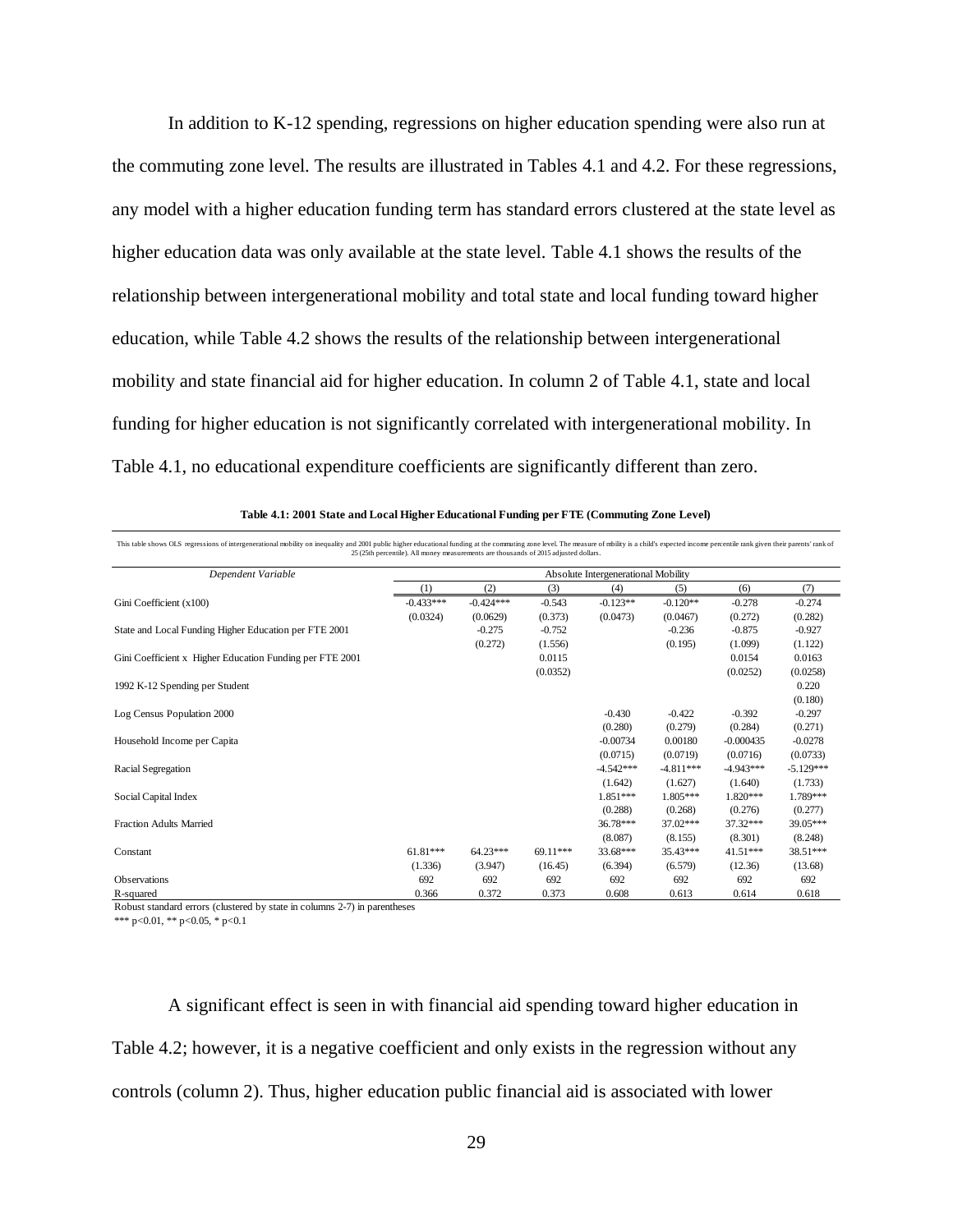intergenerational mobility, but it does not appear to be a significant causal relationship since once the control variables are added, the significance level drops. Potential reverse causality or missing variables could contribute to explaining the opposite expected sign on the coefficients in Table 4.2, specifically in column 2.

| This table shows OLS regressions of intergenerational mobility on inequality and 2001 public higher educational financial aid funding at the commuting zone level. The measure of mbility is a child's expected income percent | parents' rank of 25 (25th percentile). All money measurements are thousands of 2015 adjusted dollars. |             |             |             |             |             |             |
|--------------------------------------------------------------------------------------------------------------------------------------------------------------------------------------------------------------------------------|-------------------------------------------------------------------------------------------------------|-------------|-------------|-------------|-------------|-------------|-------------|
|                                                                                                                                                                                                                                | (1)                                                                                                   | (2)         | (3)         | (4)         | (5)         | (6)         | (7)         |
| Gini Coefficient (x100)                                                                                                                                                                                                        | $-0.433***$                                                                                           | $-0.413***$ | $-0.463***$ | $-0.123**$  | $-0.132***$ | $-0.169*$   | $-0.165*$   |
|                                                                                                                                                                                                                                | (0.0324)                                                                                              | (0.0582)    | (0.111)     | (0.0473)    | (0.0437)    | (0.0904)    | (0.0893)    |
| Financial Aid Higher Education per FTE 2001                                                                                                                                                                                    |                                                                                                       | $-2.473**$  | $-6.026$    |             | $-1.059$    | $-3.716$    | $-4.956$    |
|                                                                                                                                                                                                                                |                                                                                                       | (1.017)     | (5.593)     |             | (0.782)     | (4.126)     | (3.950)     |
| Gini Coefficient x Higher Education Fin Aid per FTE 2001                                                                                                                                                                       |                                                                                                       |             | 0.0863      |             |             | 0.0646      | 0.0876      |
|                                                                                                                                                                                                                                |                                                                                                       |             | (0.135)     |             |             | (0.101)     | (0.0964)    |
| 1992 K-12 Spending per Student                                                                                                                                                                                                 |                                                                                                       |             |             |             |             |             | $0.315*$    |
|                                                                                                                                                                                                                                |                                                                                                       |             |             |             |             |             | (0.185)     |
| Log Census Population 2000                                                                                                                                                                                                     |                                                                                                       |             |             | $-0.430$    | $-0.390$    | $-0.322$    | $-0.154$    |
|                                                                                                                                                                                                                                |                                                                                                       |             |             | (0.280)     | (0.287)     | (0.286)     | (0.265)     |
| Household Income per Capita                                                                                                                                                                                                    |                                                                                                       |             |             | $-0.00734$  | 0.0138      | $-0.000665$ | $-0.0398$   |
|                                                                                                                                                                                                                                |                                                                                                       |             |             | (0.0715)    | (0.0655)    | (0.0605)    | (0.0595)    |
| Racial Segregation                                                                                                                                                                                                             |                                                                                                       |             |             | $-4.542***$ | $-4.832***$ | $-5.031***$ | $-5.414***$ |
|                                                                                                                                                                                                                                |                                                                                                       |             |             | (1.642)     | (1.642)     | (1.623)     | (1.735)     |
| Social Capital Index                                                                                                                                                                                                           |                                                                                                       |             |             | 1.851***    | 1.775***    | 1.815***    | 1.766***    |
|                                                                                                                                                                                                                                |                                                                                                       |             |             | (0.288)     | (0.275)     | (0.294)     | (0.297)     |
| <b>Fraction Adults Married</b>                                                                                                                                                                                                 |                                                                                                       |             |             | 36.78***    | 33.95***    | 34.58***    | 36.45***    |
|                                                                                                                                                                                                                                |                                                                                                       |             |             | (8.087)     | (7.375)     | (7.257)     | (7.348)     |
| Constant                                                                                                                                                                                                                       | $61.81***$                                                                                            | $62.40***$  | 64.43***    | 33.68***    | $35.16***$  | 35.97***    | 31.72***    |
|                                                                                                                                                                                                                                | (1.336)                                                                                               | (2.443)     | (4.419)     | (6.394)     | (6.167)     | (6.929)     | (7.549)     |
| <b>Observations</b>                                                                                                                                                                                                            | 692                                                                                                   | 692         | 692         | 692         | 692         | 692         | 692         |
| R-squared                                                                                                                                                                                                                      | 0.366                                                                                                 | 0.404       | 0.407       | 0.608       | 0.614       | 0.616       | 0.623       |

**Table 4.2: 2001 Higher Educational Financial Aid Funding per FTE (Commuting Zone Level)**

Robust standard errors (clustered by state in columns 2-7) in parentheses

\*\*\* p<0.01, \*\* p<0.05, \* p<0.1

#### **Discussion**

Overall, some of the hypothesized results were observed while other were not. Most notably, these results indicate that there is a positive association between K-12 public school expenditures and mobility, even while controlling for inequality and other key variables that are correlated with mobility. While causality is almost always impossible to conclude, these results provide strongly suggestive evidence that local governments should work to increase funding to primary and secondary school systems to increase mobility. Higher K-12 educational expenditures are associated with a greater chance of children's income rank to be less dependent on their parent's income rank, increasing the likelihood for children to achieve the American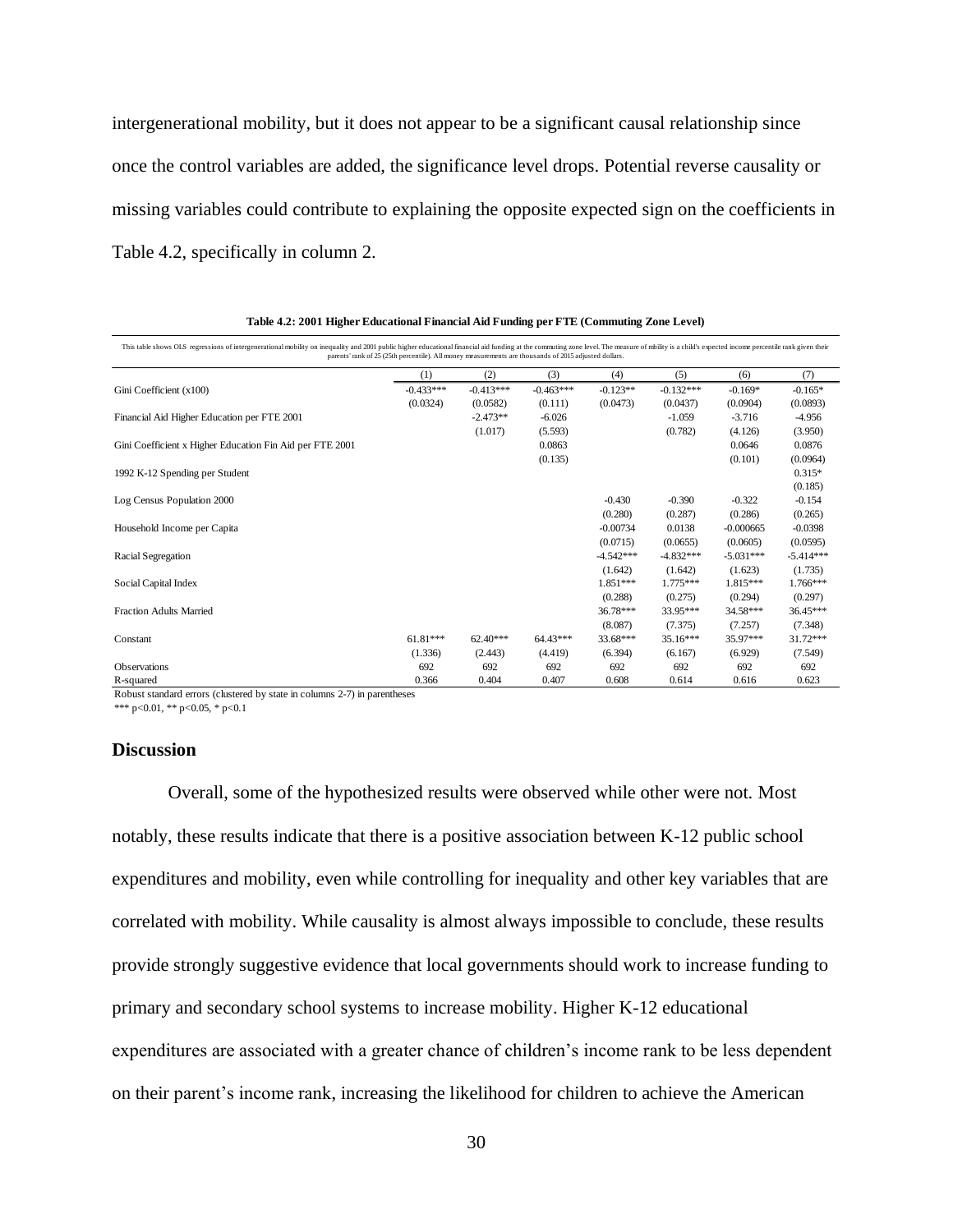Dream. However, the same results were not seen for higher education. Contrary to what Jeon and Lee (2018) found, higher education funding and higher education financial aid spending are not significantly related to mobility when controlling for other key variables that are correlated to mobility.

There are a few possible reasons for the insignificant relationship between tertiary educational expenditures and mobility. The first possibility is that there is reverse causality that is combining with causality in the direction I hypothesized that is cancelling out the effects. For example, places with higher financial aid could have higher mobility as people from lower income households have more access to higher education than in places with lower financial aid, allowing them to graduate college and move up in society. However, in the other direction, places with lower mobility could try and raise financial aid to increase mobility and access to education for all. Because there is possibility for causation in both directions, the effects could be cancelling out each other. In addition, tertiary education spending data is only available at the state level. While this reduces the variance in the data, any further subdivisions would make identifying correlation between mobility and tertiary education difficult as many children may leave the commuting zone in which they were born for college. Another potential cause for concern with higher education in this research is that many people leave the state in which they were born for college, especially those from higher income backgrounds as their parents have the means to help fund more prestigious or out-of-state college. Thus, the link between a state's level of mobility and the funds going toward the children born in the state may be weak, especially in places of lower inequality. Due to this combination of factors, finding tertiary education spending results that are not statistically significant is not surprising and does not signify that previous literature is incorrect in any way. In some ways, finding no significant relationship is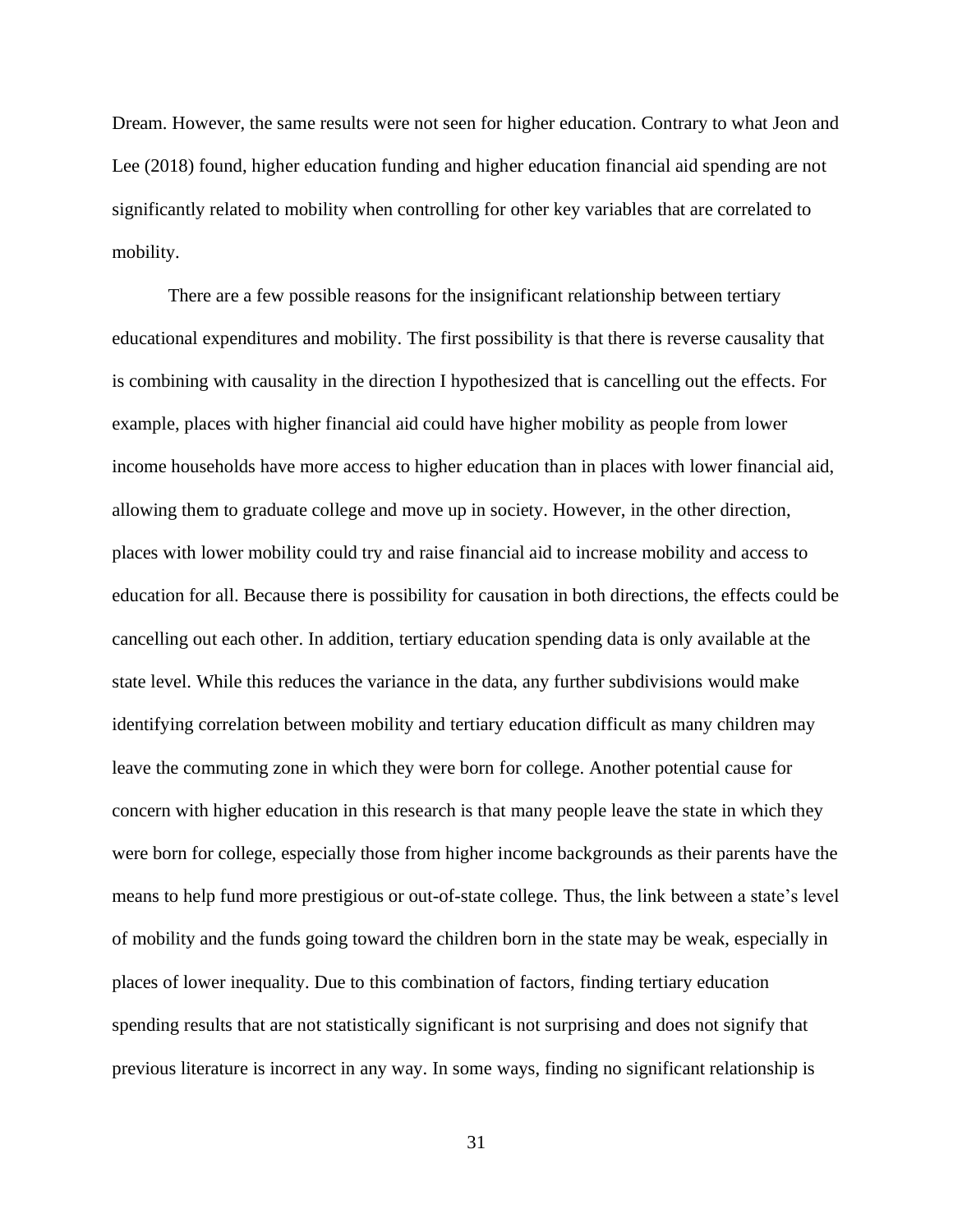likely expected as higher education spending could be focused on those already in college (the more advantaged) and thus further increase inequality and decrease mobility.

Another result that was hypothesized was that controlling for public educational expenditures would flatten the slope of the Great Gatsby Curve. This hypothesis originated from previous literature that found that education is a driving factor in the relationship between mobility and inequality (Brandén, 2019). Therefore, an increase in public expenditures on education would make education more accessible to all and therefore create a weaker relationship between mobility and inequality. However, these results suggest that the slope of the Great Gatsby curve does not change when controlling for educational expenditures. At the school district level, the results indicate a positive interaction term between inequality and K-12 school expenditures; however, Figures 2.1-2.4 suggest that this interaction may be partially or completely explained by the presence of outliers at the highest level of spending. In addition, at the commuting zone level this effect becomes insignificant with no controls and significant in the negative direction when controls are added. Thus, the null hypothesis that public educational expenditures have no effect on the slope of the Great Gatsby Curve cannot be rejected.

One remaining question is why exactly the interaction term changes when the school district results are collapsed to the commuting zone level. To try and answer this question, I explored the breakdown of commuting zones by district sizes. First, a majority (554 of 692) of the commuting zones contain a school district of the 75<sup>th</sup> percentile of enrollment or higher, and a smaller amount but still a majority (416 of 692) contain a school district of the  $25<sup>th</sup>$  percentile of enrollment or lower. Just under half of the commuting zones (299 of 692) contain at least one school district of the 75<sup>th</sup> percentile of enrollment or higher as well as at least one of the 25th percentile of enrollment or lower. This indicates that all of the large school districts are not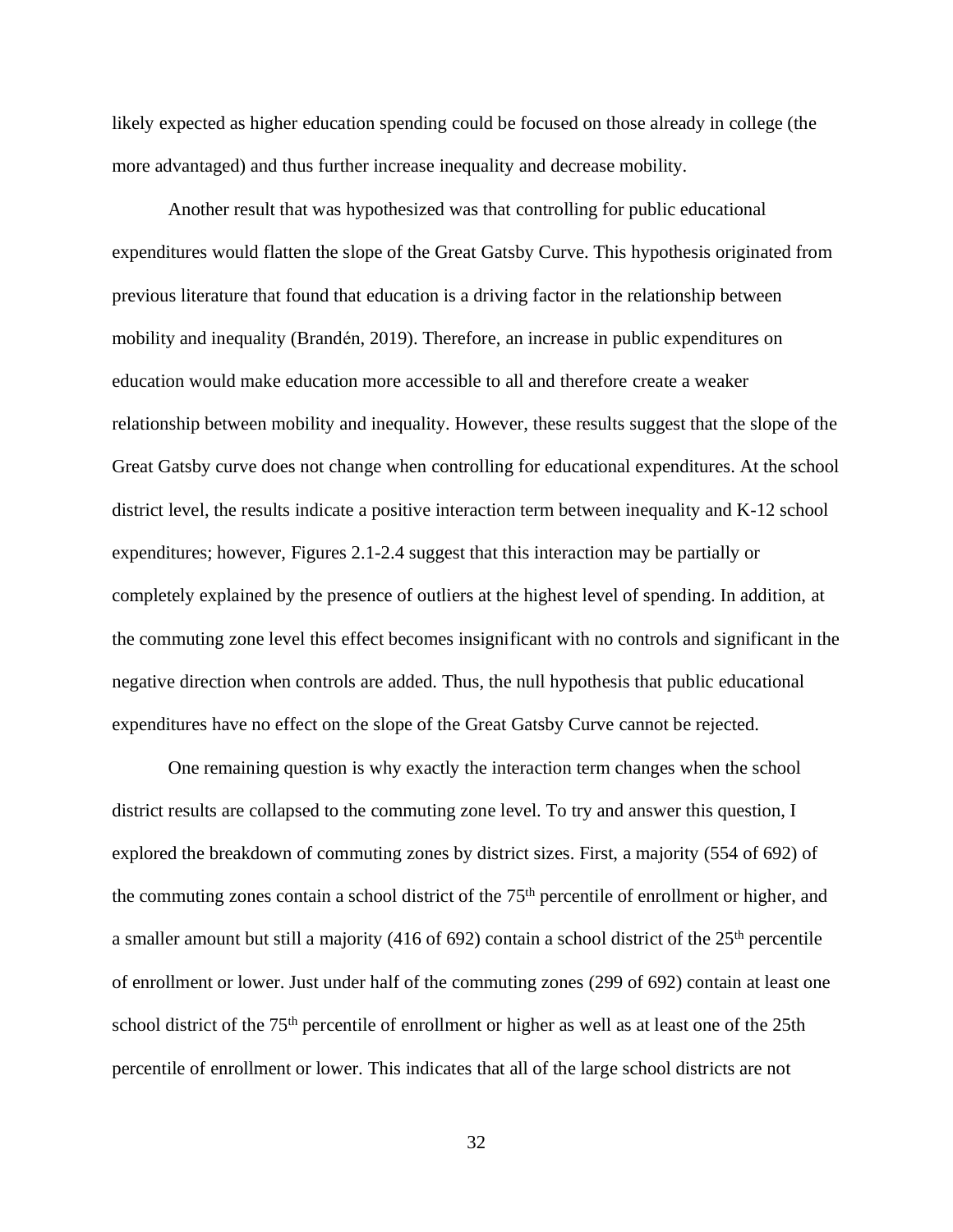combined into a few commuting zones, but instead, each commuting zone contains multiple school districts of varying sizes. The large districts which carry the most weight after the districts are collapsed are spread out amongst different commuting zones. Therefore, as identified previously, these commuting zone results are likely dominated by the results of the large school districts because expenditure per student is weighted heavier for students from larger districts.

To further try and identify the reasoning behind the interaction sign change at the commuting zone level, a few more regressions were run. I performed the same regression in Table 3.1 column 6 for commuting zones with total student enrollments greater than the median and those with total student enrollments less than the median. The result was that those with smaller student populations exhibited an insignificant interaction term, but those with larger student populations exhibited the negative interaction term (the overall result). This confirms the idea that large districts and therefore commuting zones are contributing to this sign change at the commuting zone level. See Table 5.1 in the Appendix for these detailed results.

As with any OLS regression, there is potential for endogeneity problems with these results. Therefore, the use of an instrumental variable would be helpful for identifying endogeneity and ensuring the results are appearing for reasons we had hypothesized and not through other channels or reverse causality. To identify an instrumental variable for educational expenditure, I wanted something strongly correlated with K-12 educational expenditures but not correlated at all with mobility. Public funding to fire departments seemed to satisfy both of these requirements. Logically, both fire department funding and school spending are likely correlated as they are both types of government spending. Places with higher educational expenditures likely invest more in all their public services, including the fire department. However, there are no obvious channels through which fire department funding and mobility would be related. An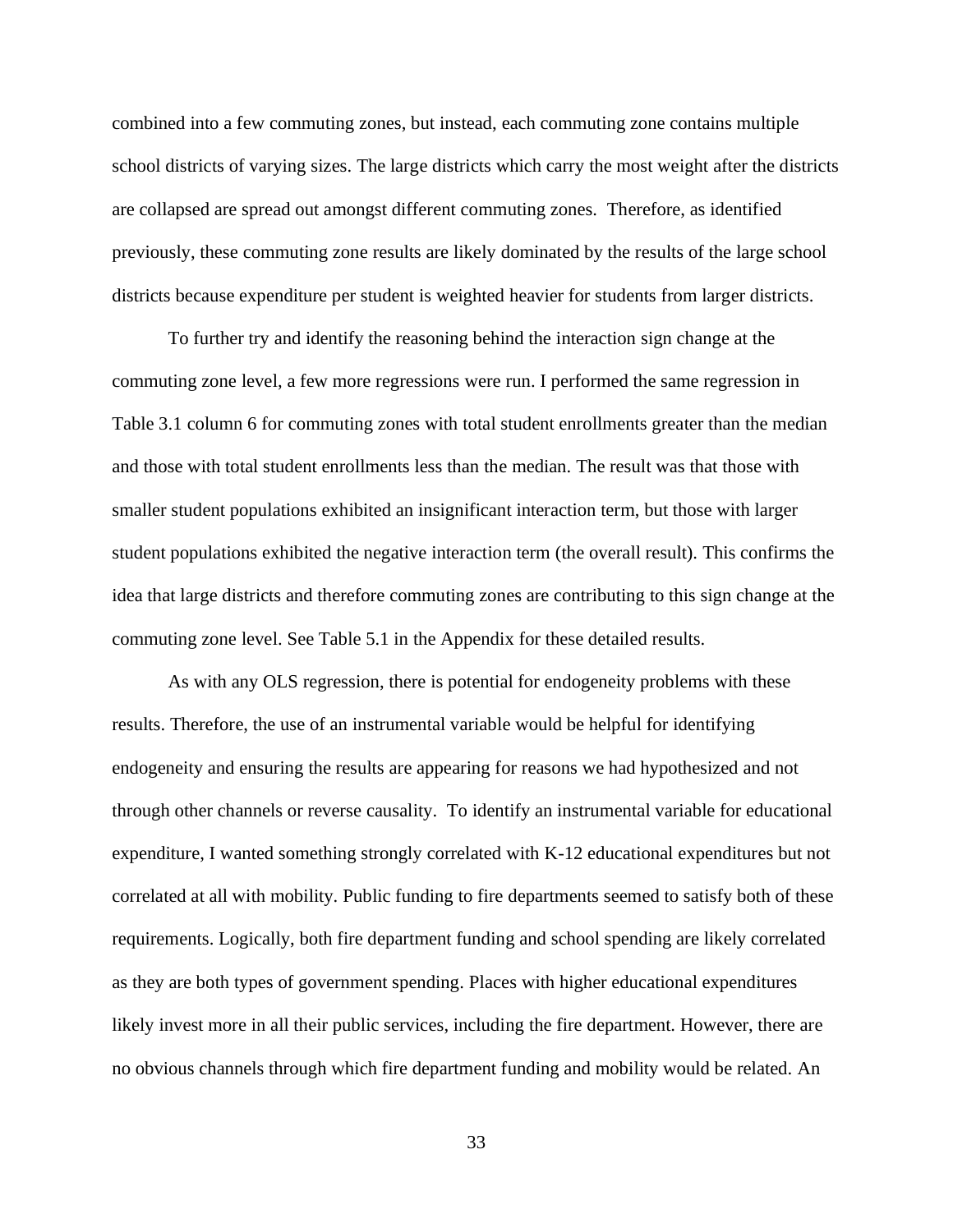increase in fire department funding would likely mean that response times to fires are faster and fires are put out quicker but neither of these would obviously affect mobility between generations.

Thus, a few of the regressions in Tables 2.1 and 3.1 were run again with fire department funding (by state) as an instrumental variable for K-12 educational expenditure. However, since the fire department funding is only available at the state level, the standard errors were clustered by state. The results are illustrated in the appendix in Table 6.1 and 6.2. While the coefficient for school spending in the instrumental variable regression is much larger than the coefficient in column 2 of Table 2.1, the result is not significant. This indicates that there is likely some degree of endogeneity in the results as there are other factors that affect both educational expenditures and mobility that weren't included in the initial regressions of Table 2.1. Some of these factors could include political leanings of areas or amount of local taxes. Some reverse causality could also be identified if places of lower mobility choose to increase spending in hopes of increasing future mobility.

While this instrumental variable is not extremely strong, it does indicate that there are likely potential endogeneity problems with the OLS regressions used in this research. Future research could potentially work to identify other possibly stronger instrumental variables to identify and control for this endogeneity. In addition to finding a better instrumental variable, future research could also explore a finer breakdown of difference spending levels. For example, it would be interesting to explore these same models and regressions with data on preschool spending. In addition, using time series data could also help provide a new way of looking at these results. In this research, data was taken from a single moment in time and compared across different geographical regions. Using time series data could help account for some of the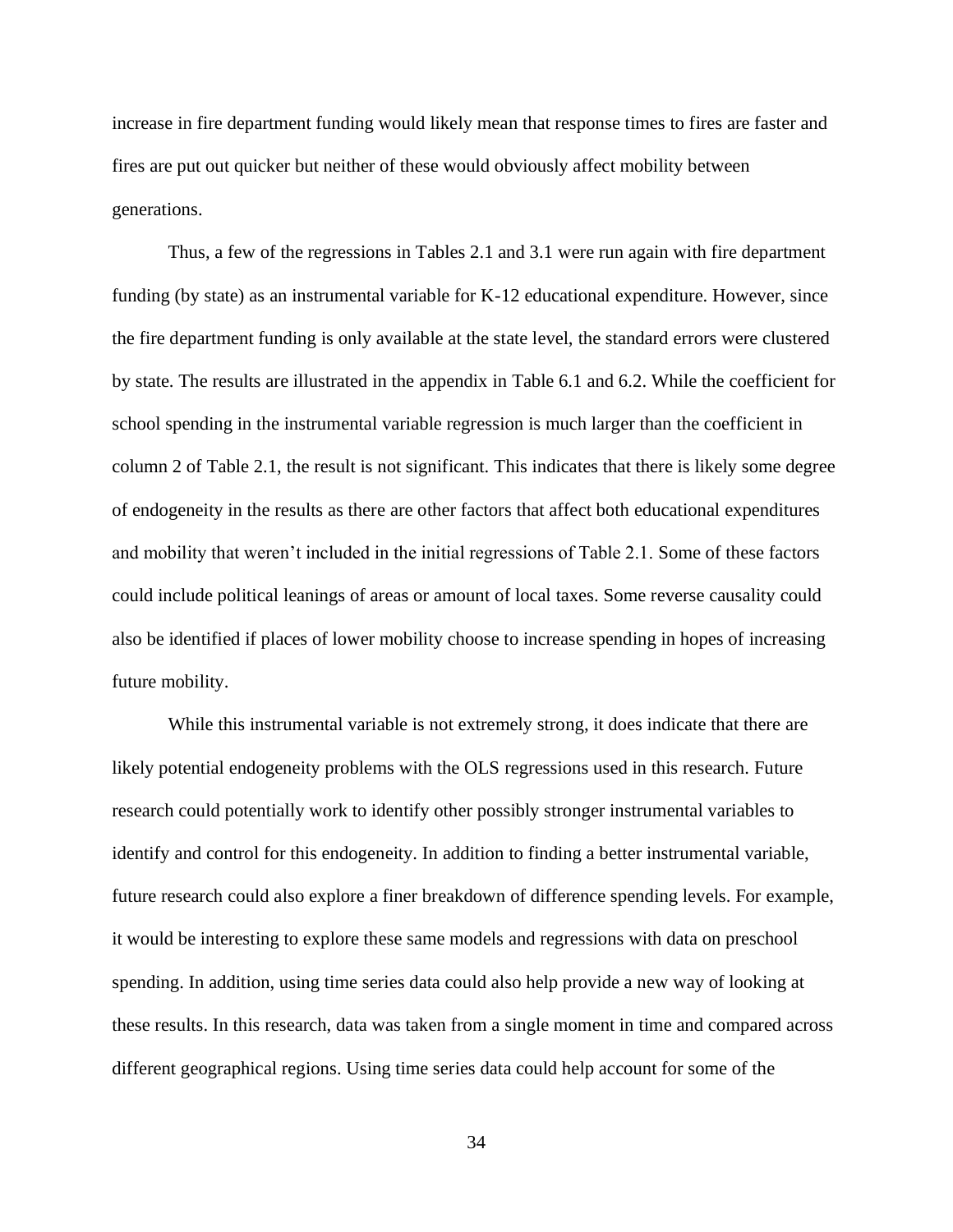endogeneity problems as it could control for factors such as political leaning and public opinion in certain areas that weren't able to be controlled for in this research.

#### **Conclusion**

While the American Dream is just a dream, this research explored one way of helping make that dream a reality for more people. Education is one of the foundational ways that wealth is transferred between generations. Thus, in theory, more public spending on education should increase access and quality of education for everyone, not just those from wealthy families. While this research was unable to conclude causality, an increase in public educational expenditures were found to be significantly correlated with higher mobility, even while controlling for inequality. Specifically, higher primary/secondary educational expenditures were found to be significantly correlated with higher mobility at both the school district and commuting zone level. In comparison, public spending on higher education and financial aid for higher education was not found to be significantly correlated with higher mobility in the same way that public primary/secondary spending is.

In addition, the hypothesis that public educational expenditures could help flatten the Great Gatsby Curve was unable to be confirmed due to conflicting results at the school district and commuting zone level as well an insignificant change in the coefficient on inequality when educational spending was added to the model. Thus, further research is needed to explore whether public spending on education mediates the relationship between mobility and inequality.

While I was unable to reject the null hypothesis that the slope of the Great Gatsby Curve is unaffected by educational expenditures, it is clear from my other results as well as prior research that education is extremely important to mobility and the relationship between mobility and inequality. Increasing spending on education and using that spending in meaningful ways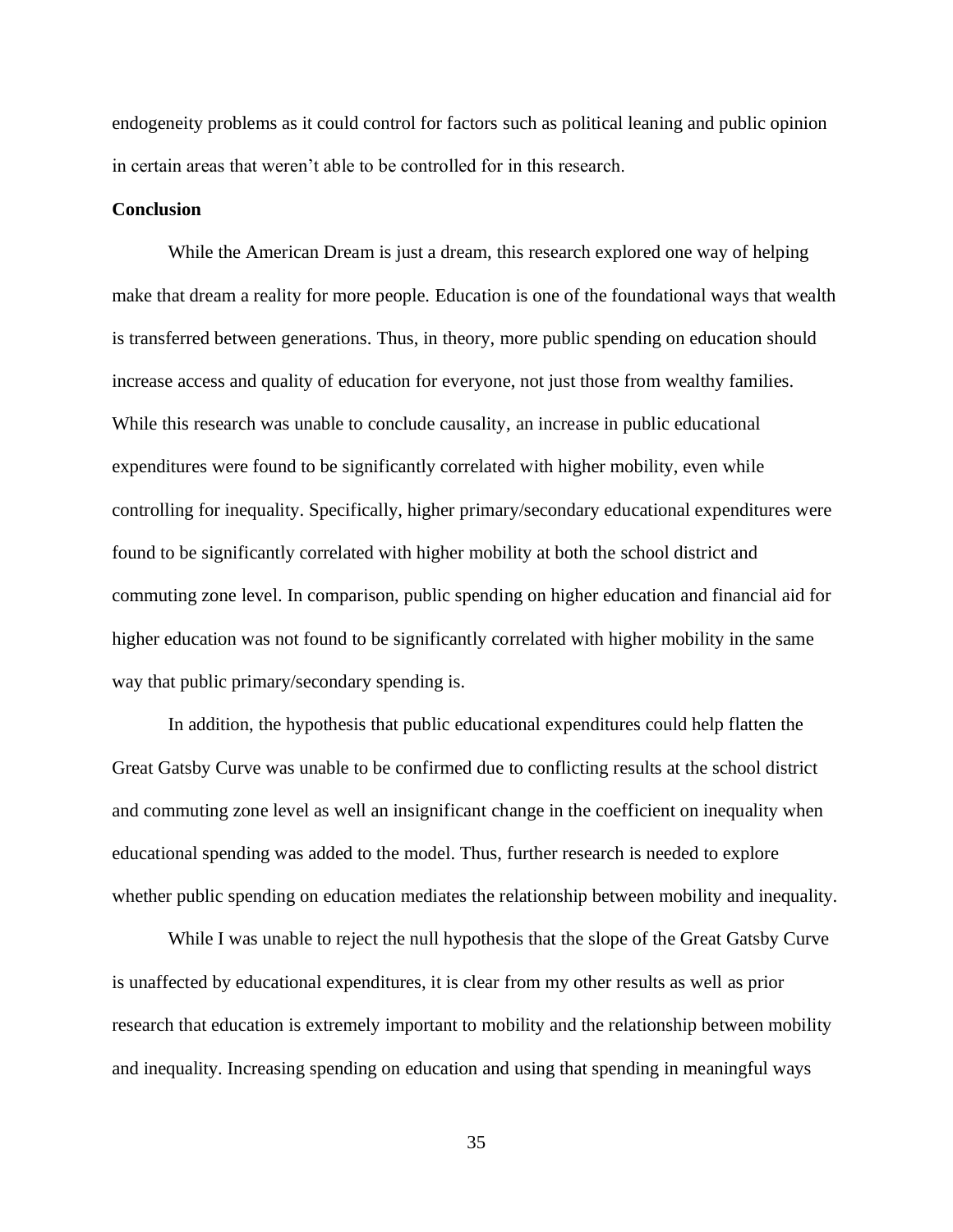works to provide more children with higher quality education. Providing everyone with equal, or more equal, access to education is one key way of making the American Dream less of a dream and more of a reality.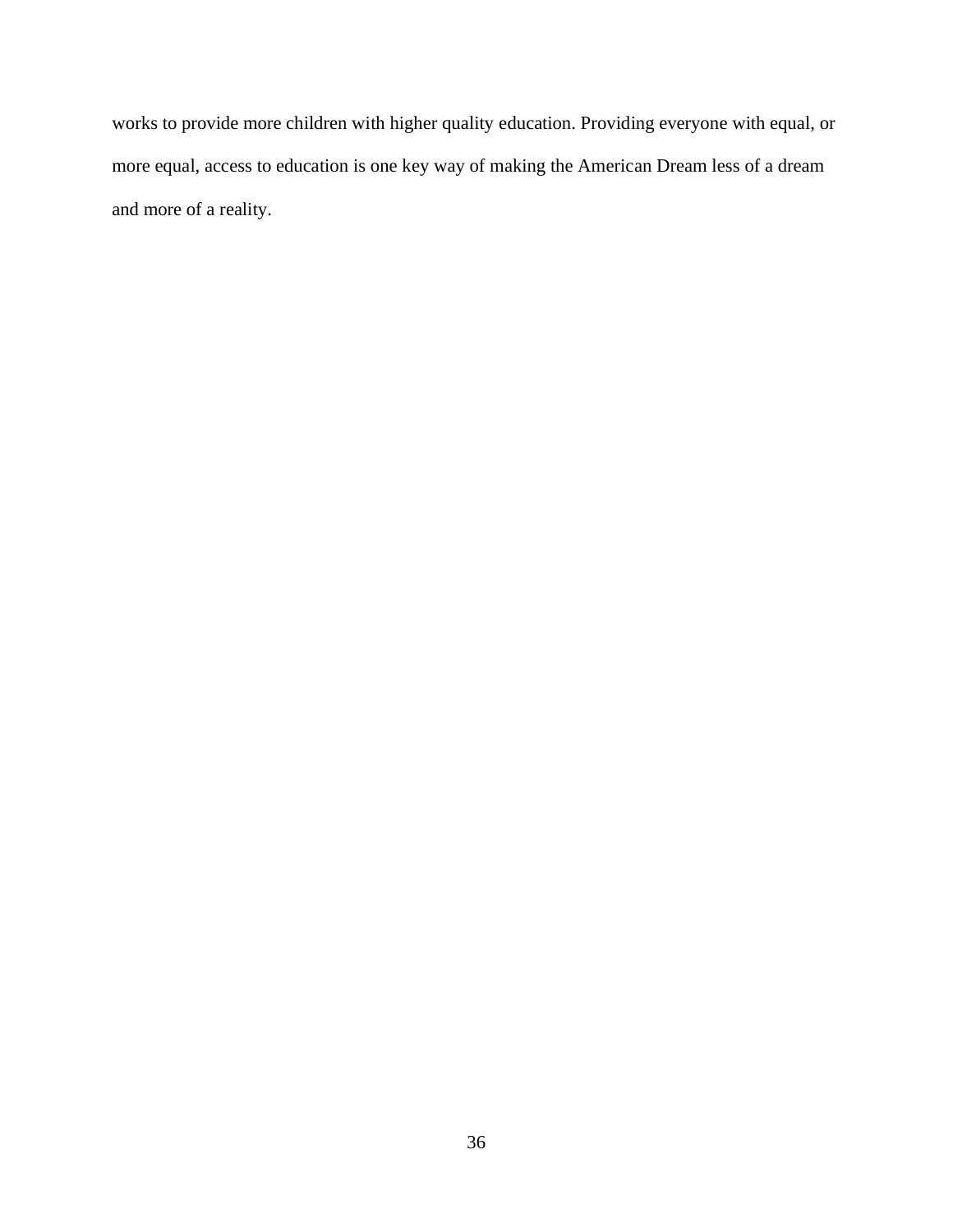# **Appendix**

#### **Table 5.1: 1992 K-12 Educational Expenditures per Student (Commuting Zone Level) by enrollment level**

This table shows OLS regressions of intergenerational mobility on inequality and 1992 K-12 public educational expenditures at the commuting zone level. The measure of mobility is a child's expected income percentile rank g

| Dependent Variable:                               | Absolute Intergenerational Mobility |             |  |  |
|---------------------------------------------------|-------------------------------------|-------------|--|--|
|                                                   | (1)                                 | (2)         |  |  |
| Gini Coefficient (x100)                           | $0.201*$                            | $-0.256*$   |  |  |
|                                                   | (0.113)                             | (0.140)     |  |  |
| 1992 K-12 Spending per Student                    | 1.752***                            | $-0.253$    |  |  |
|                                                   | (0.623)                             | (0.661)     |  |  |
| Gini Coefficient x 1992 K-12 Spending per Student | $-0.0333**$                         | 0.0104      |  |  |
|                                                   | (0.0140)                            | (0.0166)    |  |  |
| Log Census Population 2000                        | $1.004***$                          | $-0.751***$ |  |  |
|                                                   | (0.259)                             | (0.278)     |  |  |
| Household Income per Capita                       | $-0.119***$                         | $-0.118$    |  |  |
|                                                   | (0.0396)                            | (0.0799)    |  |  |
| Racial Segregation                                | $-11.86***$                         | $-5.975**$  |  |  |
|                                                   | (1.967)                             | (2.310)     |  |  |
| Social Capital Index                              | $1.535***$                          | $2.017***$  |  |  |
|                                                   | (0.244)                             | (0.276)     |  |  |
| <b>Fraction Adults Married</b>                    | 28.19***                            | 43.29***    |  |  |
|                                                   | (5.127)                             | (6.662)     |  |  |
| Constant                                          | 8.140                               | 40.88***    |  |  |
|                                                   | (6.538)                             | (8.333)     |  |  |
| Observations                                      | 346                                 | 346         |  |  |
| R-squared                                         | 0.453                               | 0.632       |  |  |

Robust standard errors clustered by state in parentheses

\*\*\* p<0.01, \*\* p<0.05, \* p<0.1

#### **Table 6.1: 1992 K-12 Educational Expenditures per Student (School District Level) with Fire Department Funding as IV**

| This table shows OLS regressions of intergenerational mobility on inequality and 1992 K-12 public educational expenditures at the school district level. The measure of mobility is a child's expected income<br>percentile rank given their parents' rank of 25 (25th percentile). All money measurements are thousands of 2015 adjusted dollars. Fire department funding was used as an instrumental variable for K-12 Spending | per Student.                        |             |  |  |
|-----------------------------------------------------------------------------------------------------------------------------------------------------------------------------------------------------------------------------------------------------------------------------------------------------------------------------------------------------------------------------------------------------------------------------------|-------------------------------------|-------------|--|--|
| Dependent Variable:                                                                                                                                                                                                                                                                                                                                                                                                               | Absolute Intergenerational Mobility |             |  |  |
|                                                                                                                                                                                                                                                                                                                                                                                                                                   | (1)                                 | (2)         |  |  |
| Gini Coefficient (x100)                                                                                                                                                                                                                                                                                                                                                                                                           | $-0.113$                            | $-0.669$    |  |  |
|                                                                                                                                                                                                                                                                                                                                                                                                                                   | (0.934)                             | (2.847)     |  |  |
| 1992 K-12 Spending per Student                                                                                                                                                                                                                                                                                                                                                                                                    | 4.768                               | $-1.296$    |  |  |
|                                                                                                                                                                                                                                                                                                                                                                                                                                   | (39.33)                             | (19.50)     |  |  |
| Gini Coefficient x 1992 K-12 Spending per Student                                                                                                                                                                                                                                                                                                                                                                                 |                                     | 0.0559      |  |  |
|                                                                                                                                                                                                                                                                                                                                                                                                                                   |                                     | (0.268)     |  |  |
| Log Census Population 2000                                                                                                                                                                                                                                                                                                                                                                                                        | 2.350                               | 0.256       |  |  |
|                                                                                                                                                                                                                                                                                                                                                                                                                                   | (23.73)                             | (4.360)     |  |  |
| Household Income per Capita                                                                                                                                                                                                                                                                                                                                                                                                       | $-0.00115$                          | $-0.000226$ |  |  |
|                                                                                                                                                                                                                                                                                                                                                                                                                                   | (0.0105)                            | (0.00192)   |  |  |
| Racial Segregation                                                                                                                                                                                                                                                                                                                                                                                                                | $-13.15$                            | $-9.526$    |  |  |
|                                                                                                                                                                                                                                                                                                                                                                                                                                   | (54.27)                             | (6.308)     |  |  |
| Social Capital Index                                                                                                                                                                                                                                                                                                                                                                                                              | 1.475                               | 1.300       |  |  |
|                                                                                                                                                                                                                                                                                                                                                                                                                                   | (1.809)                             | (1.159)     |  |  |
| <b>Fraction Adults Married</b>                                                                                                                                                                                                                                                                                                                                                                                                    | 107.3                               | 51.49       |  |  |
|                                                                                                                                                                                                                                                                                                                                                                                                                                   | (585.4)                             | (126.8)     |  |  |
| Constant                                                                                                                                                                                                                                                                                                                                                                                                                          | $-45.69$                            | 38.64       |  |  |
|                                                                                                                                                                                                                                                                                                                                                                                                                                   | (594.8)                             | (258.1)     |  |  |
| <b>Observations</b>                                                                                                                                                                                                                                                                                                                                                                                                               | 14,785                              | 14,785      |  |  |
| R-squared                                                                                                                                                                                                                                                                                                                                                                                                                         | $\boldsymbol{0}$                    | 0           |  |  |

Robust standard errors clustered by state in parentheses

\*\*\* p<0.01, \*\* p<0.05, \* p<0.1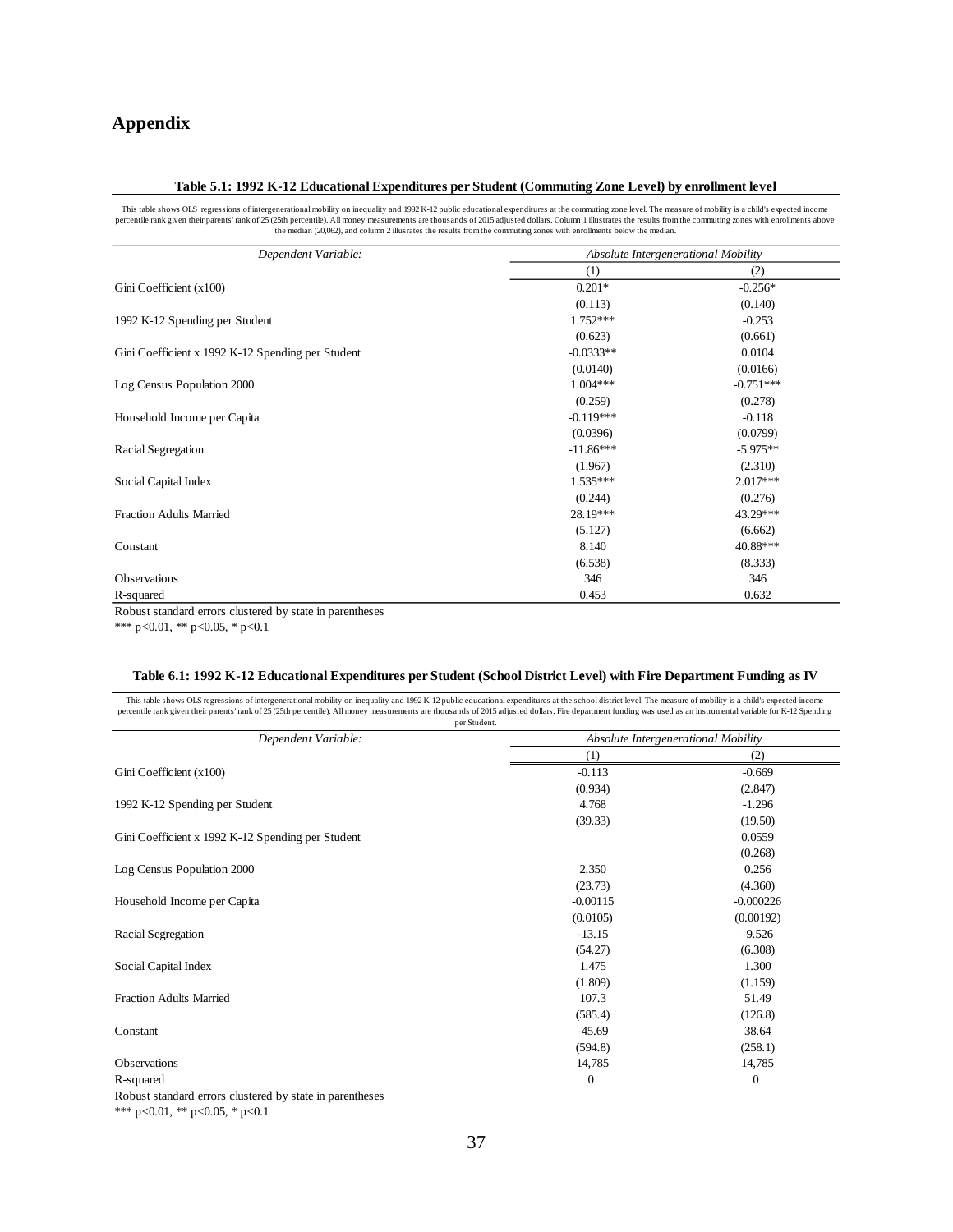#### **Table 6.2: 1992 K-12 Educational Expenditures per Student (Commuting Zone Level) with Fire Department Funding as IV**

This table shows OLS regressions of intergenerational mobility on inequality and 1992 K-12 public educational expenditures at the commuting zone level. The measure of mobility is a child's expected income<br>percentile rank g per Student.

|                              | (1)<br>$-0.0862$<br>(0.0962)<br>0.641<br>(1.447)<br>$-0.184$<br>(0.617)<br>$-7.45e-05$<br>(0.000174)<br>$-4.963***$<br>(1.838)<br>$1.733***$<br>(0.305)<br>41.12*** | Absolute Intergenerational Mobility                                                     | (2)<br>$-12.15$<br>(33.46)<br>$-65.47$<br>(189.5)<br>1.375<br>(3.777)<br>$-2.291$<br>(11.90)<br>0.000646<br>(0.00357)<br>22.80<br>(82.28)<br>1.759<br>(3.614)                                        |                                                                                                                                                                                                                                                                                                                                                                                                                                         |
|------------------------------|---------------------------------------------------------------------------------------------------------------------------------------------------------------------|-----------------------------------------------------------------------------------------|------------------------------------------------------------------------------------------------------------------------------------------------------------------------------------------------------|-----------------------------------------------------------------------------------------------------------------------------------------------------------------------------------------------------------------------------------------------------------------------------------------------------------------------------------------------------------------------------------------------------------------------------------------|
|                              |                                                                                                                                                                     |                                                                                         |                                                                                                                                                                                                      |                                                                                                                                                                                                                                                                                                                                                                                                                                         |
|                              |                                                                                                                                                                     |                                                                                         |                                                                                                                                                                                                      |                                                                                                                                                                                                                                                                                                                                                                                                                                         |
|                              |                                                                                                                                                                     |                                                                                         |                                                                                                                                                                                                      |                                                                                                                                                                                                                                                                                                                                                                                                                                         |
|                              |                                                                                                                                                                     |                                                                                         |                                                                                                                                                                                                      |                                                                                                                                                                                                                                                                                                                                                                                                                                         |
|                              |                                                                                                                                                                     |                                                                                         |                                                                                                                                                                                                      |                                                                                                                                                                                                                                                                                                                                                                                                                                         |
|                              |                                                                                                                                                                     |                                                                                         |                                                                                                                                                                                                      |                                                                                                                                                                                                                                                                                                                                                                                                                                         |
|                              |                                                                                                                                                                     |                                                                                         |                                                                                                                                                                                                      |                                                                                                                                                                                                                                                                                                                                                                                                                                         |
|                              |                                                                                                                                                                     |                                                                                         |                                                                                                                                                                                                      |                                                                                                                                                                                                                                                                                                                                                                                                                                         |
|                              |                                                                                                                                                                     |                                                                                         |                                                                                                                                                                                                      |                                                                                                                                                                                                                                                                                                                                                                                                                                         |
|                              |                                                                                                                                                                     |                                                                                         |                                                                                                                                                                                                      |                                                                                                                                                                                                                                                                                                                                                                                                                                         |
|                              |                                                                                                                                                                     |                                                                                         |                                                                                                                                                                                                      |                                                                                                                                                                                                                                                                                                                                                                                                                                         |
|                              |                                                                                                                                                                     |                                                                                         |                                                                                                                                                                                                      |                                                                                                                                                                                                                                                                                                                                                                                                                                         |
|                              |                                                                                                                                                                     |                                                                                         |                                                                                                                                                                                                      |                                                                                                                                                                                                                                                                                                                                                                                                                                         |
|                              |                                                                                                                                                                     |                                                                                         |                                                                                                                                                                                                      |                                                                                                                                                                                                                                                                                                                                                                                                                                         |
|                              |                                                                                                                                                                     |                                                                                         |                                                                                                                                                                                                      |                                                                                                                                                                                                                                                                                                                                                                                                                                         |
|                              |                                                                                                                                                                     |                                                                                         |                                                                                                                                                                                                      |                                                                                                                                                                                                                                                                                                                                                                                                                                         |
|                              |                                                                                                                                                                     |                                                                                         | $-59.33$                                                                                                                                                                                             |                                                                                                                                                                                                                                                                                                                                                                                                                                         |
|                              | (11.66)                                                                                                                                                             |                                                                                         | (340.8)                                                                                                                                                                                              |                                                                                                                                                                                                                                                                                                                                                                                                                                         |
|                              | 23.85                                                                                                                                                               |                                                                                         | 659.7                                                                                                                                                                                                |                                                                                                                                                                                                                                                                                                                                                                                                                                         |
|                              | (22.45)                                                                                                                                                             |                                                                                         | (1,868)                                                                                                                                                                                              |                                                                                                                                                                                                                                                                                                                                                                                                                                         |
|                              |                                                                                                                                                                     |                                                                                         |                                                                                                                                                                                                      |                                                                                                                                                                                                                                                                                                                                                                                                                                         |
|                              |                                                                                                                                                                     |                                                                                         |                                                                                                                                                                                                      |                                                                                                                                                                                                                                                                                                                                                                                                                                         |
|                              |                                                                                                                                                                     |                                                                                         |                                                                                                                                                                                                      |                                                                                                                                                                                                                                                                                                                                                                                                                                         |
|                              |                                                                                                                                                                     |                                                                                         |                                                                                                                                                                                                      |                                                                                                                                                                                                                                                                                                                                                                                                                                         |
|                              |                                                                                                                                                                     |                                                                                         |                                                                                                                                                                                                      |                                                                                                                                                                                                                                                                                                                                                                                                                                         |
|                              |                                                                                                                                                                     |                                                                                         |                                                                                                                                                                                                      | (6)                                                                                                                                                                                                                                                                                                                                                                                                                                     |
|                              |                                                                                                                                                                     |                                                                                         |                                                                                                                                                                                                      | 0.084<br>(0.090)                                                                                                                                                                                                                                                                                                                                                                                                                        |
|                              |                                                                                                                                                                     |                                                                                         |                                                                                                                                                                                                      | 1.184***                                                                                                                                                                                                                                                                                                                                                                                                                                |
|                              |                                                                                                                                                                     |                                                                                         |                                                                                                                                                                                                      | (0.438)                                                                                                                                                                                                                                                                                                                                                                                                                                 |
|                              |                                                                                                                                                                     |                                                                                         |                                                                                                                                                                                                      | $-0.0233**$                                                                                                                                                                                                                                                                                                                                                                                                                             |
| (0.014)                      |                                                                                                                                                                     |                                                                                         |                                                                                                                                                                                                      | (0.010)                                                                                                                                                                                                                                                                                                                                                                                                                                 |
| $-1.021***$                  | $-1.642***$                                                                                                                                                         | $-1.381***$                                                                             | $-0.809***$                                                                                                                                                                                          | $-0.363**$                                                                                                                                                                                                                                                                                                                                                                                                                              |
| (0.143)                      | (0.158)                                                                                                                                                             | (0.166)                                                                                 | (0.161)                                                                                                                                                                                              | (0.159)                                                                                                                                                                                                                                                                                                                                                                                                                                 |
|                              | $0.282***$                                                                                                                                                          | $0.267***$                                                                              | $0.0876**$                                                                                                                                                                                           |                                                                                                                                                                                                                                                                                                                                                                                                                                         |
|                              |                                                                                                                                                                     |                                                                                         |                                                                                                                                                                                                      | $-0.029$                                                                                                                                                                                                                                                                                                                                                                                                                                |
|                              | (0.045)                                                                                                                                                             | (0.043)                                                                                 | (0.044)                                                                                                                                                                                              | (0.040)                                                                                                                                                                                                                                                                                                                                                                                                                                 |
|                              |                                                                                                                                                                     | $-7.345***$                                                                             | $-8.603***$                                                                                                                                                                                          |                                                                                                                                                                                                                                                                                                                                                                                                                                         |
|                              |                                                                                                                                                                     | (1.726)                                                                                 | (1.656)                                                                                                                                                                                              | (1.530)                                                                                                                                                                                                                                                                                                                                                                                                                                 |
|                              |                                                                                                                                                                     |                                                                                         | $1.613***$                                                                                                                                                                                           |                                                                                                                                                                                                                                                                                                                                                                                                                                         |
|                              |                                                                                                                                                                     |                                                                                         | (0.203)                                                                                                                                                                                              | (0.187)                                                                                                                                                                                                                                                                                                                                                                                                                                 |
|                              |                                                                                                                                                                     |                                                                                         |                                                                                                                                                                                                      |                                                                                                                                                                                                                                                                                                                                                                                                                                         |
|                              |                                                                                                                                                                     |                                                                                         |                                                                                                                                                                                                      | (4.689)                                                                                                                                                                                                                                                                                                                                                                                                                                 |
| 58.50***<br>64.84***         | 61.99***                                                                                                                                                            | 58.52***                                                                                | 53.01***                                                                                                                                                                                             |                                                                                                                                                                                                                                                                                                                                                                                                                                         |
| (4.952)<br>(4.739)           | (4.044)                                                                                                                                                             | (4.209)                                                                                 | (4.379)                                                                                                                                                                                              | $-5.088***$<br>1.843***<br>39.02***<br>21.89***<br>(5.484)                                                                                                                                                                                                                                                                                                                                                                              |
| 692<br>692<br>0.383<br>0.438 | 692<br>0.490                                                                                                                                                        | 692<br>0.502                                                                            | 692<br>0.555                                                                                                                                                                                         | 692<br>0.616                                                                                                                                                                                                                                                                                                                                                                                                                            |
|                              | (2)<br>(1)<br>$-0.434***$<br>$-0.289***$<br>(0.114)<br>(0.105)<br>0.243<br>0.521<br>(0.597)<br>(0.532)<br>0.004<br>$-0.004$<br>(0.013)                              | 691<br>0.594<br>(3)<br>$-0.215**$<br>(0.089)<br>0.563<br>(0.440)<br>$-0.011$<br>(0.010) | rank given their parents' rank of 25 (25th percentile). All money measurements are thousands of 2015 adjusted dollars.<br>(4)<br>$-0.177**$<br>(0.090)<br>$0.760*$<br>(0.445)<br>$-0.015$<br>(0.010) | 691<br>Table 7.1: 1992 K-12 Educational Expenditures per Student (Commuting Zone Level)<br>This table shows OLS regressions of intergenerational mobility on inequality and 1992 K-12 public educational expenditures at the commuting zone level. The measure of mobility is a child's expected income percentile<br>Absolute Intergenerational Mobility<br>(5)<br>$-0.049$<br>(0.095)<br>$0.787*$<br>(0.450)<br>$-0.0175*$<br>(0.010) |

#### **Table 7.1: 1992 K-12 Educational Expenditures per Student (Commuting Zone Level)**

| Dependent Variable:                               |             | Absolute Intergenerational Mobility |             |             |             |             |
|---------------------------------------------------|-------------|-------------------------------------|-------------|-------------|-------------|-------------|
|                                                   | (1)         | (2)                                 | (3)         | (4)         | (5)         | (6)         |
| Gini Coefficient (x100)                           | $-0.434***$ | $-0.289***$                         | $-0.215**$  | $-0.177**$  | $-0.049$    | 0.084       |
|                                                   | (0.114)     | (0.105)                             | (0.089)     | (0.090)     | (0.095)     | (0.090)     |
| 1992 K-12 Spending per Student                    | 0.243       | 0.521                               | 0.563       | $0.760*$    | $0.787*$    | $1.184***$  |
|                                                   | (0.597)     | (0.532)                             | (0.440)     | (0.445)     | (0.450)     | (0.438)     |
| Gini Coefficient x 1992 K-12 Spending per Student | 0.004       | $-0.004$                            | $-0.011$    | $-0.015$    | $-0.0175*$  | $-0.0233**$ |
|                                                   | (0.014)     | (0.013)                             | (0.010)     | (0.010)     | (0.010)     | (0.010)     |
| Log Census Population 2000                        |             | $-1.021***$                         | $-1.642***$ | $-1.381***$ | $-0.809***$ | $-0.363**$  |
|                                                   |             | (0.143)                             | (0.158)     | (0.166)     | (0.161)     | (0.159)     |
| Household Income per Capita                       |             |                                     | $0.282***$  | $0.267***$  | $0.0876**$  | $-0.029$    |
|                                                   |             |                                     | (0.045)     | (0.043)     | (0.044)     | (0.040)     |
| Racial Segregation                                |             |                                     |             | $-7.345***$ | $-8.603***$ | $-5.088***$ |
|                                                   |             |                                     |             | (1.726)     | (1.656)     | (1.530)     |
| Social Capital Index                              |             |                                     |             |             | $1.613***$  | $1.843***$  |
|                                                   |             |                                     |             |             | (0.203)     | (0.187)     |
| <b>Fraction Adults Married</b>                    |             |                                     |             |             |             | 39.02***    |
|                                                   |             |                                     |             |             |             | (4.689)     |
| Constant                                          | 58.50***    | 64.84***                            | $61.99***$  | 58.52***    | 53.01***    | 21.89***    |
|                                                   | (4.952)     | (4.739)                             | (4.044)     | (4.209)     | (4.379)     | (5.484)     |
| <b>Observations</b>                               | 692         | 692                                 | 692         | 692         | 692         | 692         |
| R-squared                                         | 0.383       | 0.438                               | 0.490       | 0.502       | 0.555       | 0.616       |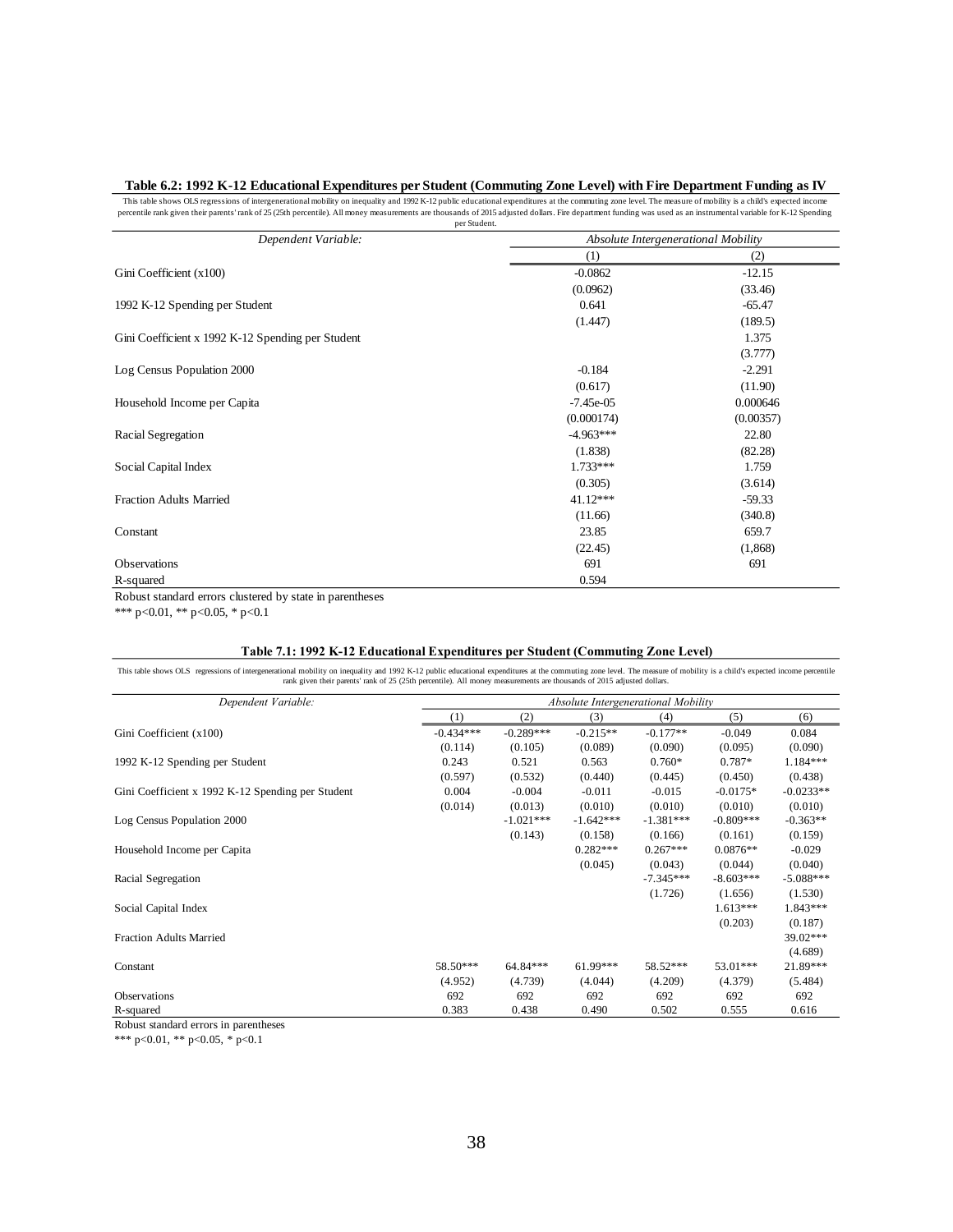## *References*

Adams, J. T. (1931). The epic of America. Boston: Little, Brown, and Company

Blanden, J. (2013), Cross-Country Rankings in Intergenerational Mobility: A Comparison of Approaches from Economics and Sociology*. Journal of Economic Surveys*, 27(1), 38-73. <https://doi.org/10.1111/j.1467-6419.2011.00690.x>

Boudreaux, C. (2014). Jumping off of the Great Gatsby curve: How institutions facilitate entrepreneurship and intergenerational mobility. *Journal of Institutional Economics*, 10(2), 231- 255. doi:10.1017/S1744137414000034

Brandén, G. (2019). Does inequality reduce mobility? The Great Gatsby Curve and its mechanisms. *Working Paper, No. 2019:20, Institute for Evaluation of Labour Market and Education Policy (IFAU)*. https://www.econstor.eu/bitstream/10419/227840/1/1677236019.pdf

Chetty, R., Hendren, N., Kline, P., & Saez, E. (2014). Where is the land of Opportunity? The Geography of Intergenerational Mobility in the United States. *The Quarterly Journal of Economics*, 129(4), 1553–1623, <https://doi.org/10.1093/qje/qju022>

Corak, M. (2013). Income inequality, equality of opportunity, and intergenerational mobility. *Journal of Economic Perspectives*, 27(3), 79-102. https://pubs.aeaweb.org/doi/pdfplus/10.1257/jep.27.3.79

Heathcote, J., Perri, F., & Violante, G.L. (2010). Unequal we stand: An empirical analysis of economic inequality in the United States, 1967–2006. *Review of Economic Dynamics*, 13(1), 15- 51. https://doi.org/10.1016/j.red.2009.10.010.

Jeon, B. P. & Lee, Y. (2018). Two-way causality and the slope of the Great Gatsby Curve: Evidence from US regional and cross-country data. [http://www.kapf.or.kr/kapf/data/imgfile/5A-](http://www.kapf.or.kr/kapf/data/imgfile/5A-1-이영.pdf)1-[이영](http://www.kapf.or.kr/kapf/data/imgfile/5A-1-이영.pdf).pdf

Jerrim, J., & Macmillan, L. (2015). Income Inequality, Intergenerational Mobility, and the Great Gatsby Curve: Is Education the Key? *Social Forces*, 94(2), 505-533. https://doi.org/10.1093/sf/sov075

Mayer, S., & Lopoo, M. (2008) Government spending and intergenerational mobility. *Journal of Public Economics*, 92(1-2), 139-158. https://doi.org/10.1016/j.jpubeco.2007.04.003.

Naguib, C. (2017). The Relationship between Inequality and Growth: Evidence from New Data. *Swiss Journal of Economics and Statistics*, 153(3). 183-225. https://doi.org/10.1007/BF03399507

Peterson E.W. (2017). Is Economic Inequality Really a Problem? A Review of the Arguments. *Social Sciences*, 6(4): 147. https://doi.org/10.3390/socsci6040147